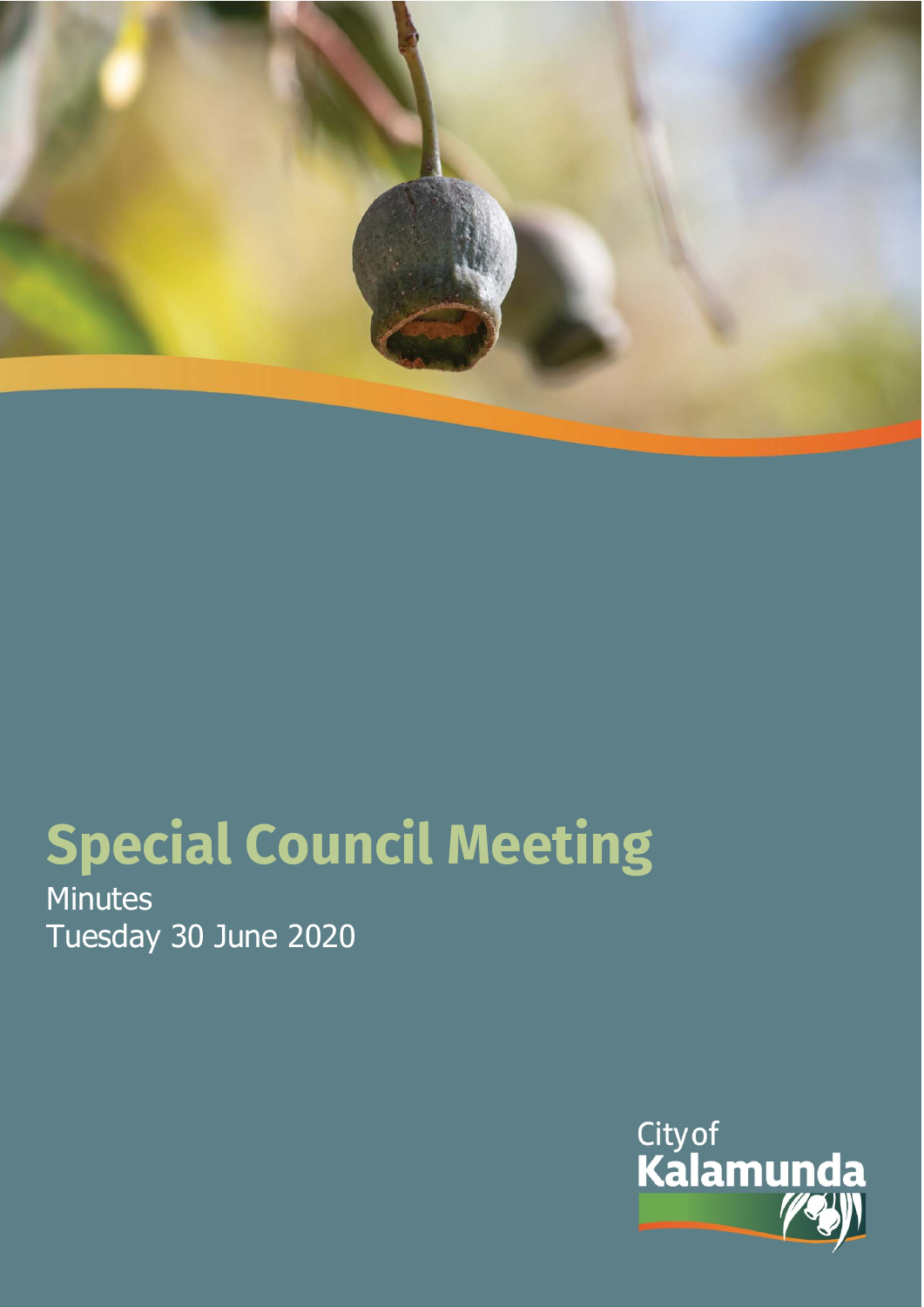## **INDEX**

| 1. |                                                                                             |  |
|----|---------------------------------------------------------------------------------------------|--|
| 2. |                                                                                             |  |
| 3. |                                                                                             |  |
| 4. |                                                                                             |  |
| 5. |                                                                                             |  |
| 6. |                                                                                             |  |
| 7. |                                                                                             |  |
| 8. |                                                                                             |  |
|    |                                                                                             |  |
|    |                                                                                             |  |
|    |                                                                                             |  |
|    |                                                                                             |  |
|    | 8.1.4. Adoption of COVID 19 Crisis Relief Fund - Policy, Guidelines and Local Recovery Plan |  |
|    |                                                                                             |  |
| 9. |                                                                                             |  |
|    |                                                                                             |  |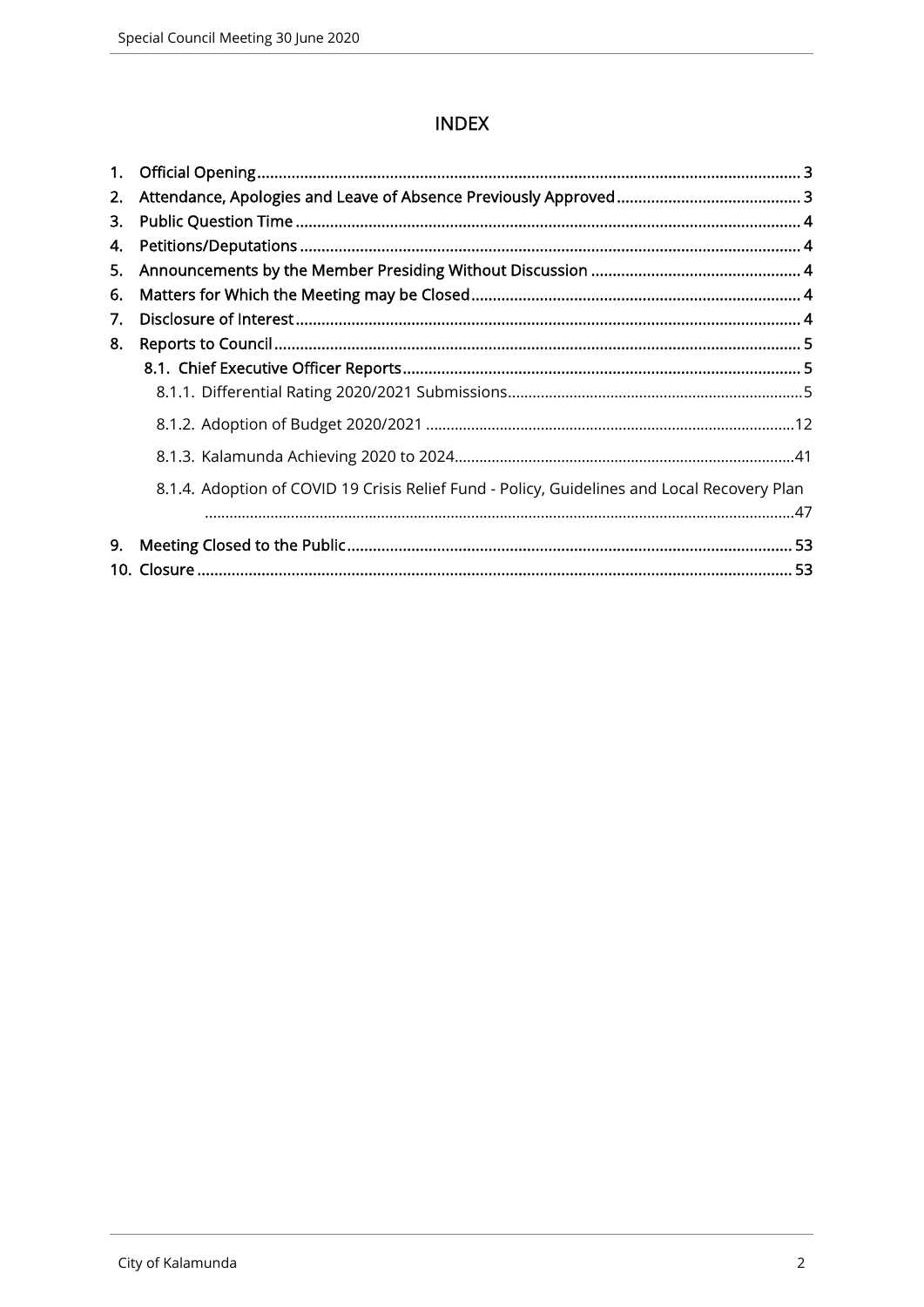#### 1. Official Opening

The Presiding Member opened the meeting at 6:30pm and welcomed Councillors, Staff and Members of the Public Gallery. The Presiding Member also acknowledged the Traditional Owners of the land on which we meet the Whadjuk Noongar people.

### 2. Attendance, Apologies and Leave of Absence Previously Approved

#### **Councillors**

South East Ward John Giardina Janelle Sewell Geoff Stallard South West Ward Lesley Boyd Mary Cannon Brooke O'Donnell North West Ward Sue Bilich (arrived at 6:58pm) Lisa Cooper Dylan O'Connor North Ward Cameron Blair Kathy Ritchie Margaret Thomas JP (Mayor) Presiding Member

#### Members of Staff

Chief Executive Officer

Rhonda Hardy

Executive Team

Gary Ticehurst - Director Corporate Services Brett Jackson - Director Asset Services Peter Varelis - Director Development Services

#### Management Team

Alida Ferriera - Manager Financial Services Nicole O'Neill - Manager Customer & Public Relations Administration Support Darrell Forrest - Governance Advisor Cam Jones - IT Coordinator

Donna McPherson - Executive Assistant to the CEO

## Members of the Public 6

Members of the Press Nil.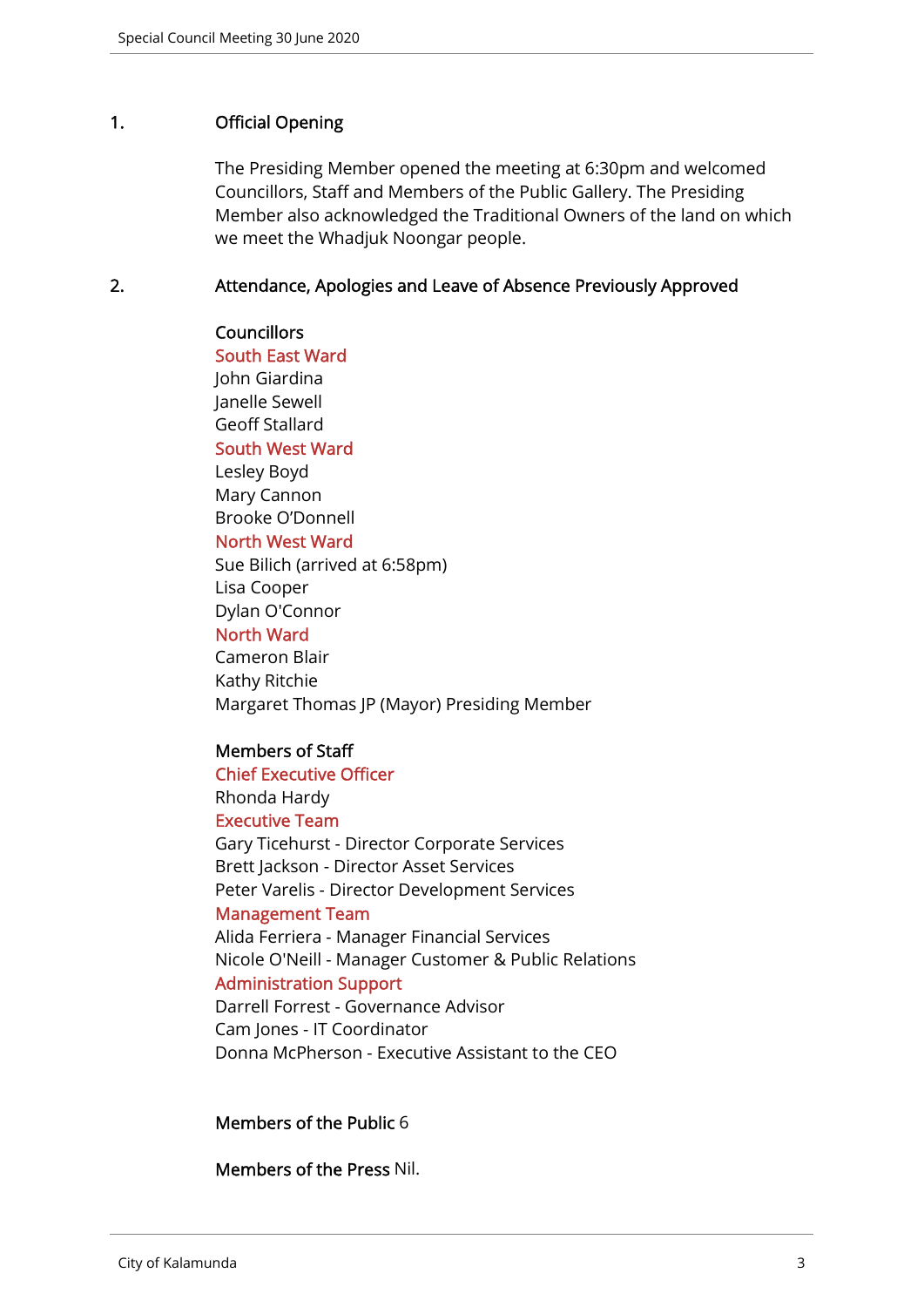Apologies Nil.

Leave of Absence Previously Approved N/A

- 3. Public Question Time
- 3.1 Nil.

## 4. Petitions/Deputations

- 4.1 A deputation was received from Mr Andy Farrant regarding Item 8.1.2 Adoption of Budget 2020/2021.
- 4.2 A deputation was received from Mr Peter Forrest, representing the Kalamunda Ratepayers Association, regarding Item 8.1.2 Adoption of Budget 2020/2021.
- 5. Announcements by the Member Presiding Without Discussion
- 5.1 Nil.
- 6. Matters for Which the Meeting may be Closed
- 6.1 Nil.
- 7. Disclosure of Interest

## 7.1. Disclosure of Financial and Proximity Interests

- a. Members must disclose the nature of their interest in matter to be discussed at the meeting. (Section 5.56 of the Local Government Act 1995.)
- b. Employees must disclose the nature of their interest in reports or advice when giving the report or advice to the meeting. (Section 5.70 of the Local Government Act 1995.)
- 7.1.1 Nil.

## 7.2. Disclosure of Interest Affecting Impartiality

- a. Members and staff must disclose their interest in matters to be discussed at the meeting in respect of which the member or employee had given or will give advice.
- 7.2.1 Nil.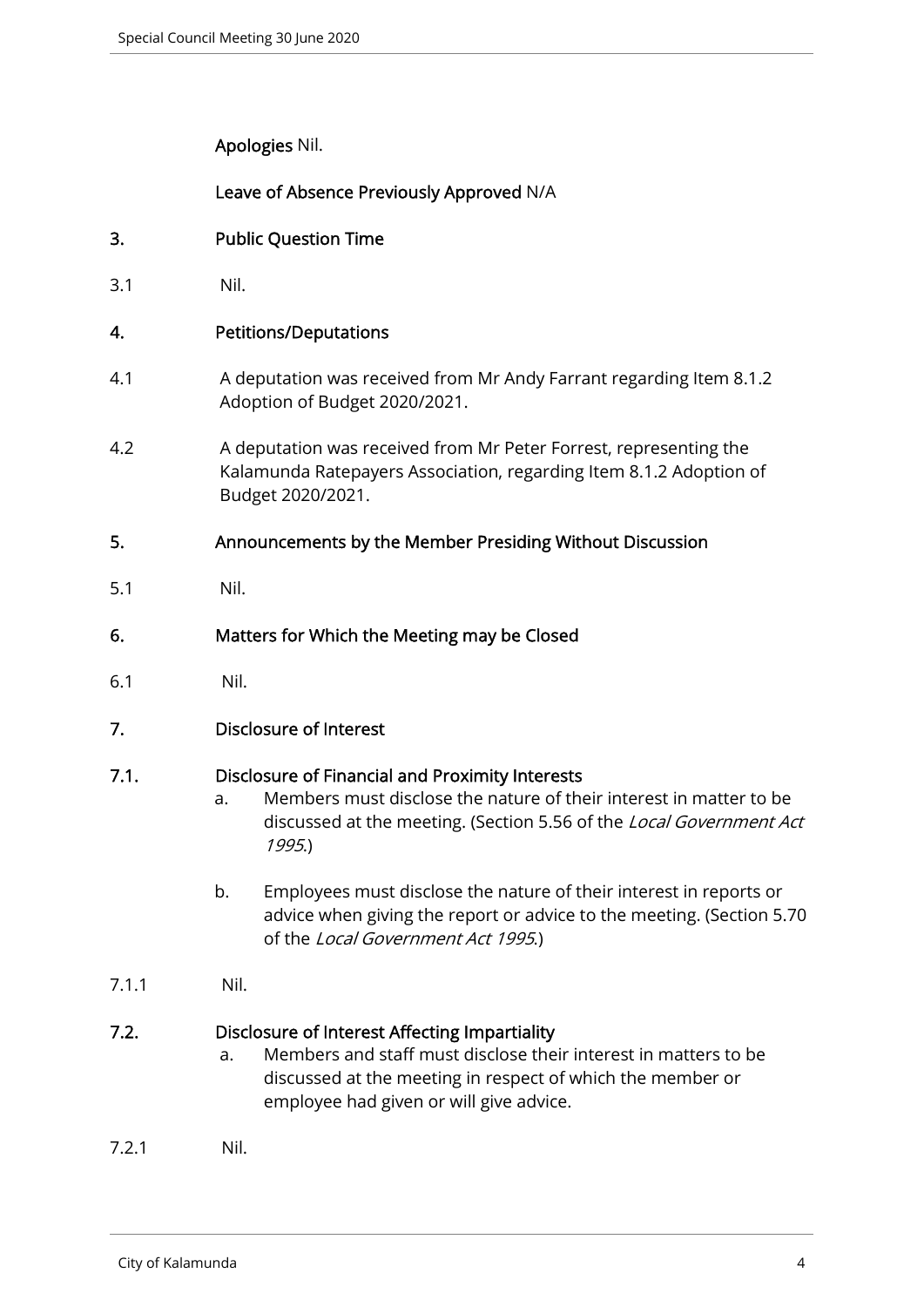## 8. Reports to Council

## 8.1. Chief Executive Officer Reports

## 8.1.1. Differential Rating 2020/2021 Submissions

#### Declaration of financial / conflict of interests to be recorded prior to dealing with each item.

| Previous             |    |                                                                    |
|----------------------|----|--------------------------------------------------------------------|
| Items                |    |                                                                    |
| Directorate          |    | Corporate Services                                                 |
| <b>Business Unit</b> |    | Finance & Risk Services                                            |
| File Reference       |    |                                                                    |
| Applicant            |    | City of Kalamunda                                                  |
| Owner                |    | City of Kalamunda                                                  |
|                      |    |                                                                    |
| Attachments          | 1. | Submission Table - Differential Rates 20-21 [8.1.1.1 -<br>2 pages] |
|                      |    |                                                                    |

#### TYPE OF REPORT

|   | Advocacy    | When Council is advocating on behalf of the community to<br>another level of government/body/agency                                                                                                                                                                                                                                                                                                                                |
|---|-------------|------------------------------------------------------------------------------------------------------------------------------------------------------------------------------------------------------------------------------------------------------------------------------------------------------------------------------------------------------------------------------------------------------------------------------------|
| ⊠ | Executive   | When Council is undertaking is substantive role of direction<br>setting and oversight (e.g. accepting tenders, adopting plans<br>and budgets                                                                                                                                                                                                                                                                                       |
|   | Information | For Council to note                                                                                                                                                                                                                                                                                                                                                                                                                |
|   | Legislative | Includes adopting Local Laws, Town Planning Schemes and<br>Policies. When Council determines a matter that directly<br>impacts a person's rights and interests where the principles of<br>natural justice apply. Examples include town planning<br>applications, building licences, other permits or licences<br>issued under other Legislation or matters that could be<br>subject to appeal to the State Administrative Tribunal |

## STRATEGIC PLANNING ALIGNMENT

Kalamunda Advancing Strategic Community Plan to 2027

#### Priority 4: Kalamunda Leads

Objective 4.1 - To provide leadership through transparent governance. Strategy 4.1.1 - Provide good governance.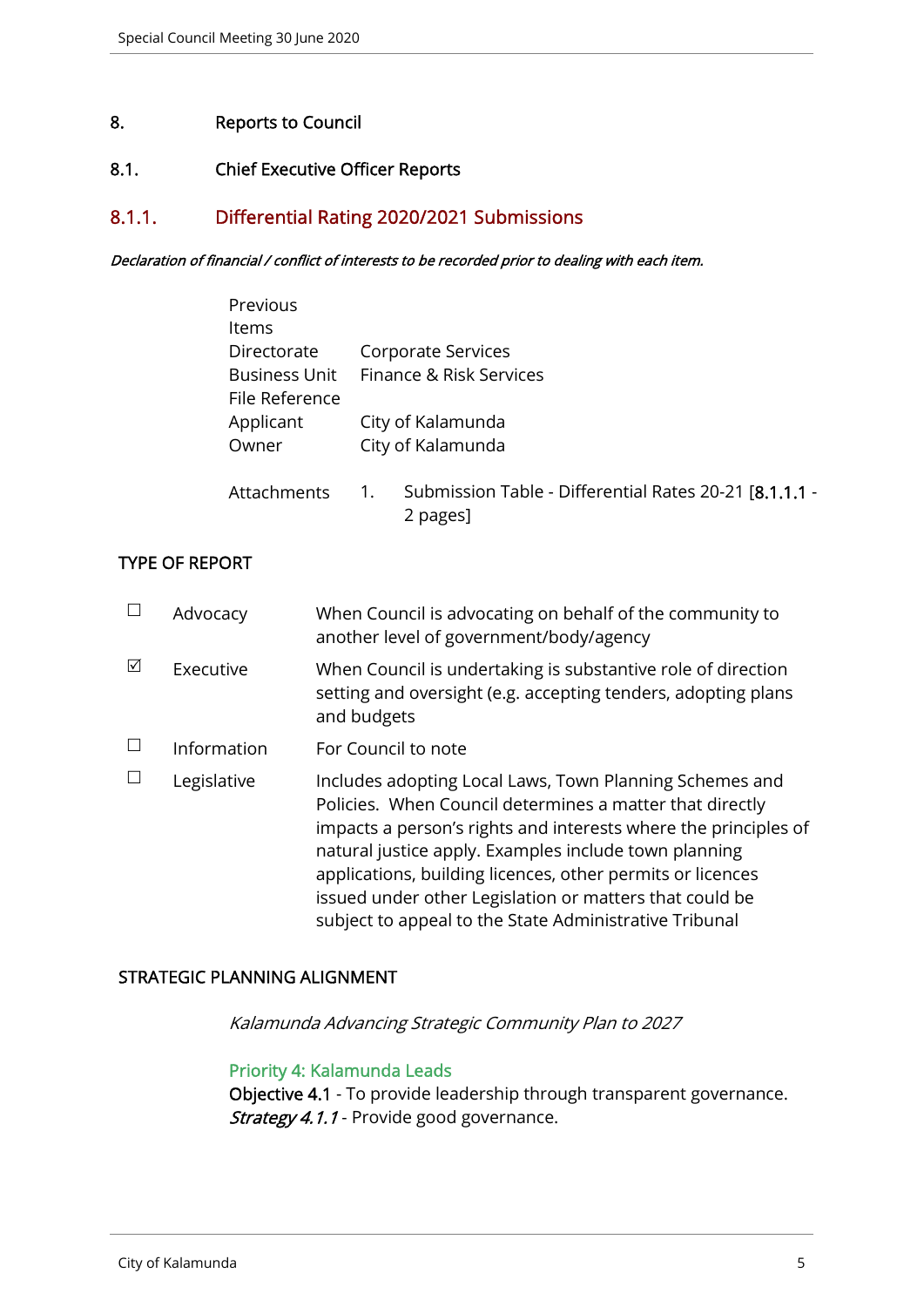## EXECUTIVE SUMMARY

- 1. The purpose of this report is to present submissions with regards to the advertising of the Differential Rates for Budget 2020/2021.
- 2. A total of five (5) submissions were received during the advertising period details of which are contained in (Attachment 1).
- 3. It is recommended that Council receive and note the information contained in the submissions.

## BACKGROUND

- 4. The Local Government Act 1995 (the Act), section 6.33 allows Councils to adopt differential rates. The intent behind adopting differential rates is to take into account the levels of services provided to different types of properties, to reflect the cost of provision of services to those categories of properties as well as the need to encourage the specific types of activities within the City.
- 5. At the Ordinary Council Meeting of 26 May 2020, Council signified its intention to adopt differential rates for 2020/21. The proposed differential rates for 2020/2021 and the corresponding "Objects and Reasons", in accordance with section 6.36 of the Act, were advertised inviting submissions by electors and ratepayers.
- 6. Advertisements were placed in The Echo newspaper on 29 May 2020 and in community newspapers (various dates). Copies of the documents were made available for public inspection at six public libraries within the City, the City's Administration Building, on the City's website and engagement portal.
- 7. Submissions closed on 22 June 2020.

## DETAILS AND ANALYSIS

- 8. The City received five (5) submissions in response to the advertising of its proposed intention to levy differential rates for the 2020/2021 Financial Year. The content of the submissions can be found in attachment 1.
- 9. In summary the submissions expressed the view that the:
	- a) The City provide greater transparency to allow ratepayers to see that the level of rateable income is maintained at a zero or close to zero level
	- b) The City should ensure that there is no increase in rates
	- c) The City should consider a drop in overall rates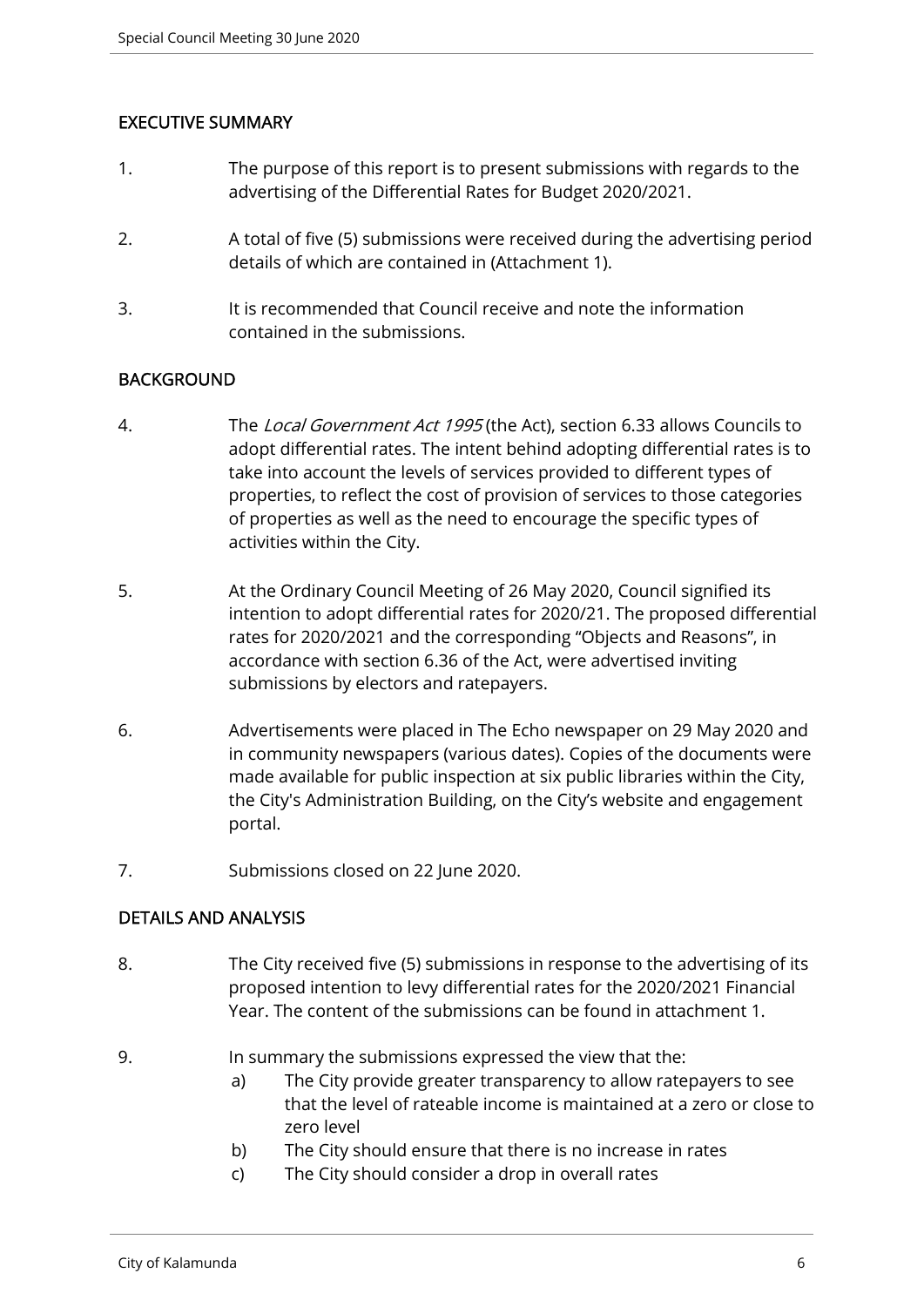d) The manner in which rates are calculated is not understood

## 10. No Increase in Total Rate Revenue

In accordance with Council resolution of the  $7<sup>th</sup>$  April 2020, the City has adjusted its rate in the dollar to ensure the same amount of total rate revenue levied remains the same as was levied in 2019/20. However, this does not mean every individual property owner(s) will receive the same rate charge as they received in 2019/20. The reason being for this is the result of the triennial revaluation of properties within the City.

## 11. Triennial Valuation

In May 2020 the State's Valuer General advised the City it had undertaken its triennial valuation of all City properties. The result will see fluctuations in individual properties rate charge for the 2020/21 year. Whilst the City will raise approximately the same amount of total rate revenue as it did in 2019/20, there may be notable differences in individual rate notices given that property values have changed.

- 12. The Triennial valuation of properties resulted in an average devaluation of 13% for the Perth Metropolitan area. In terms of the City of Kalamunda, the following average changes in valuation occurred:
	- a) General GRV reduced (13.1%)
	- b) Industrial/Commercial GRV reduced (8.1%)
	- c) Vacant GRV reduced (1.0%)
	- d) General UV reduced (0.3%)
	- e) Commercial UV reduced (0.7%)

## 13. Differential Rate in-the-Dollar

The differential rate in-the-dollar is levied on all rateable land within the City according to the predominant purpose for which that land is being held or used, and whether or not the land has any improvements. Specifically, properties are categorised as either: 'General', covering all properties used for singular and multi-dwellings; 'Commercial', covering all properties used for business and commercial purposes; or 'Industrial', covering all properties engaged in light industrial and manufacturing activities. Properties are then further categorised as either "Unimproved or Vacant".

14. In Western Australia, the rating process is prescribed in Division 6 of the Local Government Act 1995 and the local Government (Financial Management) Regulations 1996. Rates Charges for properties are calculated by the following formula:

## VALUATION x RATE-IN-THE-DOLLAR = RATE PAYBALE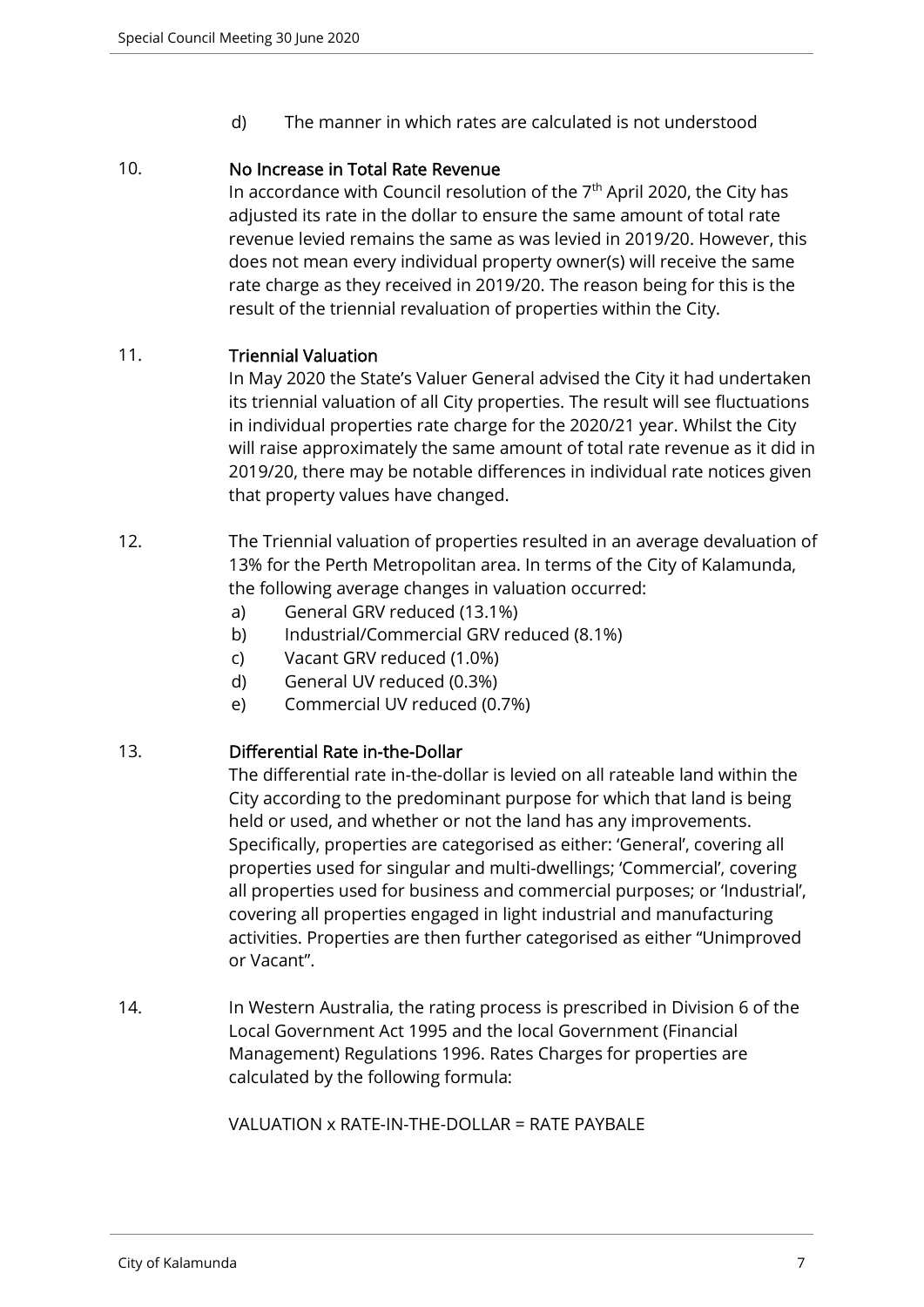If any of the variables are changed this will change the rate levied on a property.

- 15. The valuation for all land and property is determined independently by the Valuer General. The functions of the Valuer General are prescribed within the Valuation of Land Act 1978 and the Valuation of Land Regulations 1979. Property valuations are calculated using either an Unimproved Value (UV) or a Gross Rental Value (GRV).
- 16. The UV is generally used only in rural and fringe urban areas and is calculated annually. It is determined on the basis that the land contains no improvements and is established by reference to the land market at the date of valuation.

Alternatively, the GRV refers to the gross annual rental that the land might reasonably be expected to earn if let on a tenancy from year to year.

The GRV is determined triennially on the basis that the rental includes all outgoings, such as rates, taxes and insurance.

For example, if a property is reasonably expected to raise \$300.00 per week, the GRV is calculated at \$15,600.00, (i.e.: \$300.00 x 52 weeks).

## 17. Rate-in-the-Dollar Explained

The rate-in-the-dollar is set by individual local governments and is determined by the level of annual budget deficit. This deficit is established by subtracting all other predicted revenue sources from the total expenses required to operate the local government in the budget year.

This is formulated for example, if the total predicted revenue, (such as revenue from yearly fees, grants, subsidies, contributions), is \$1,000,000.00, and the total expenditure, (such as salary, materials, contracts and capital expenses), is \$5,000,000.00, then the budget deficit will be \$4,000,000.00.

Therefore, the total rates to be levied on all properties must equate to \$4million.

The rate-in-the-dollar is then established by dividing the budget deficit by the sum total of all property valuations provided by the Valuer General.

For example, if all property valuations for a local government total \$40,000,000.00, and the budget deficit is \$4,000,000.00, then the rate-inthe-dollar will be \$0.10, (i.e.: \$4,000,000.00  $\div$  \$40,000,000.00). Therefore, a property that has a GRV of \$15,600.000, (i.e. the property is reasonably expected to raise \$300.00 rent per week), will receive a Rates Charge of \$1,560.00, (i.e.: \$15,600.00 x \$0.10).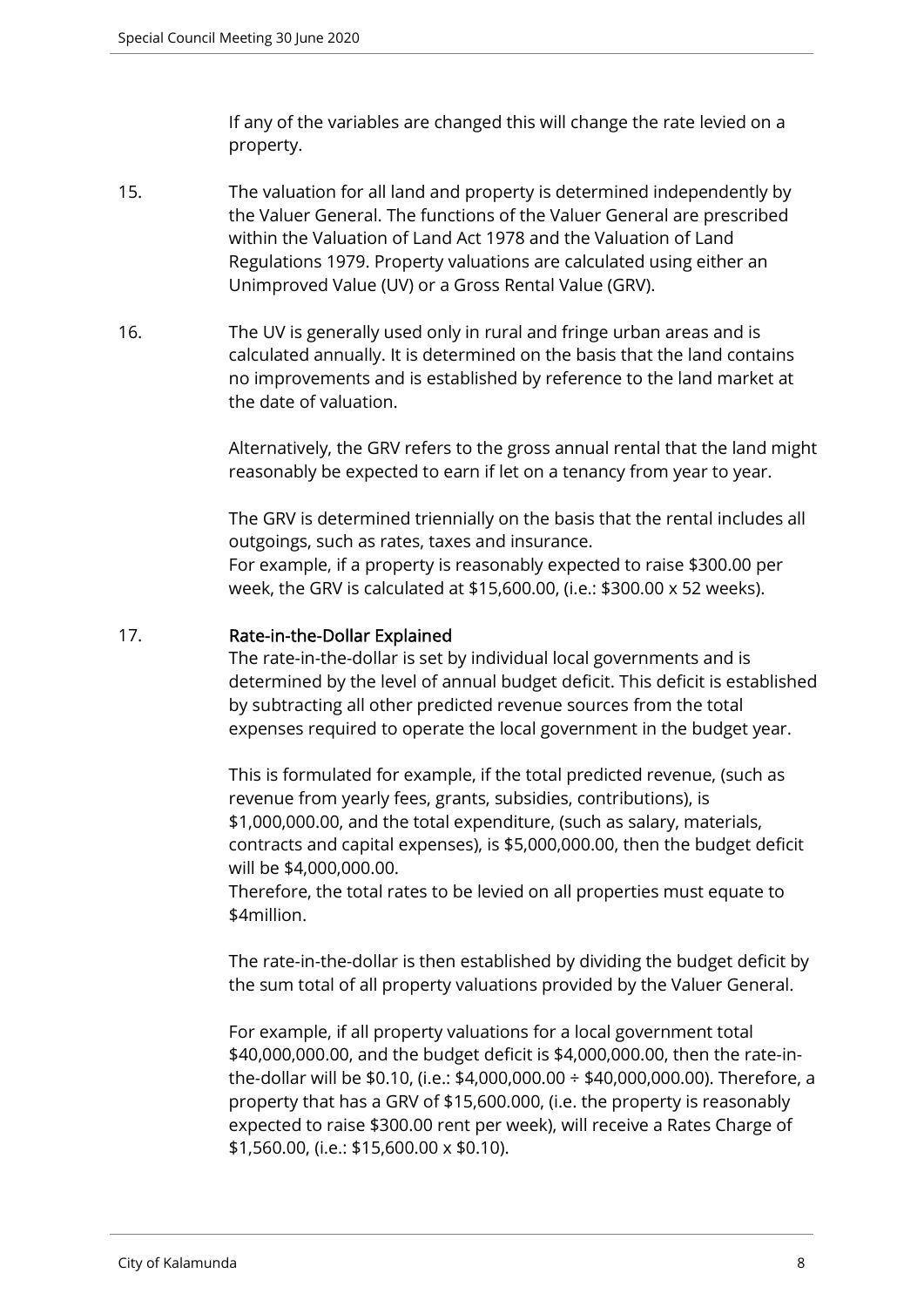#### 18. Changes in Valuation:

In general, property values in the Perth Metropolitan Area closely follow market fluctuations and triennial property valuations reflect this.

The Rate in the Dollar is adjusted based on the average movement of a Rate category. What that means for an individual property owner is that the way their property value performed compared to the average for the rate category, will directly impact on their rates and determine if it will increase or decrease compared to prior years.

Over a three-year period, there are generally areas that rise in value significantly more than others. This can be due to various factors, such as improved infrastructure, improved transport networks, gentrification, improved landscaping, and/or the establishment of new housing developments.

It should be noted properties that have increased in value more than the average or have decreased less than the average (if the market has experienced a downturn), will likely encounter an increase in their Rates Charge. However, properties that have increased in value less than the average, or have decreased more than the average, will likely experience a decrease. Specifically, properties with a higher value will pay a greater proportion of the rates burden than properties with a lower value.

Increasing (or decreasing) property values therefore creates a redistribution of rates paid between individual properties – some ratepayers will pay more, and some will pay less.

In the City of Kalamunda, properties will be subject to this triennial valuation in 2020/21 which is the reason why the 2020/21 rates levied on individual properties will differ on most properties from the previous year.

## APPLICABLE LAW

19. Section 6.36(4) of the Act states that a local government is to consider any submissions received before imposing the proposed rate in the dollar or minimum payment.

## APPLICABLE POLICY

20. Nil.

## STAKEHOLDER ENGAGEMENT

21. The Advertising of Differential Rates was undertaken following a series of budget workshops with Council.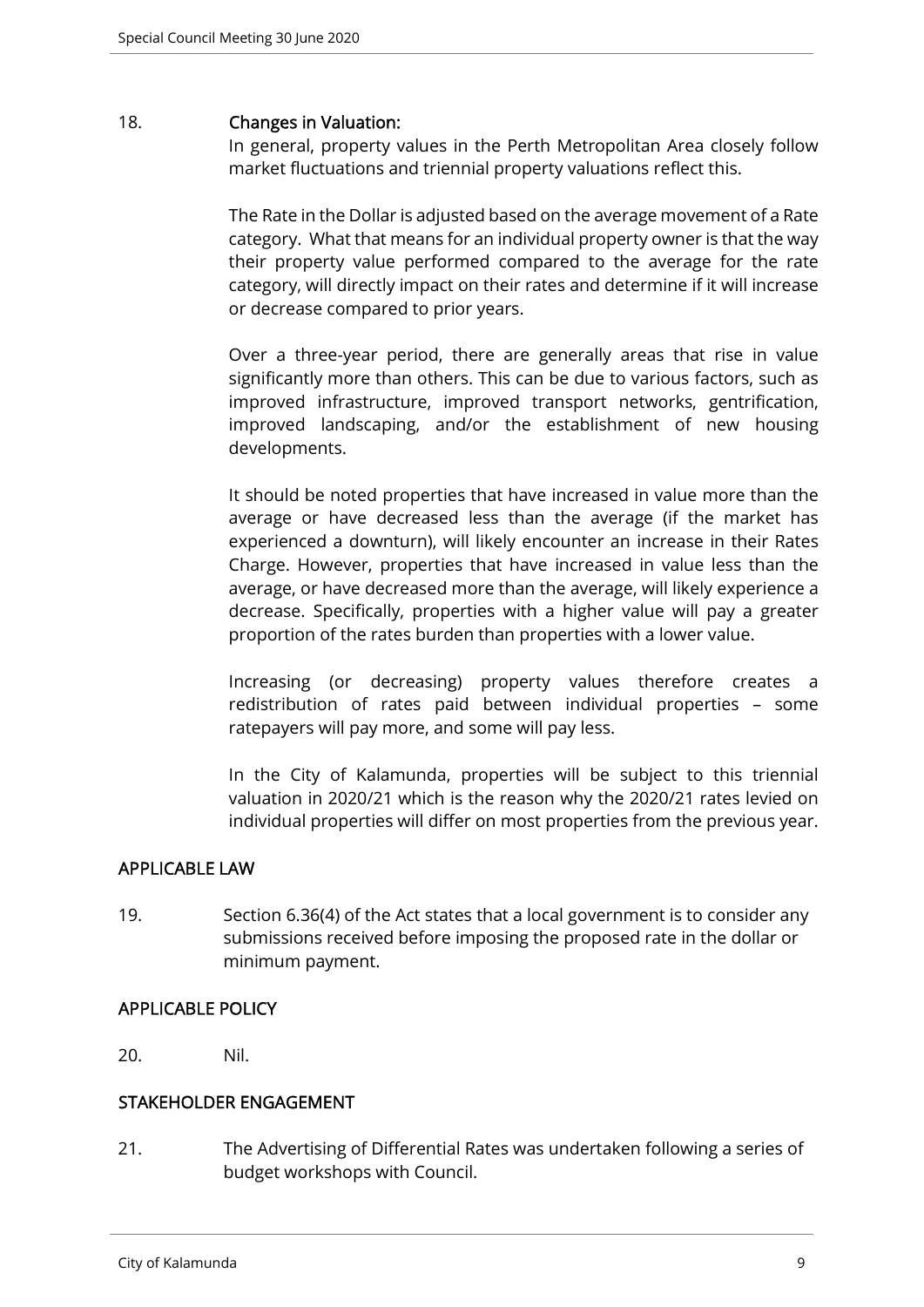- 22. Advertising as required by Act seeking submissions on the proposed differential rates was undertaken between 28 May and 22 June 2020.
- 23. The City lodged a submission with the State Government requesting that the triennial valuation be deferred until the 2021/22 financial year. This request was not supported.

### FINANCIAL CONSIDERATIONS

- 24. Council has signalled its intention to impose a general rate revenue freeze by advertising the proposed differential rates for 2020/21. Changes in valuations and the revaluation of unimproved value properties may see variations to this general increase for some properties.
- 25. The City has estimated the negative financial impact of adopting no increase in rates revenue and fees and charges equates to around \$1 million.

## **SUSTAINABILITY**

#### Social Implications

26. Nil.

#### Economic Implications

27. Nil.

#### Environmental Implications

28. Nil.

## RISK MANAGEMENT

29. **Risk:** Not adjusting the Rate in the Dollar for the 2020/21 financial year would create a significant budget deficit.

| Consequence                                                                                                                              | Likelihood | Rating |  |  |
|------------------------------------------------------------------------------------------------------------------------------------------|------------|--------|--|--|
| Significant                                                                                                                              | Possible   | High   |  |  |
| <b>Action/Strategy</b>                                                                                                                   |            |        |  |  |
| Ensure the concepts and reasons for changing the rate in the dollar<br>caused by changing valuations of properties is clearly explained. |            |        |  |  |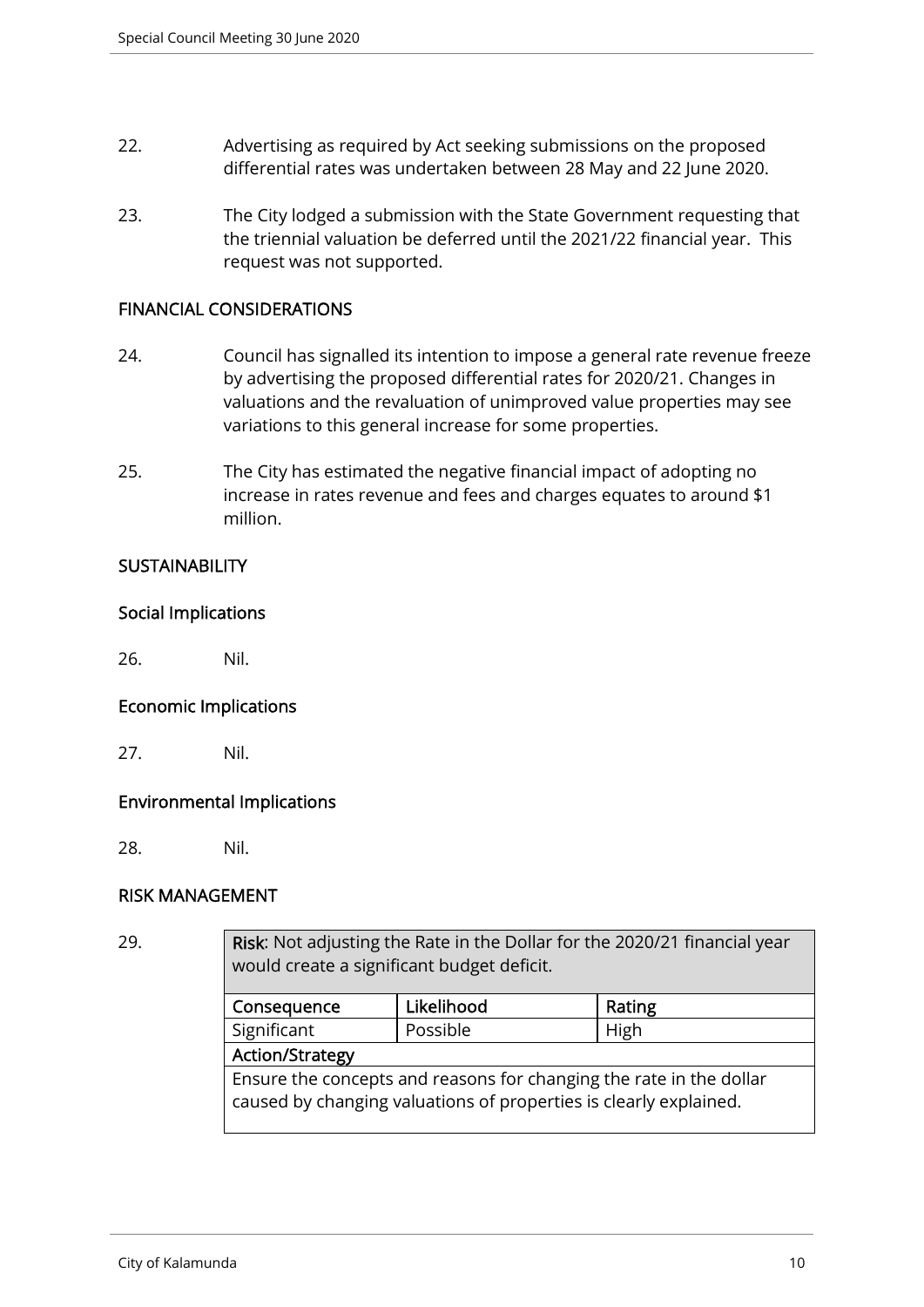Risk: The Community will find it difficult to understand why their rate charge may differ from the previous year.

| Consequence                                                         | Likelihood | Rating |  |
|---------------------------------------------------------------------|------------|--------|--|
| Significant                                                         | Likely     | High   |  |
| Action/Strategy                                                     |            |        |  |
| Ensure the concepts and reasons for changing the rate in the dollar |            |        |  |
| caused by changing valuations of properties is clearly explained.   |            |        |  |
| Develop clear communications explaining the causes and how the      |            |        |  |
| rating system in WA operates.                                       |            |        |  |

## **CONCLUSION**

- 30. The City undertakes an extensive budget review process before arriving at the advertisement of the Rate in the Dollar.
- 31. The feedback in submissions regarding the advertising of differential rates will be considered as part of the budget deliberation process.
- 32. Regarding the five submissions received during the public advertising period, it is to be noted the City will be providing written responses to each of the submitters addressing the matters they have raised following adoption of the 2020/21 Municipal Budget.

## Voting Requirements: Simple Majority

#### RESOLVED SCM 106/2020

That Council RECEIVE and NOTE the information contained in the submissions.

Moved: Cr Dylan O'Connor

Seconded: Cr Cameron Blair

Vote: CARRIED UNANIMOUSLY (12/0)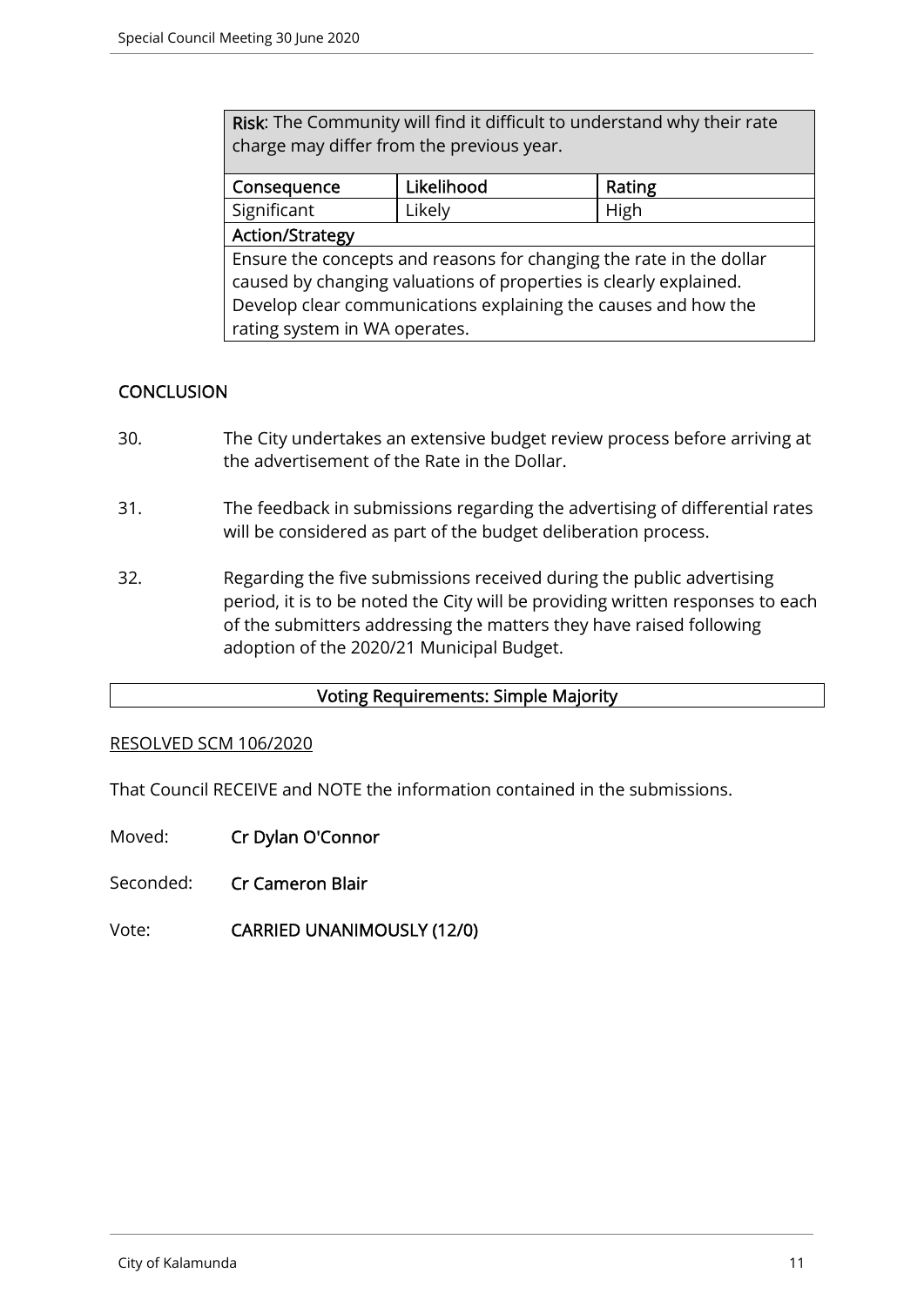# 8.1.2. Adoption of Budget 2020/2021

Declaration of financial / conflict of interests to be recorded prior to dealing with each item.

| Previous             |     |                                                |
|----------------------|-----|------------------------------------------------|
| Items                |     |                                                |
| Directorate          |     | Corporate Services                             |
| <b>Business Unit</b> |     | <b>Financial Services</b>                      |
| File Reference       |     |                                                |
| Applicant            | N/A |                                                |
| Owner                | N/A |                                                |
|                      |     |                                                |
| Attachments          | 1.  | Original Budget 2020-2021 [8.1.2.1 - 72 pages] |

## TYPE OF REPORT

|   | Advocacy    | When Council is advocating on behalf of the community to<br>another level of government/body/agency                                                                                                                                                                                                                                                                                                                                |
|---|-------------|------------------------------------------------------------------------------------------------------------------------------------------------------------------------------------------------------------------------------------------------------------------------------------------------------------------------------------------------------------------------------------------------------------------------------------|
| ☑ | Executive   | When Council is undertaking its substantive role of direction<br>setting and oversight (eg accepting tenders, adopting plans<br>and budgets                                                                                                                                                                                                                                                                                        |
|   | Information | For Council to note                                                                                                                                                                                                                                                                                                                                                                                                                |
|   | Legislative | Includes adopting Local Laws, Town Planning Schemes and<br>Policies. When Council determines a matter that directly<br>impacts a person's rights and interests where the principles of<br>natural justice apply. Examples include town planning<br>applications, building licences, other permits or licences<br>issued under other Legislation or matters that could be<br>subject to appeal to the State Administrative Tribunal |

## STRATEGIC PLANNING ALIGNMENT

Kalamunda Advancing Strategic Community Plan to 2027

#### Priority 4: Kalamunda Leads

Objective 4.1 - To provide leadership through transparent governance. Strategy 4.1.1 - Provide good governance.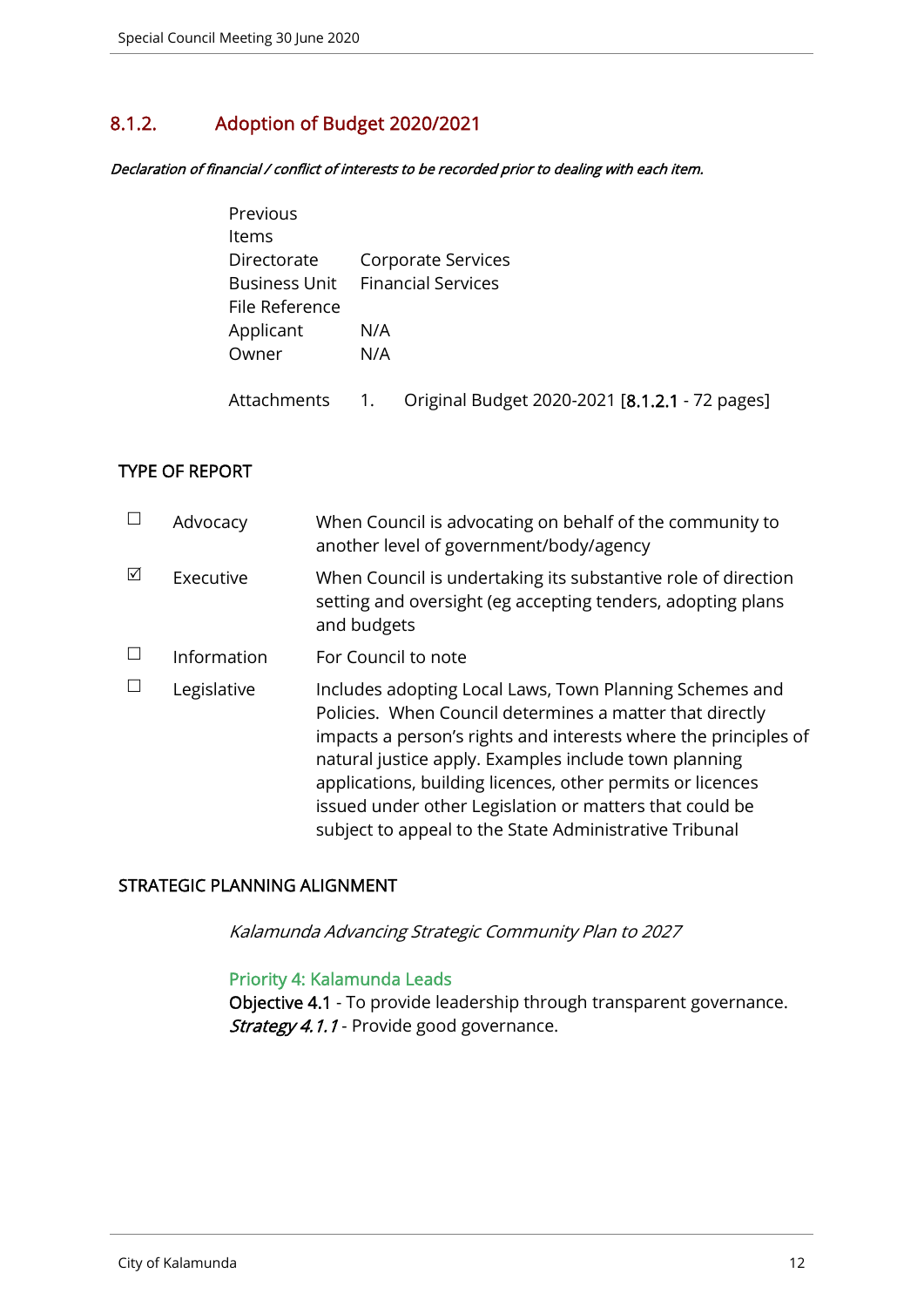## EXECUTIVE SUMMARY

- 1. The purpose of this report is to adopt the Municipal Fund Budget for the year ended 30 June 2021, representing the Financial Year 2020/2021, together with supporting schedules including striking of the Municipal Fund Rates, adoption of fees and charges and other consequential items arising from the Budget papers (Attachment 1).
- 2. The adoption of the Budget will enable the City to continue to deliver upon it strategic objectives as well as delivering stimulus projects to support the economic recovery following the immediate COVID-19 crisis and to ensure the City is financially sustainable with capacity to recover through these unprecedented times.
- 3. It is recommended Council adopts the Municipal Budget together with supporting schedules for the 2020/21 Financial Year.

## BACKGROUND

- 4. The Annual Budget is an important part of the City's Integrated Planning Framework, being the annual financial plan that facilitates the delivery of services and infrastructure to the community as envisaged by the strategies set out in the City of Kalamunda Strategic Community Plan
- 5. The budget process commenced early in 2020 with various workshops held with Elected Members, the City's Administration.
- 6. The 2020/2021 Budget was substantially impacted by the COVID -19 pandemic. Therefore, at a Special Council Meeting held on 7 April 2020, Council endorsed:
	- a) budget setting parameters and principles informing the 2020/2021 annual budget; and
	- b) a series of financial assistance principles proposed by the City to mitigate the financial hardship of the community as a result of COVID-19; and
	- c) changes to the 2019/2020 budget.
- 7. On 26 May 2020 Council resolved to advertise the Differential Rates for 2020/2021, with submissions closing on the 22nd of June 2020. The submissions received have been incorporated in a separate report for the June Special Council Meeting.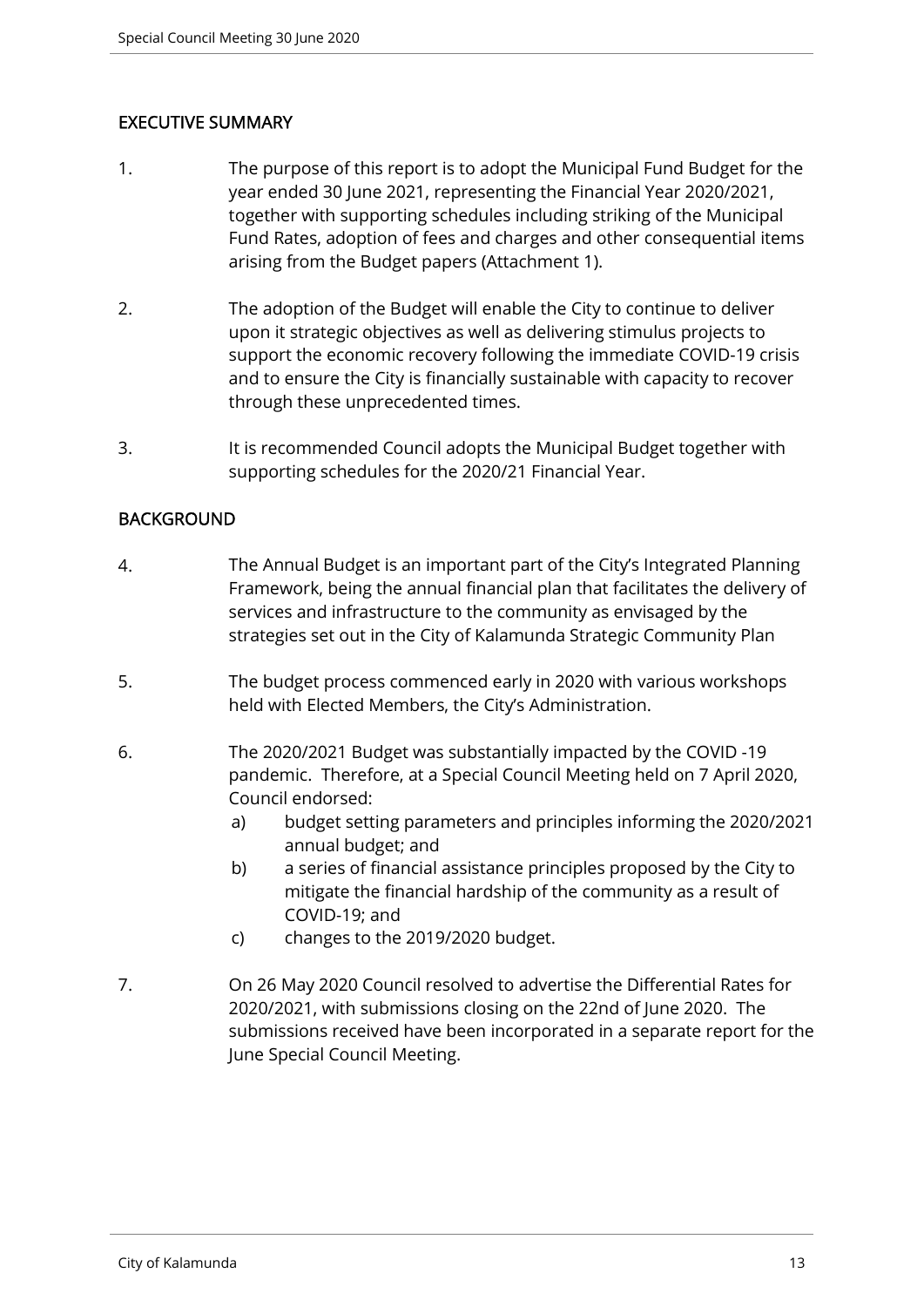## DETAILS AND ANALYSIS

- 8. The COVID-19 Pandemic (COVID-19) and associated recovery will have significant public health and economic implications. As such the City is strongly focused on developing an annual budget that provides a balanced combination of financial restraint, funding to reinstate services as required and economic stimulus measures that will generate economic development and employment opportunities.
- 9. The implications of COVID-19 on the City's operations will be impacted by several factors, including but not limited to:
	- a) The duration of COVID-19.
	- b) The effectiveness of the federal and state government's stimulus packages.
	- c) The ability of local businesses to resume operations following COVID-19.
	- d) The overall economic conditions.
	- e) The financial impact on the community and the related cash flow impact on the City.
	- f) How the City returns to the 'new normal' in terms of services suspended during various Phases initiated by the State Government.
- 10. It is expected that as the economic impacts of COVID-19 are more clearly understood, that regular Budget Reviews will be brought back to Council so the City can continue to respond in a responsible and sustainable manner.
- 11. At the SCM on 7 April 2020, the City's response to COVID-19 was focused around initiatives that will provide:
	- a) Support to businesses whilst they transition to new service/product delivery models.
	- b) Provide financial relief to businesses to improve cash-flow.
	- c) Provide financial relief to those members of the community experiencing financial hardship.
	- d) Expenditure savings.
	- e) Stimulate spending that will create new jobs.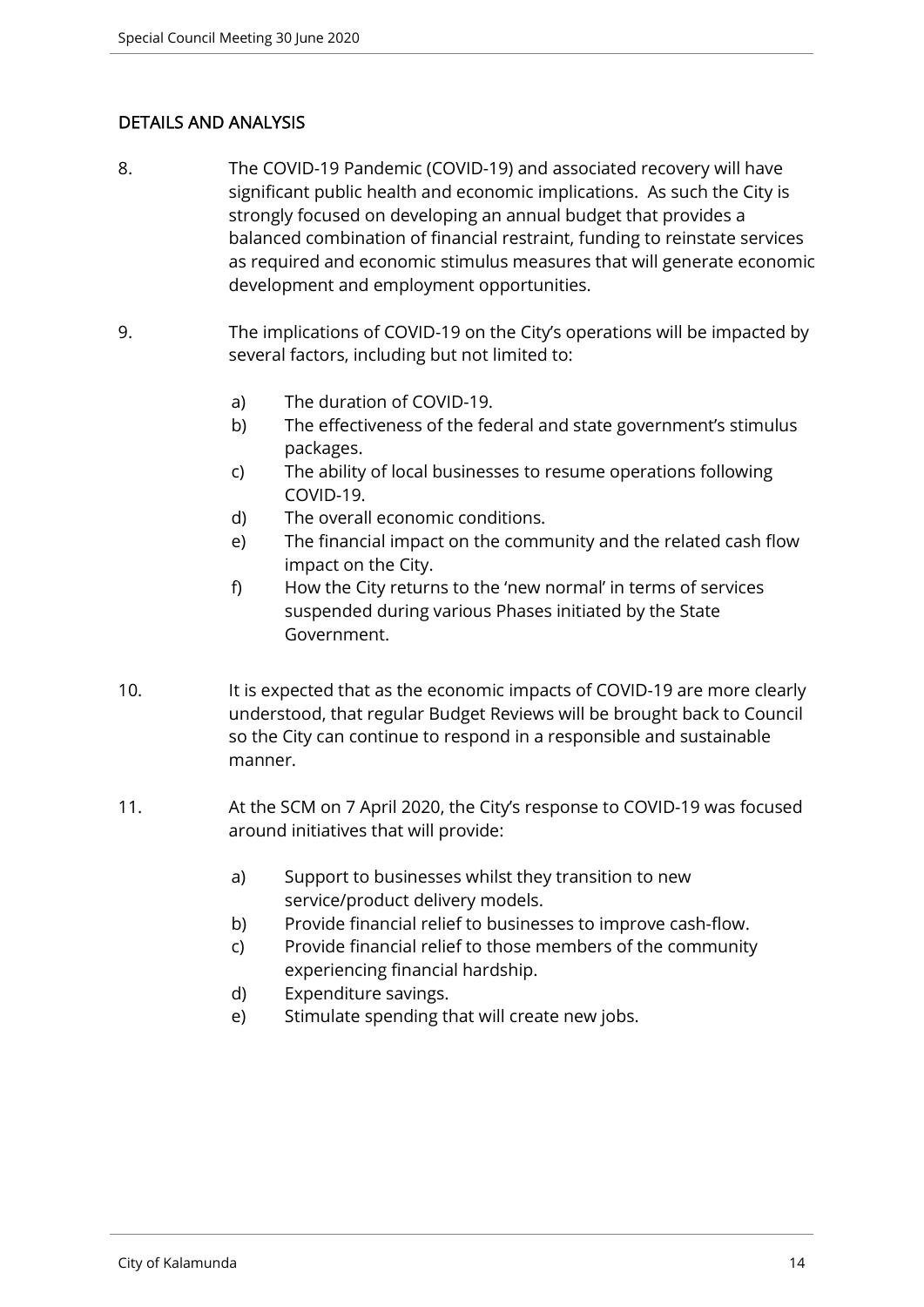- 12. With regards to the 2020/2021 annual Budget, the following measures were developed to inform the budget:
	- a) Adopt no increase in total rate revenue.
	- b) Adopt no increase in fees and charges, including waste fees for 2020/21.
	- c) Waive 2020/21 food and health inspection fees for targeted small businesses adversely affected by COVID-19.
	- d) Identify cost savings initiatives across capital and operational expenditure that can be redirected to core functions.
	- e) Identify priority capital works projects predominantly funded from reserves and/or borrowings that can assist with economic stimulus.
	- f) Negotiate with tenants of City owned properties to assess the impact of COVID-19 on their capacity to meet rental payments during the 2020/21 year.

## 13. Adopt no increase in total rate revenue.

In 2019/20 the City's Total Rates Received was \$37,742,344

For 2020/21 the City has budgeted Total Rates Revenue at \$37,731,300.

14. The City has estimated the impact of adopting no increase in total rates and fees and charges as compared to a CPI increase would result in a reduction in revenue of around \$1 million. In response, the City has incorporated several cost reduction initiatives to offset the lower than expected revenues. Importantly, cash flow will be closely monitored throughout the year to match the spending to income as it is received by the City.

## 15. Reserves

The City has established two new reserves for the 2020/21 Budget. These reserves are:

- a) a \$1.0M Crisis Relief Fund to support households, community groups and small businesses experiencing serious financial hardship as a result of COVID-19. Funding applications will be assessed against eligibility criteria.
- b) a Service Reinstatement Reserve of \$1.0M for the purpose of assisting the City in the reinstatement of programs or services as and if required or as restrictions are lifted and to support recovery.

## 16. Stimulus Projects Brought Forward

In addition to the cost saving measures identified in the City's 2020/2021 Budget, several stimulus projects have been proposed to support economic recovery. The projects will: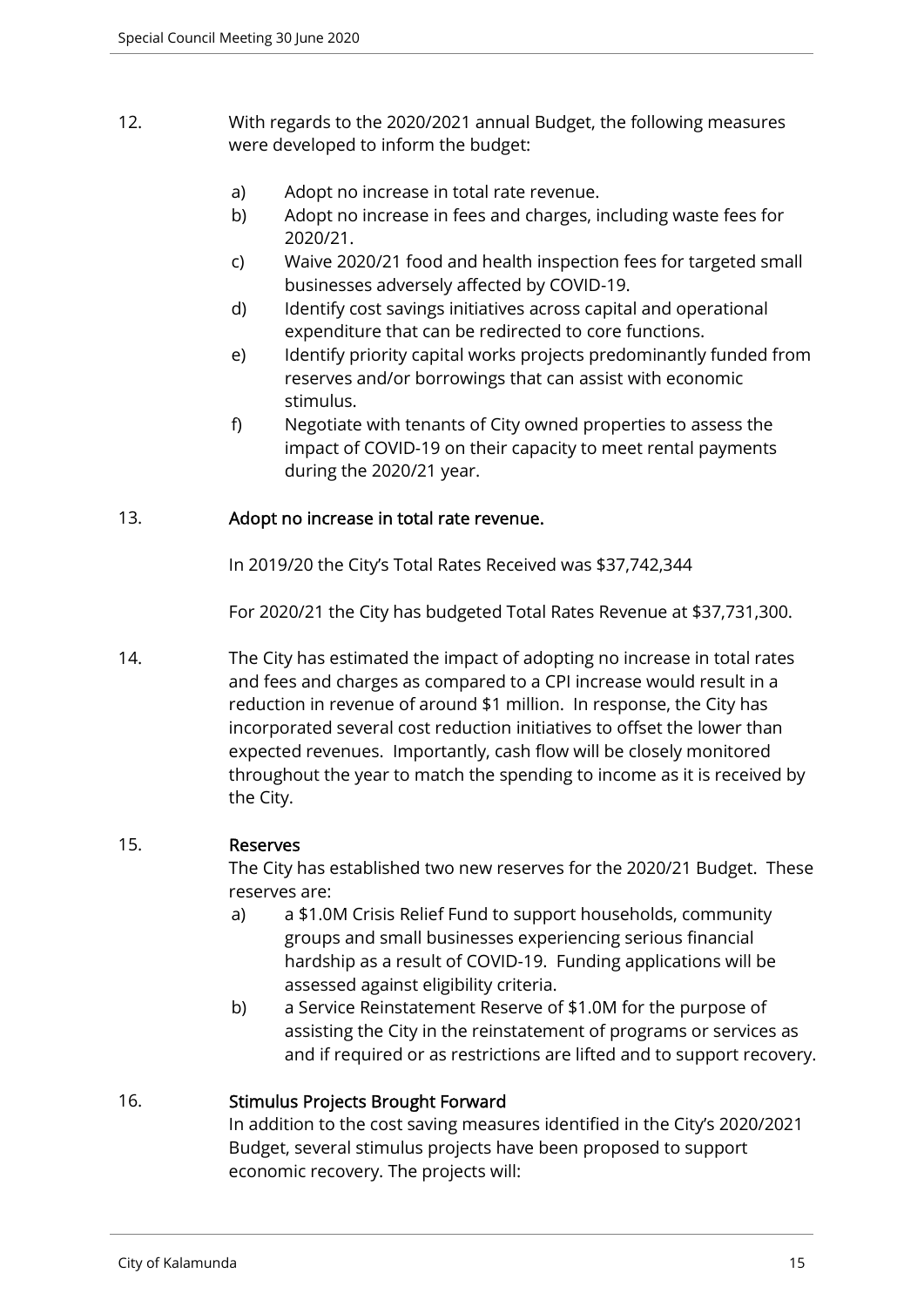- a) Be largely funded from reserves, borrowings, State and Federal Grants and cash- in-Lieu
- b) Provide visible and/or tangible outcomes for the community; and
- c) Provide potential for local firms to become involved in projects as suppliers of goods or services.
- 17. The stimulus projects identified by the City for inclusion in the 2020/2021 Budget (including overheads) are:
	- a) Haynes Street (\$2.4M) and/or Central Mall streetscape improvements to stimulate local businesses.
	- b) Walliston Transfer Station hard stand drainage and tip shop (\$1.1M).
	- c) Commence LED Street Light roll out program (\$1.1M).
	- d) Enhanced inspection and clean out of drainage systems in peri urban and rural areas (\$0.22M).
	- e) Roll out new female sport changerooms at Kostera, Oval, Ray Owen Reserve, Scott Reserve and Maida Vale Reserve, cognisant of master plans for each reserve (\$2.3M).
	- f) Improvements to selected parks, carparking expansion and improvement to Reserves in High Wycombe, (\$978,000), Maida Vale (\$266,000). Forrestfield (\$320,000), Gooseberry Hill (\$22,000), to be funded from public open space cash-in-lieu reserves and other funding sources. These improvements are subject to Ministerial approval of Cash-in-Lieu funding.
	- g) City Park and Reserve Signage (\$0.22M).
	- h) Ray Owen Carpark, Lesmurdie (\$0.9M), partially funded through cash-in-lieu subject to Ministerial approval.
	- i) Woodlupine Brook Restoration project (\$0.8M) partially funded through cash-in-lieu.
- 18. Throughout the 2020/2021 Budget year, the City will continue to closely monitor the implications of COVID-19 and the associated health and economic impacts to the City's residents and businesses.
- 19. The 2020/21 Budget contains the triennial Gross Rental Valuation (GRV) review which means all rateable GRV properties have been subject to a gross rental revaluation. Properties not on a GRV will be rated on an Unimproved Value (UV) which are updated annually by Landgate.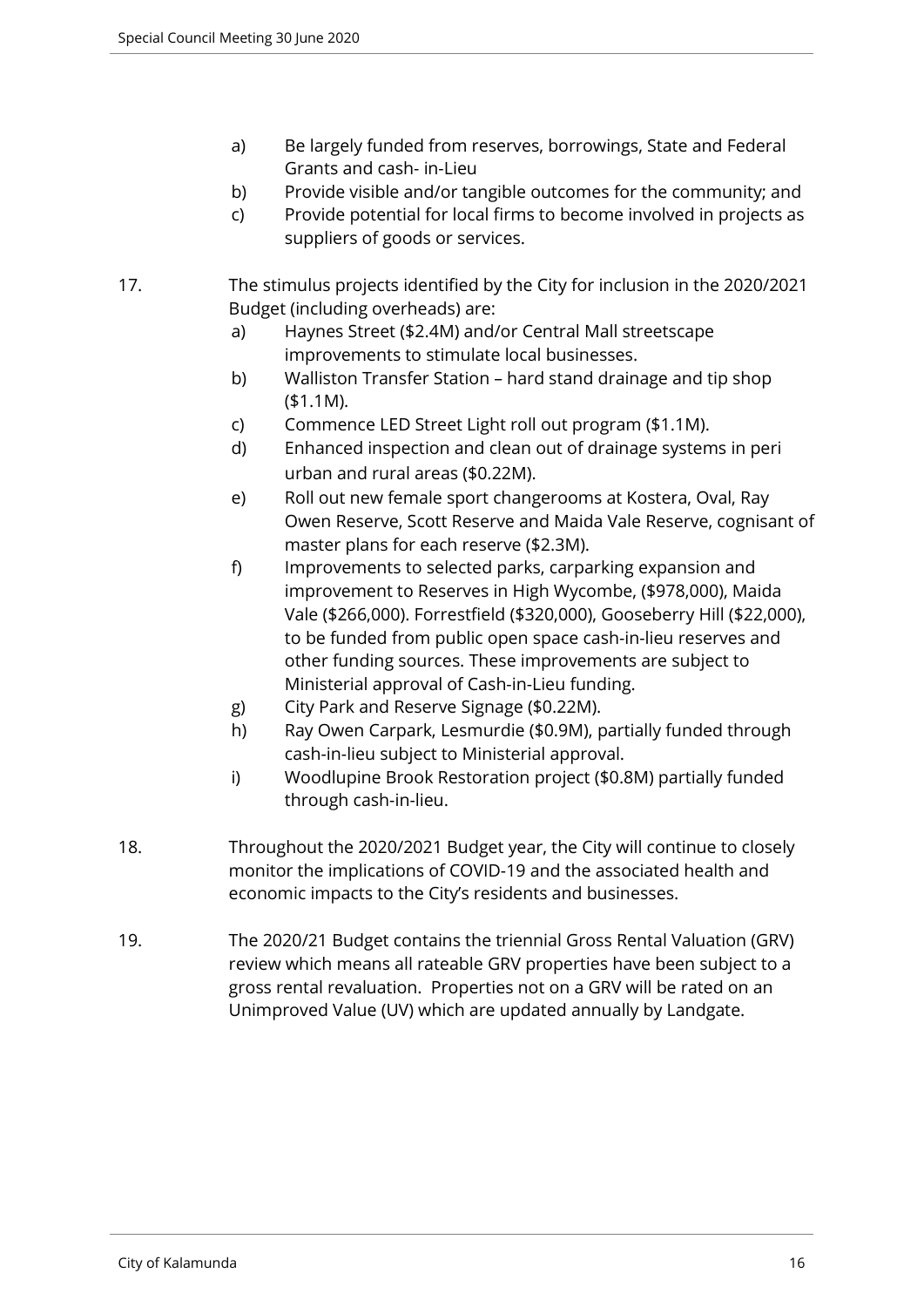20. Rates are calculated as GRV or UV valuations multiplied by the rate in the dollar. The rate in the dollar outlined in this report for each rate category is as follows:

| <b>General GRV</b>        | 0.069352 |
|---------------------------|----------|
| Industrial/Commercial GRV | 0.073350 |
| Vacant GRV                | 0.086309 |
| <b>General UV</b>         | 0.003459 |
| Commercial UV             | 0.004093 |

- 21. The City requested the State Government defer the triennial GRV revaluation so the City would be able to ensure all properties were rated the same as in the previous year. This request was unsuccessful.
- 22. The triennial GRV resulted in an average devaluation in property rental values of 13% for the Perth Metropolitan Area. In terms of the City of Kalamunda, the following average changes in valuations occurred:

| Rate category                 | Valuation change |
|-------------------------------|------------------|
| <b>General GRV</b>            | $(13.1\%)$       |
| Industrial/Commercial GRV     | $(8.1\%)$        |
| Vacant GRV                    | $(1.0\%)$        |
| General UV                    | $(0.3\%)$        |
| Commercial UV                 | (0.7%)           |
| Average devaluation in values | $(8.7\%)$        |

- 23. Not every individual property in a rate category will perform the same as the averages indicated above. Due to the GRV valuation process the resultant rates calculation for 2020/2021 would not, in all cases, be the same as the rates calculated for 2019/2020.
- 24. The impacts of the variability in property valuations is described as follows:
	- a) A ratepayer whose property devalued at the same rate as the rate category (13.1% in the General GRV) will pay the same rates in 2020/2021 as compared to 2019/2020.
	- b) A ratepayer whose property devalued at a rate less than the rate category (less than 13.1% in the General GRV) will pay more rates in 2020/2021 as compared to 2019/2020.
	- c) A ratepayer whose property devalued at a rate greater than the rate category (more than 13.1% in the General GRV) will pay less rates in 2020/2021 compared to 2019/2020
- 25. Notwithstanding the changes in GRV, all minimum rates remain unchanged.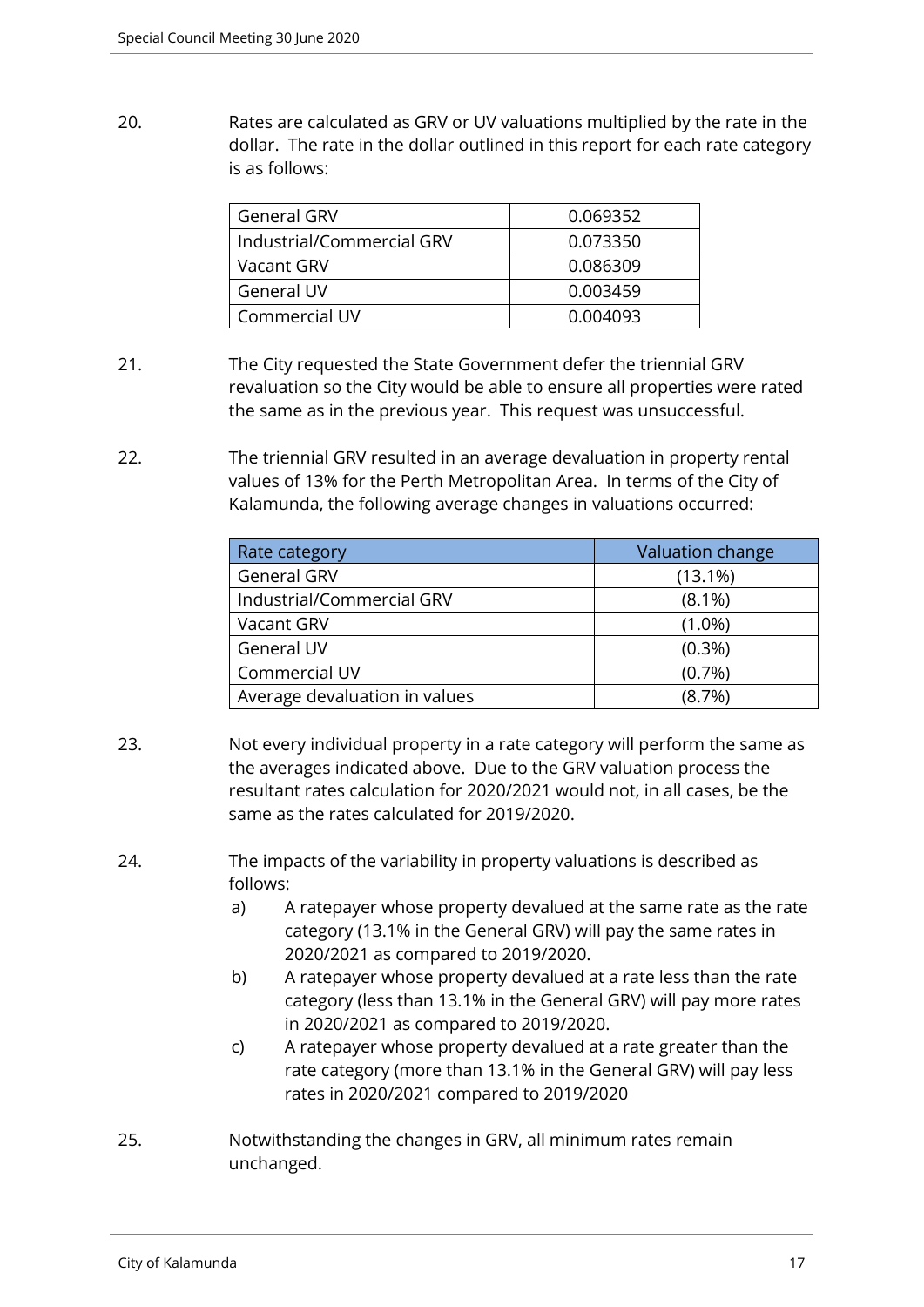- 26. The Budget has been prepared to include information required by the Local Government Act 1995, [as amended by the Local Government (COVID-19 Response) Order 2020] Local Government (Financial Management) Regulations 1996 and Australian Accounting Standards. The main features of the Budget include:
	- a) The suspension of lease rental payments from Community based and not for profit tenants of City owned properties from 1 July 2020 until 3 months after they are able to reopen their operations.
	- b) Adoption of a zero percent increase in Rate revenue.
	- c) Adoption of a zero percent increase in fees and charges.
	- d) Adoption of a zero percent increase in Councillor remuneration. Also, it should be noted the annual ICT allowance has been reduced from \$3,500 to \$2,300 per elected member to reflect the provision of an electronic device by the City to all elected Members.
	- e) Identification of priority Capital Works and other Stimulus Projects to assist economic recovery.
	- f) Reserves as per note 8 of Attachment 1 including the creation of two new reserves:
		- i. Crisis Relief Fund, the purpose of which is to support individuals, community groups, small businesses and the tourism community facing serious financial hardship as a result of COVID-19.
		- ii. Service Reinstatement Reserve, the purpose of which is to bring programs or services back into the Budget in line with the lifting of restrictions to support recovery
	- g) Adoption of Percentage for Reporting Material Variances each financial year, a local government is to adopt a percentage or value, calculated in accordance with Australian Accounting Standard, to be used in statements of financial activity for reporting of material variances. The level proposed for 2020/21 is 10% or \$50,000 whichever is the greater.
- 27. In terms of financial trends within the 2020/21 Budget, when compared to the Original Budget 2019/2020:
	- a) Overall Operating Income has decreased by \$2.3M
		- i. The City maintained the overall freeze on Rate revenue. The Budget increase of \$150K is a result of interim rates raised during the 2019/2020 financial year.
		- ii. Operating grants, subsidies and contributions reduced by \$0.5M, predominately due to the early payment of 2020/21 Federal grants paid during the 2019/2020 financial year.
		- iii. Fees and Charges have decreased by \$1.2M, mainly due to the reductions in the lease revenue related to the COVID-19 pandemic.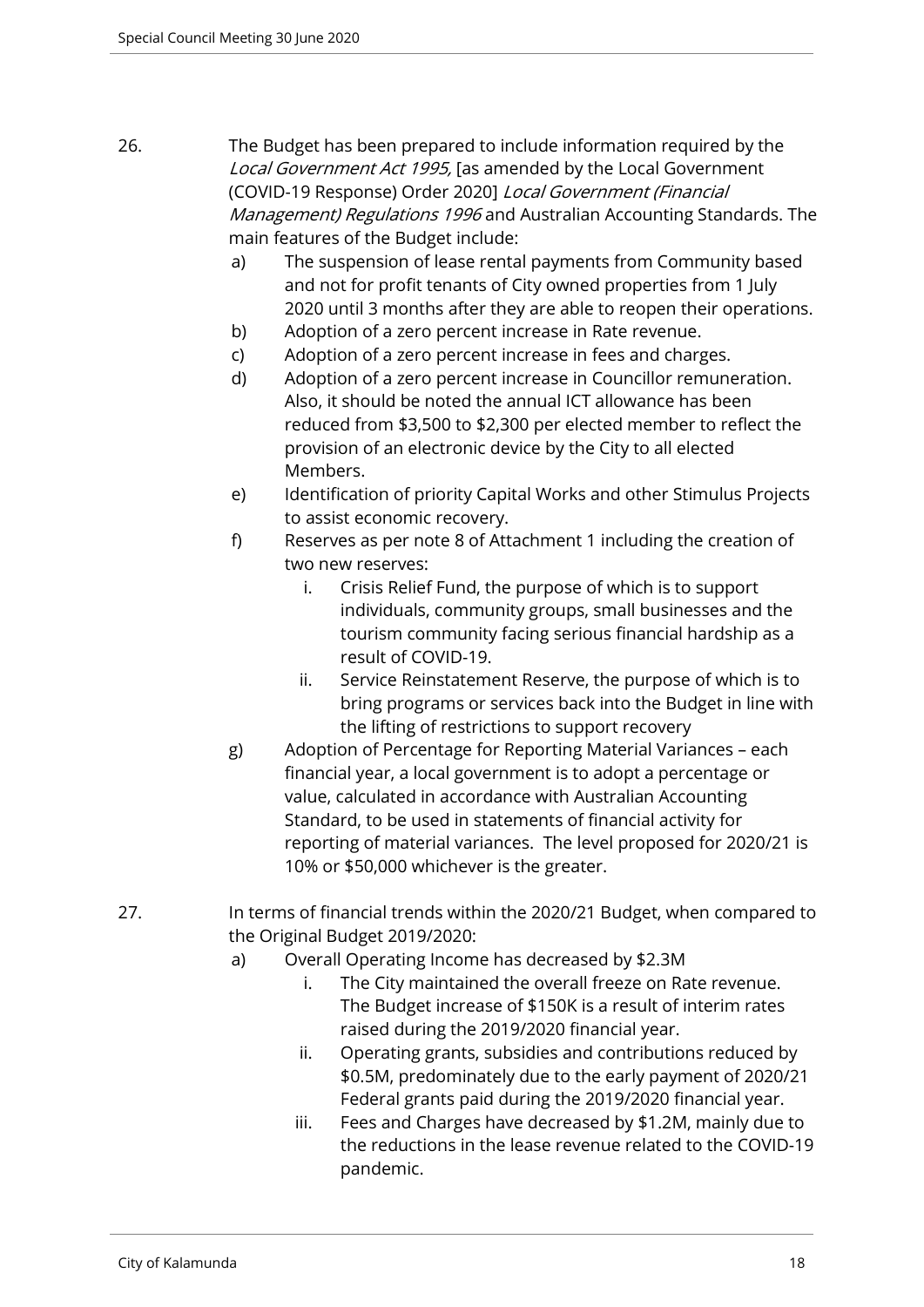- iv. Interest earnings reduced significantly by \$0.7M. Due to the adopted financial hardship policy, those greatly affected by the pandemic would have zero interest added to their outstanding rates, resulting in this reduction in revenue for the City.
- b) Overall Operating Expenditure has decreased by \$7.7M
	- Employee costs have reduced by \$1.6M. A critical review of existing employment vacancies during the pandemic and a reduction in casual employee hours are the main contributors to this saving.
	- ii. Materials and contracts have decreased by \$4.3M. In order to fund the stimulus projects and the creation of two new reserves, significant saving measures implemented to arrive at this 19.6% reduction in materials and contract costs.
- c) The Capital Works program totals \$38.3M per Attachment 1 (noting that \$9.6m is for stimulus projects)
- d) Loans as per note 6 include \$3.053 M in new loans:
	- i. Major Plant Replacement \$0.719M
	- ii. Minor Plan Replacement Program \$0.434M
	- iii. Kalamunda Town Centre Upgrade Stage 1 Haynes Street \$1.0M
	- iv. Additional Female change rooms \$0.9M.
- 28. Section 6.2 of the Local Government Act 1995 requires a local government to adopt its budget prior to 31 August each year.
- 29. The early adoption of the budget will enable the City to commence its extensive Capital Works programme. It will also assist the City in effectively managing its cash-flow during a time of Budget uncertainty resulting from COVID-19.
- 30. The estimated unaudited year end (2019/2020) position, as per the Rate Setting Statement, is a surplus of \$3,470,822. The proposed closing position for 2020/21 is a surplus of \$133,918, demonstrating that the City is operating in a financially sustainable manner and responding to the COVID-19 crisis.

## APPLICABLE LAW

- 31. Section 6.2 of the Local Government Act 1995 requires a local government to adopt its budget prior to 31 August each year.
- 32. The Department of Local Government, Sport and Cultural Industries recently issued an amendment to the Local Government Act.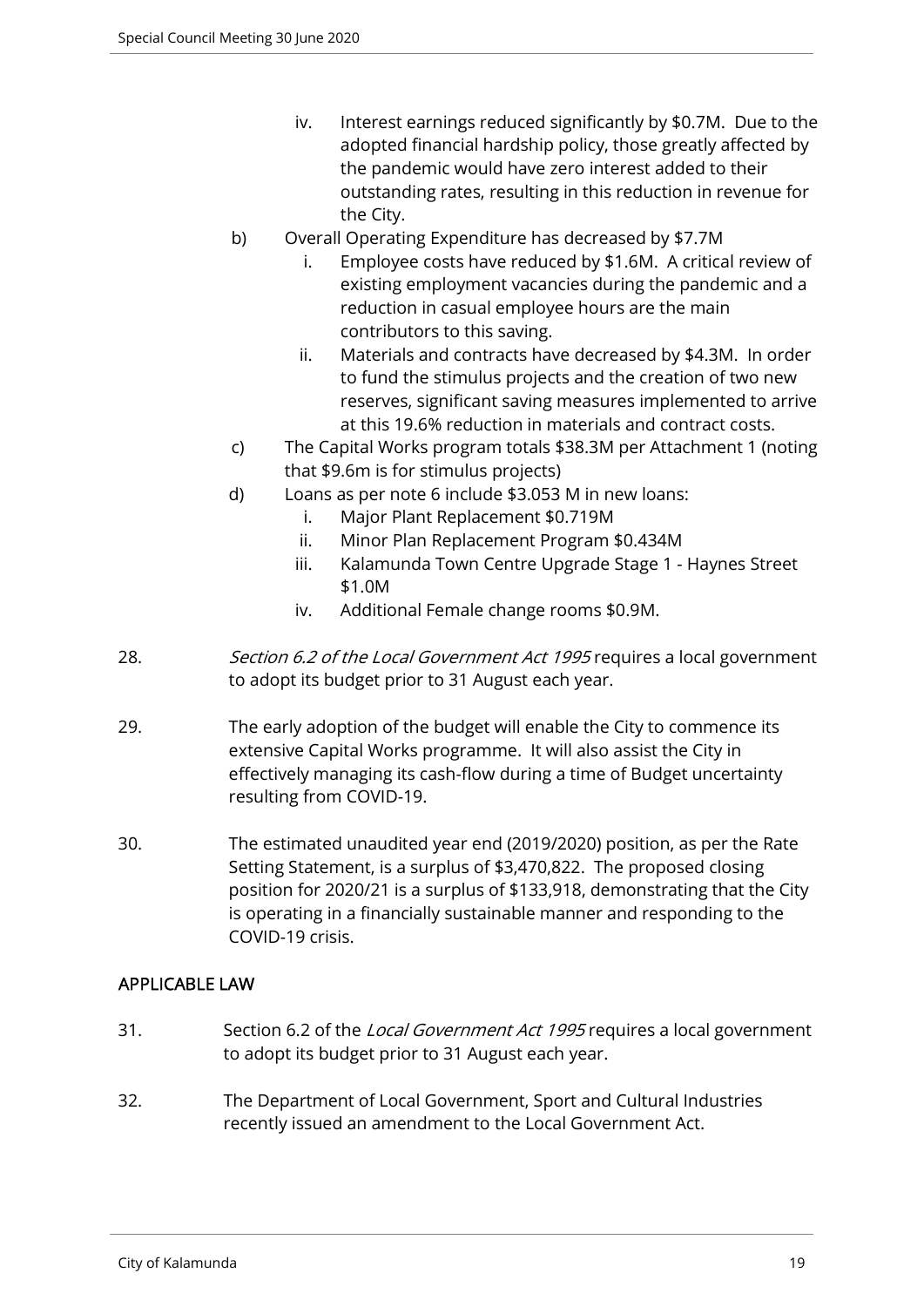It has been modified such that in preparing the budget for 2020/21 a local government is to have regard to the consequences of the COVID-19 pandemic (rather than the Plan for the Future) although this can also be considered by the local government).

33. Divisions 5 and 6 of Part 6 of the *Local Government Act 1995* refers to the setting of budgets and the raising of rates and fees and charges. The 2020/21 Budget as presented is considered to meet these statutory obligations.

## APPLICABLE POLICY

- 34. In a Special Council Meeting (7 April 2020) Council endorsed:
	- a) Budget setting parameters and principles informing the 2020/21 annual Budget;
	- b) Financial assistance principles to mitigate the financial hardship of the community because of COVID-19 and
	- c) Stimulus projects to support economic recovery.

## STAKEHOLDER ENGAGEMENT

- 35. The City has worked closely with elected members to develop and prepare the Annual Budget 2020/21.
- 36. The City held a Strategic Service Review meeting with elected members in March 2020 which was subsequently followed by a series of Budget workshops during March to May discussing all aspects of the budget formulation.
- 37. The City has met its statutory obligations with respect to community consultation whereby a Notice of Intention to Levy Differential Rates was advertised in the local newspapers.
- 38. The Objects and Reasons for raising differential rates have been made available for inspection at the Administration Centre, City Libraries and the City's Website.
- 39. A period of 21 days was provided for public comment concluding on 22 June 2020. The feedback received from the Public Advertising period is the subject of a separate Council report.

## FINANCIAL CONSIDERATIONS

40. The Budget is formulated on the basis of delivering a sustainable financial position while delivering the services and infrastructure needs of the community.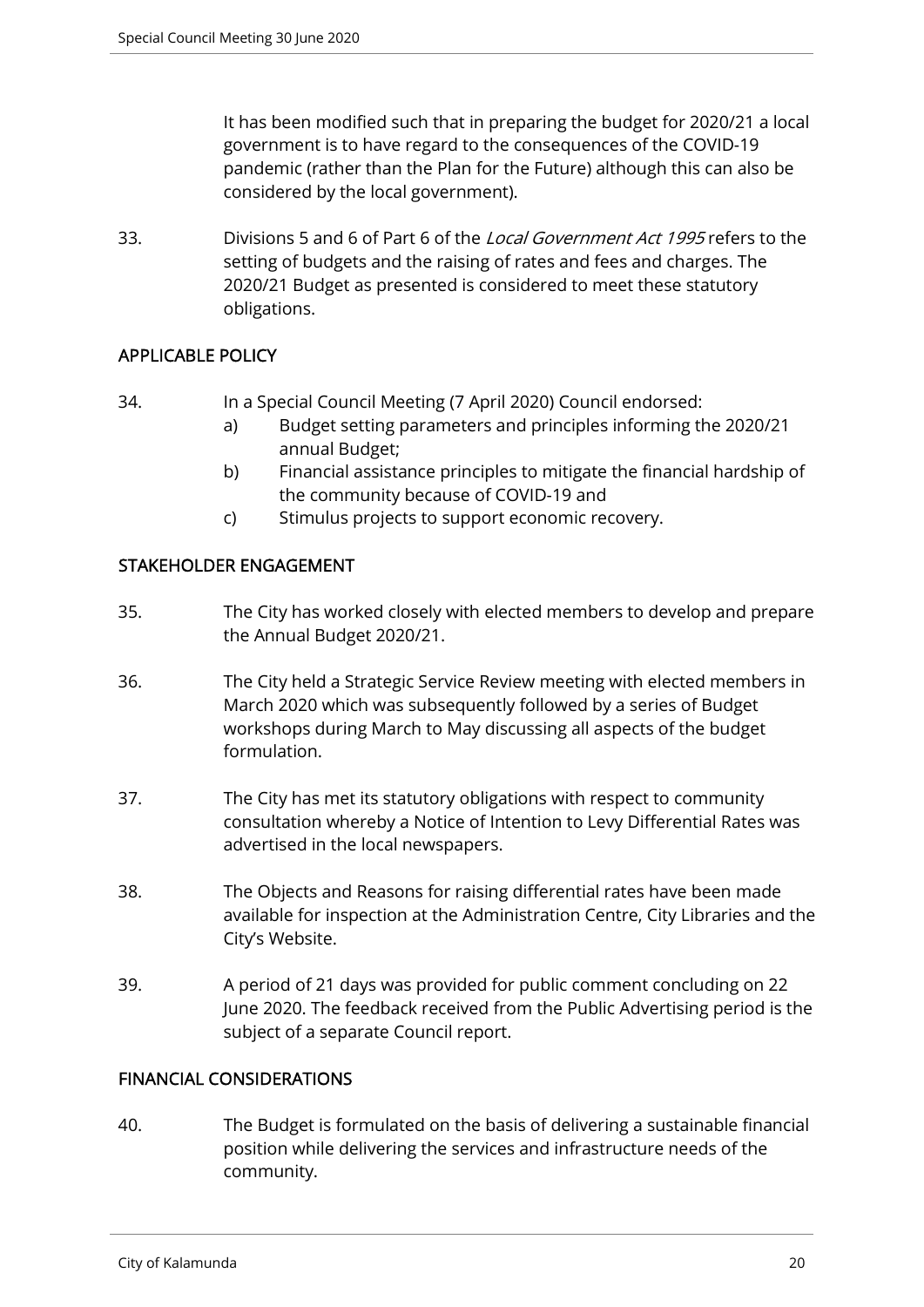- 41. The Budget has been formulated on a balanced combination of financial restraint and economic stimulus measures and projects that will assist in generating economic development and employment opportunities.
- 42. In addition, the City is working hard to introduce a mix of innovations, cost saving measures and new agile technology for efficient and effective management of its operations.

## **SUSTAINABILITY**

## Social Implications

- 43. The Budget delivers social outcomes identified in various planning and community supporting strategies that have previously been adopted by the Council.
- 44. The City has introduced the on-line Kalamunda Connected Register in order to identify residents in hardship and volunteers who are willing and able to assist others in the community.
- 45. The City has developed a Crisis Relief Fund to support members of the Community who can demonstrate direct financial impact from COVID-19.

## Economic Implications

46. The Budget has been developed based on sound financial management and accountability principals and is considered to deliver a sustainable economic outcome for the Council and community.

## Environmental Implications

47. The Budget has been developed to support key environmental strategies and initiatives adopted by the Council.

#### RISK MANAGEMENT

| ٠<br>I<br>×<br>۰.<br>I |  |
|------------------------|--|
|------------------------|--|

Risk: Declining economy adversely impacts capacity of Ratepayers to pay rates.

| Consequence                                                                           | Likelihood | Rating |  |
|---------------------------------------------------------------------------------------|------------|--------|--|
| Possible<br>Significant                                                               |            | High   |  |
| <b>Action/Strategy</b>                                                                |            |        |  |
| Monthly management reports are reviewed by the City assessing<br>collection of Rates. |            |        |  |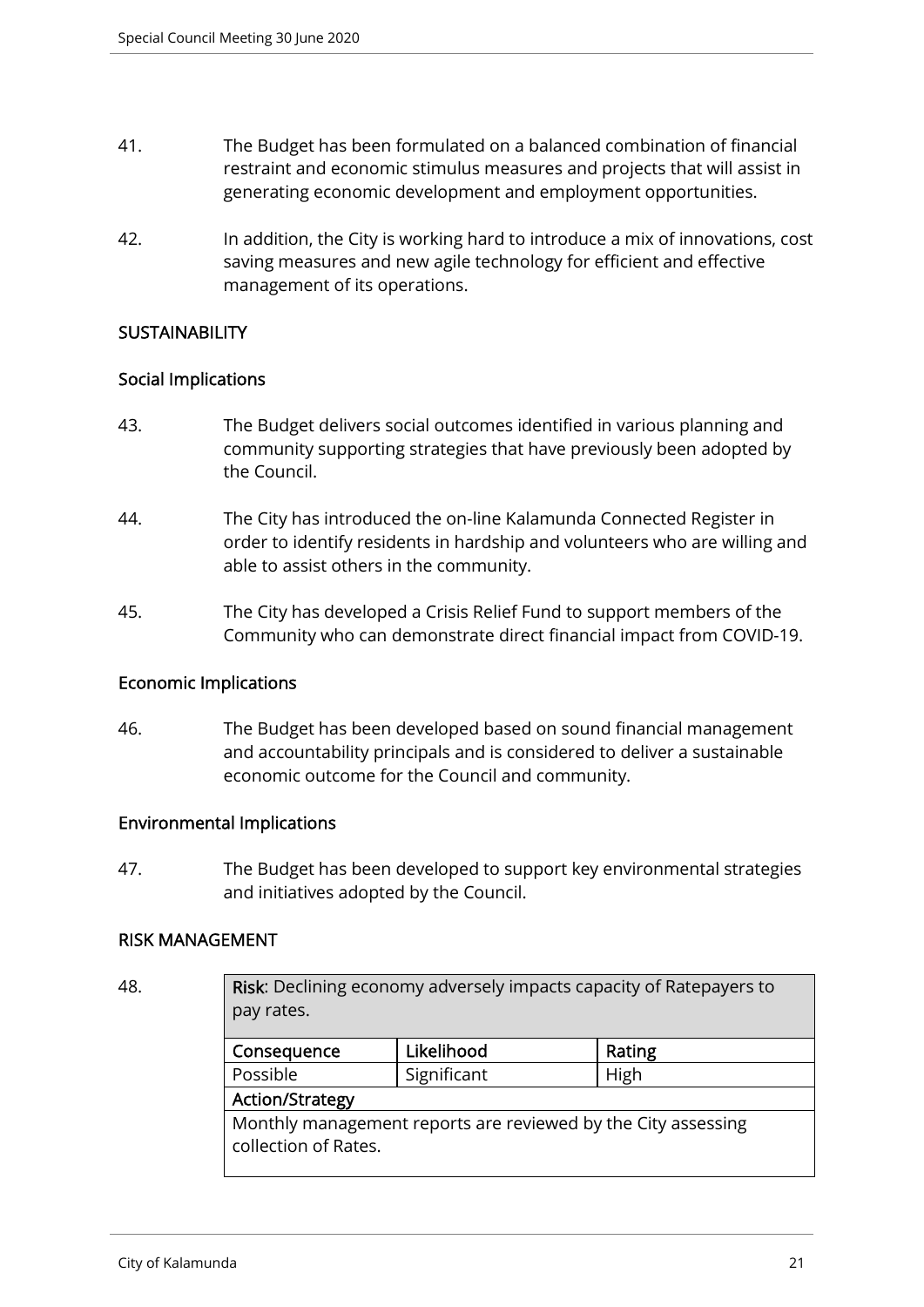Instalment options are in place to assist ratepayers manage their debts to the City. Cash flow forecasting is done regularly to match outgoings and investments Implement the COVIS-19 Crisis Relief Fund.

49. **Risk:** Understatement of capital works program

| Consequence                                                                                                       | Likelihood | Rating |  |
|-------------------------------------------------------------------------------------------------------------------|------------|--------|--|
| Significant<br>Possible                                                                                           |            | High   |  |
| <b>Action/Strategy</b>                                                                                            |            |        |  |
| Improved Project Management procedures to ensure that project<br>designs are well costed prior to implementation. |            |        |  |

50. **Risk:** Non-compliance with Financial Regulations

| Consequence                                                                                                                | Likelihood  | Rating |  |
|----------------------------------------------------------------------------------------------------------------------------|-------------|--------|--|
| Unlikely                                                                                                                   | Significant | Medium |  |
| <b>Action/Strategy</b>                                                                                                     |             |        |  |
| The Budget report is scrutinized by the City's Governance department to<br>ensure that all statutory requirements are met. |             |        |  |

51. Risk: COVID-19 has a more significant impact on the City and its community than is currently anticipated.

| Consequence            | Likelihood                                            | Rating                                                               |  |
|------------------------|-------------------------------------------------------|----------------------------------------------------------------------|--|
| Possible               | Major                                                 | High                                                                 |  |
| <b>Action/Strategy</b> |                                                       |                                                                      |  |
| the Budget.            | Bank Overdraft is activated to supplement cash flows. | Call Budget Review meeting with Councilors to approve adjustments to |  |

Risk: Budget Adoption is delayed

| Consequence                                                                                                                                                                                                                      | Likelihood | Rating |  |
|----------------------------------------------------------------------------------------------------------------------------------------------------------------------------------------------------------------------------------|------------|--------|--|
| Unlikely                                                                                                                                                                                                                         | Critical   | High   |  |
| <b>Action/Strategy</b>                                                                                                                                                                                                           |            |        |  |
| Emergency spending is approved by Council until Budget is adopted.<br>All project and non-discretionary work is delayed until Budget is<br>adopted.<br>Staff affected by the delays in projects are sent on forced annual leave. |            |        |  |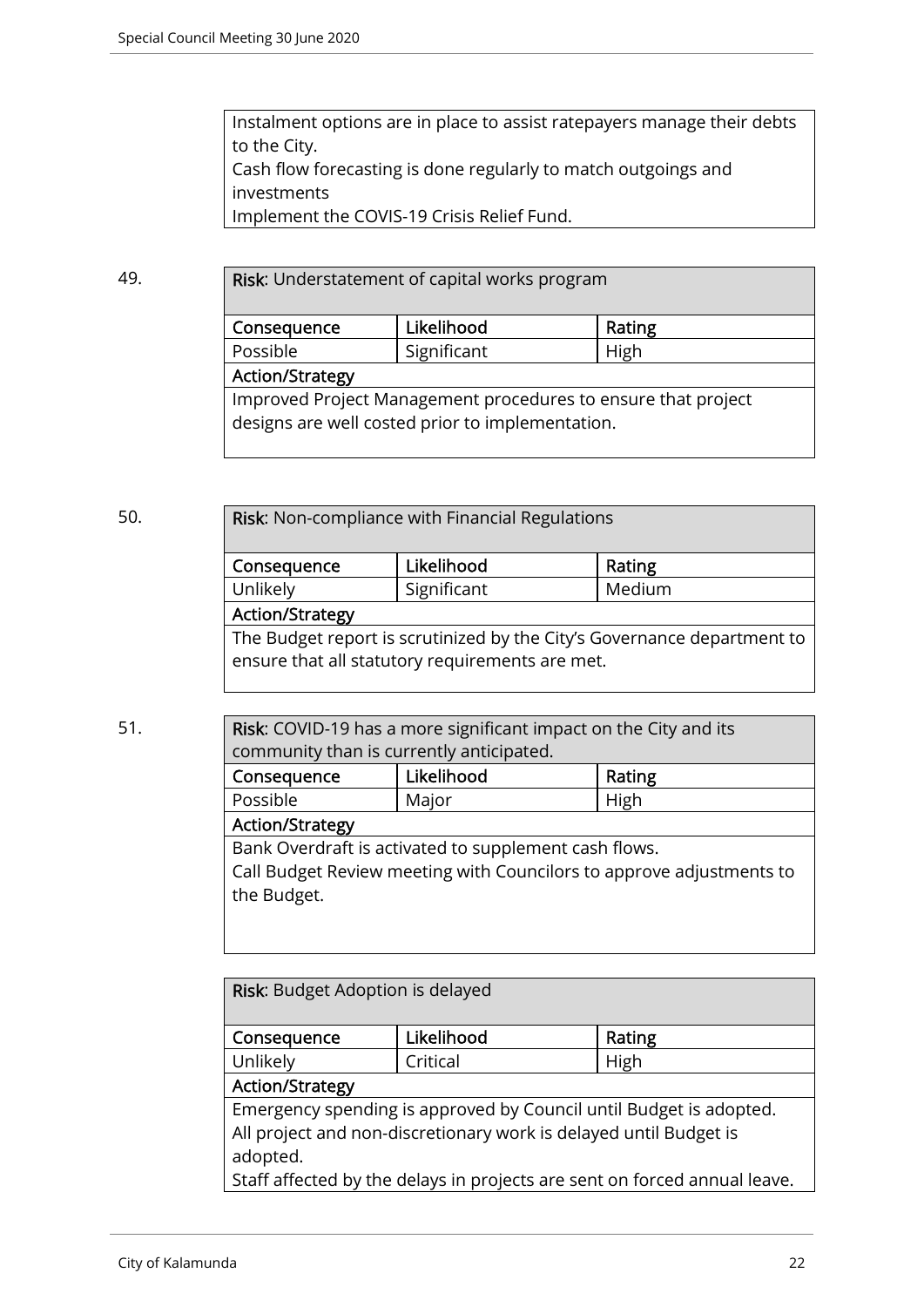Bank Overdraft facility is activated to supplement cash flows. Payments to suppliers may need to be re-negotiated.

## **CONCLUSION**

- 52. The 2020/21 Budget provides a framework to deliver on the strategies adopted by the Council. It will maintain a high level of service across most programs, ensuring staff are retained to deliver services. Funding reallocated to the Crisis Relief Fund have largely been diverted from nondiscretional projects such as events and other savings to ensure the City can support those most in need who have been directly impacted by COVID-19.
- 53. The 2020/21 budget has an increased focus on road and associated infrastructure as well as on renewing assets at sustainable levels. This focus is to support the economic recovery after the deleterious effect COVID-19 has caused.
- 54. Throughout the 2020/21 Budget year, the City will continue to closely monitor the implications of the COVID-19 and the associated health and economic impacts to the City's residents and businesses. Cashflow management will be crucial in ensuring that the City is able to deliver its programs in a sustainable manner.
- 55. In support of this, the City will focus its advocacy efforts on securing grant funding for key infrastructure projects. In particular, the City will target the following key projects:
	- a) Stirk Park Playground and Skatepark Development
	- b) Ray Owen Reserve Master Plan
	- c) Maida Vale Reserve Master Plan
	- d) Scott Reserve Master Plan
	- e) Kalamunda Cycle Plan implementation
	- f) Forrestfield North Transit Oriented Development
	- g) Water Harvesting Expansion Project (establishing an additional Managed Aquifer Recharge system as well as water supply for the escarpment reserves)
	- h) Woodlupine Community Hub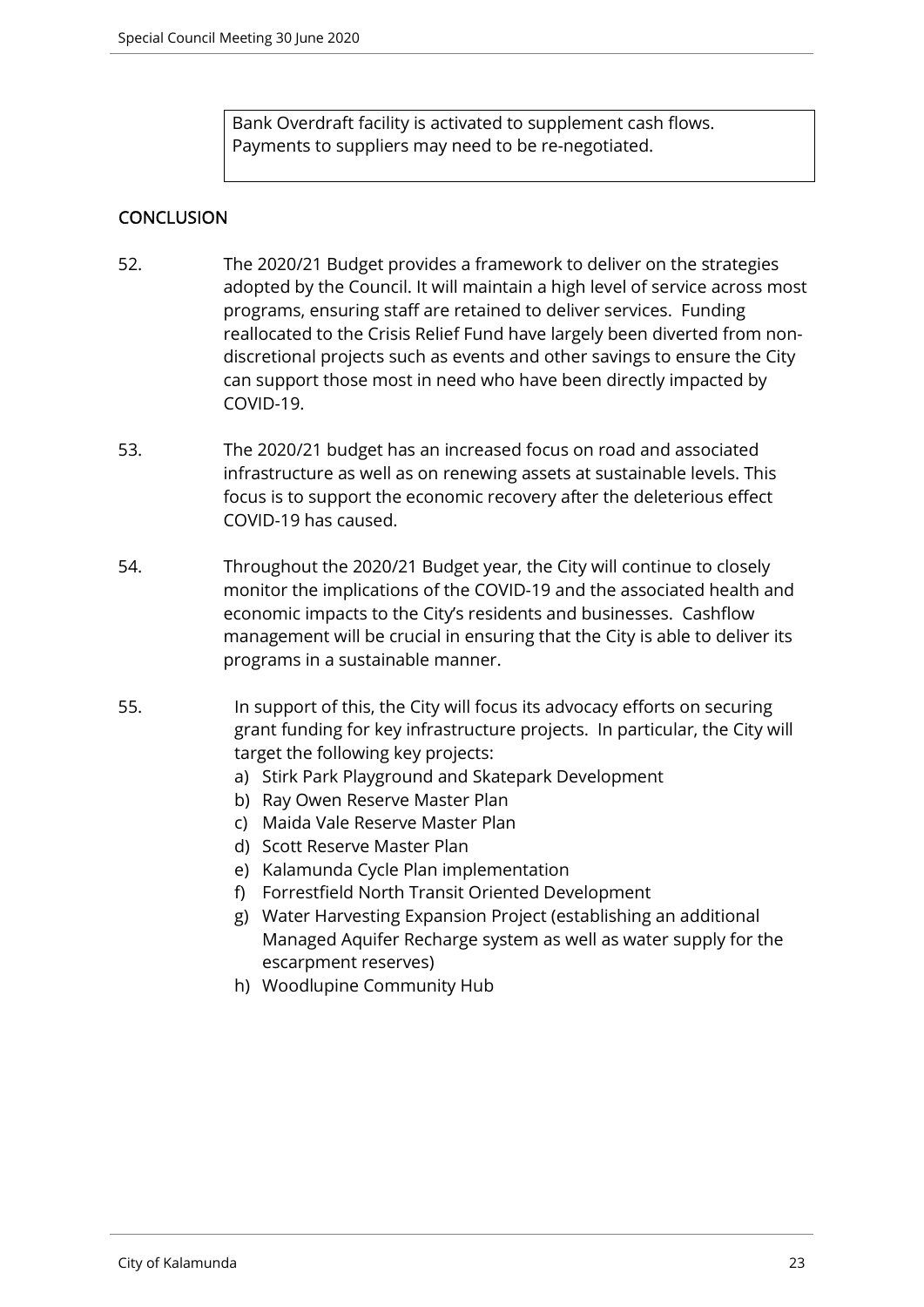# 2020/2021 Budget Recommendations

## Part 1 – Elected Members' Fees and Allowances for 2020/2021

# RESOLVED SCM 107/2020

| That Council: |  |
|---------------|--|

|           | <b>Voting Requirements: Absolute Majority</b>                                                                                                                                                                                                                           |                      |
|-----------|-------------------------------------------------------------------------------------------------------------------------------------------------------------------------------------------------------------------------------------------------------------------------|----------------------|
| a)        | ADOPT, pursuant to Section 5.99 of the Local Government Act 1995 and<br>Regulation 34 of the Local Government (Administration) Regulations 1996<br>the following annual fees for the payment of Elected Members in lieu of<br>individual meeting attendance fees:-      |                      |
|           | City Mayor -<br><b>Elected Members -</b>                                                                                                                                                                                                                                | \$31,149<br>\$23,230 |
| b)        | ADOPT, pursuant to Section 5.99A (b) of the Local Government Act 1995<br>and Regulations 34A and 34AA of the Local Government [Administration]<br>Regulations 1996, the following annual allowances:-                                                                   |                      |
|           | Telecommunications, Communication, and Technology<br>Allowance -<br>Travel Allowance -                                                                                                                                                                                  | \$2,300<br>\$50      |
| C)        | ADOPT, pursuant to Section 5.98 (5) (b) of the Local Government Act 1995<br>and Regulation 33 of the Local Government [Administration] Regulations<br>1996, the following annual local government allowance to be paid in<br>addition to the annual meeting allowance:- |                      |
|           | City Mayor -                                                                                                                                                                                                                                                            | \$63,354             |
| d)        | ADOPT, pursuant to Section 5.98 (A) of the Local Government Act 1995<br>and Regulation 33A of the Local Government [Administration] Regulations<br>1996, the following annual local government allowance to be paid in<br>addition to the annual meeting allowance: -   |                      |
|           | City Deputy Mayor -                                                                                                                                                                                                                                                     | \$15,682             |
| Moved:    | Cr Dylan O'Connor                                                                                                                                                                                                                                                       |                      |
| Seconded: | Cr Brooke O'Donnell                                                                                                                                                                                                                                                     |                      |
| Vote:     | CARRIED UNANIMOUSLY/ ABSOLUTE MAJORITY (12/0)                                                                                                                                                                                                                           |                      |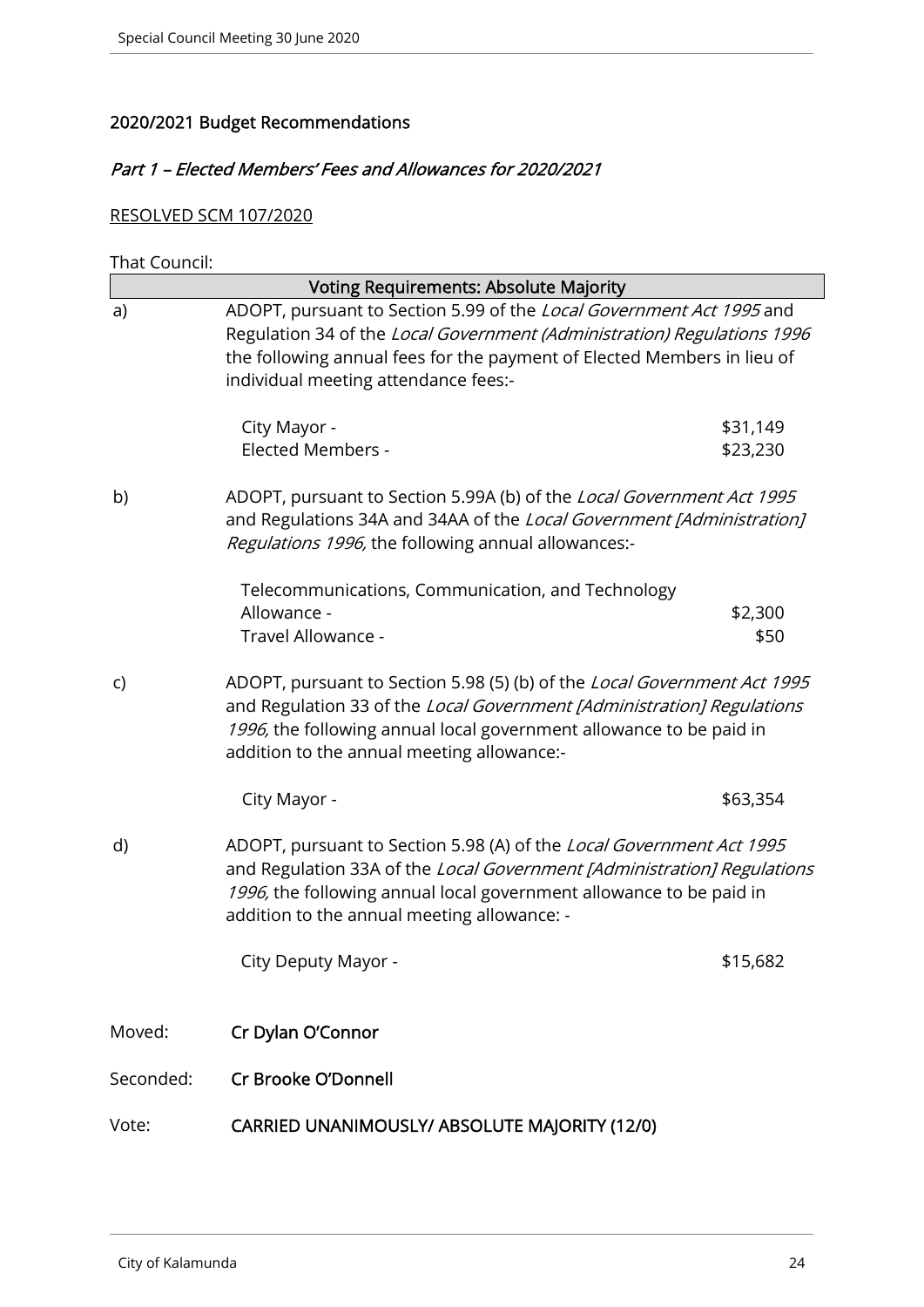# Part 2 – Schedule of General Fees and Charges for 2020/2021

## RESOLVED SCM 108/2020

| That Council: |                                                                                                                                                                                                                                                                            |                                                                                                                                          |       |  |
|---------------|----------------------------------------------------------------------------------------------------------------------------------------------------------------------------------------------------------------------------------------------------------------------------|------------------------------------------------------------------------------------------------------------------------------------------|-------|--|
|               | <b>Voting Requirements: Absolute Majority</b>                                                                                                                                                                                                                              |                                                                                                                                          |       |  |
| 1.            | ADOPT pursuant to Section 6.16 of the Local Government Act 1995, the                                                                                                                                                                                                       |                                                                                                                                          |       |  |
|               | Fees and Charges as per (Attachment 1).                                                                                                                                                                                                                                    |                                                                                                                                          |       |  |
| 2.            | OFFER pursuant to Section 6.12 of the Local Government Act 1995, the<br>suspension of lease rental payments from community based not - for -<br>profit tenants of City owned properties from 1 July 2020 until 3 months<br>after they are able to reopen their operations. |                                                                                                                                          |       |  |
| 3.            | businesses adversely affected by COVID-19.                                                                                                                                                                                                                                 | ADOPT pursuant to Section 6.12 of the Local Government Act 1995, the<br>suspension of food and health inspection fees for targeted small |       |  |
| 4.            | Facilities 2020/21.                                                                                                                                                                                                                                                        | Endorse the Rules applying to the Schedule of Charges For Community                                                                      |       |  |
| 5.            | ADOPT, pursuant to Regulation 53 of the <i>Building Regulations 2012</i> , a<br>swimming pool inspection fee of \$44.80.                                                                                                                                                   |                                                                                                                                          |       |  |
| 6.            | Recovery Act 2007, the following charges:-                                                                                                                                                                                                                                 | ADOPT, pursuant to Section 67 of the Waste Avoidance and Resources                                                                       |       |  |
|               | a) Walliston Transfer Station<br>The deposit of rubbish at Walliston Transfer Station and Collection of<br>specific items will be charged as follows:-                                                                                                                     |                                                                                                                                          |       |  |
|               | Walliston Transfer Station - (Non-commercial resident only)                                                                                                                                                                                                                |                                                                                                                                          |       |  |
|               | Collection of Whitegoods or Mattresses<br>(resident)                                                                                                                                                                                                                       | Per two items                                                                                                                            | 33.00 |  |
|               | <b>Collection of Whitegoods or Mattresses</b><br>(pensioner)                                                                                                                                                                                                               | Per two items                                                                                                                            | 16.50 |  |
|               | Car & Motor Cycle Tyre (max 5/entry)                                                                                                                                                                                                                                       | Per tyre                                                                                                                                 | 11.50 |  |
|               | Four Wheel Drive (max 5/entry)                                                                                                                                                                                                                                             | Per tyre                                                                                                                                 | 20.70 |  |
|               | Truck Tyres (max 2/entry)                                                                                                                                                                                                                                                  | Per tyre                                                                                                                                 | 31.30 |  |
|               | Compost Bin (Inc. Delivery)                                                                                                                                                                                                                                                | Each                                                                                                                                     | 54.00 |  |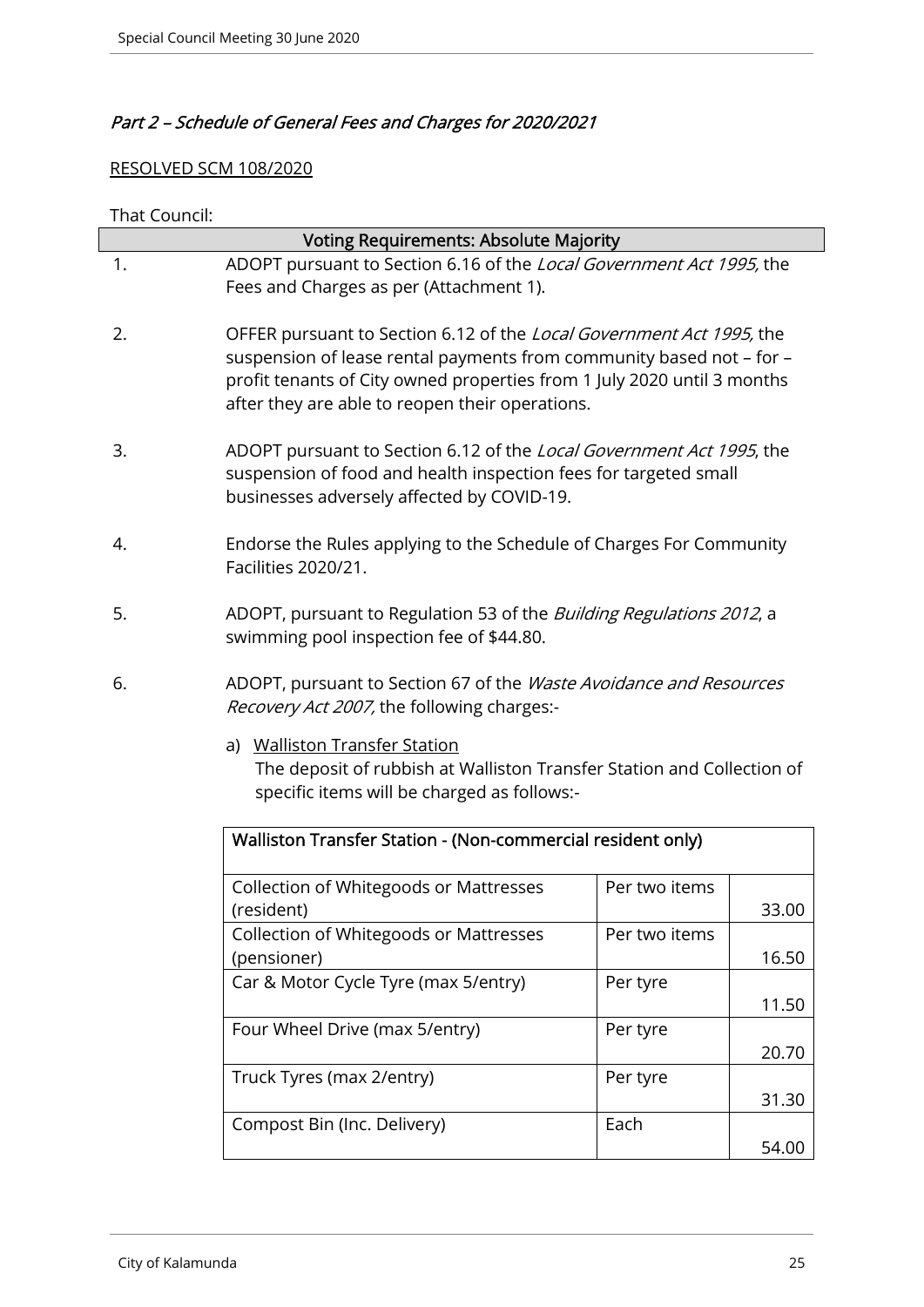| Worm Farm (Inc. Delivery)             | Each      |        |
|---------------------------------------|-----------|--------|
|                                       |           | 149.50 |
| <b>Additional Resident Entry Pass</b> | Per Entry |        |
|                                       |           | 50.00  |

| Walliston Transfer Station - (Commercial Resident only) |           |       |  |
|---------------------------------------------------------|-----------|-------|--|
| Clean Green waste                                       | Per tonne |       |  |
|                                                         |           | 44.00 |  |
| Mattress disposal fee (max 5/entry)                     | Each      |       |  |
|                                                         |           | 21.00 |  |
| Car & Motor Cycle Tyre (max 5/entry)                    | Per tyre  |       |  |
|                                                         |           | 12.85 |  |
| Four Wheel Drive (max 5/entry)                          | Per tyre  |       |  |
|                                                         |           | 25.00 |  |
| Truck Tyres (max 2/entry)                               | Per tyre  |       |  |
|                                                         |           | 37.20 |  |

| The City charges commercial fees for any of the following situations: |             |        |
|-----------------------------------------------------------------------|-------------|--------|
| Commercial/Trade Waste                                                |             |        |
| - Your vehicle or trailer is commercially                             |             |        |
| signed or budged (unless you have a valid                             |             |        |
| permit)                                                               |             |        |
| - Your waste is from a work site                                      |             |        |
| - You are transporting waste for a fee or                             |             |        |
| reward                                                                |             |        |
| Charges that apply are                                                |             |        |
| Cars/ Station Wagons                                                  | Per Vehicle |        |
|                                                                       |             | 35.00  |
| <b>Small Vans/Utes</b>                                                | Per Vehicle |        |
|                                                                       |             | 59.00  |
| Trailer (6X4)                                                         | Per Trailer |        |
|                                                                       |             | 60.00  |
| Trailer (7X5) with High Sides                                         | Per Trailer |        |
|                                                                       |             | 76.00  |
| Small trucks up to 3.5 tonnes GVM                                     | Per Vehicle |        |
|                                                                       |             | 178.50 |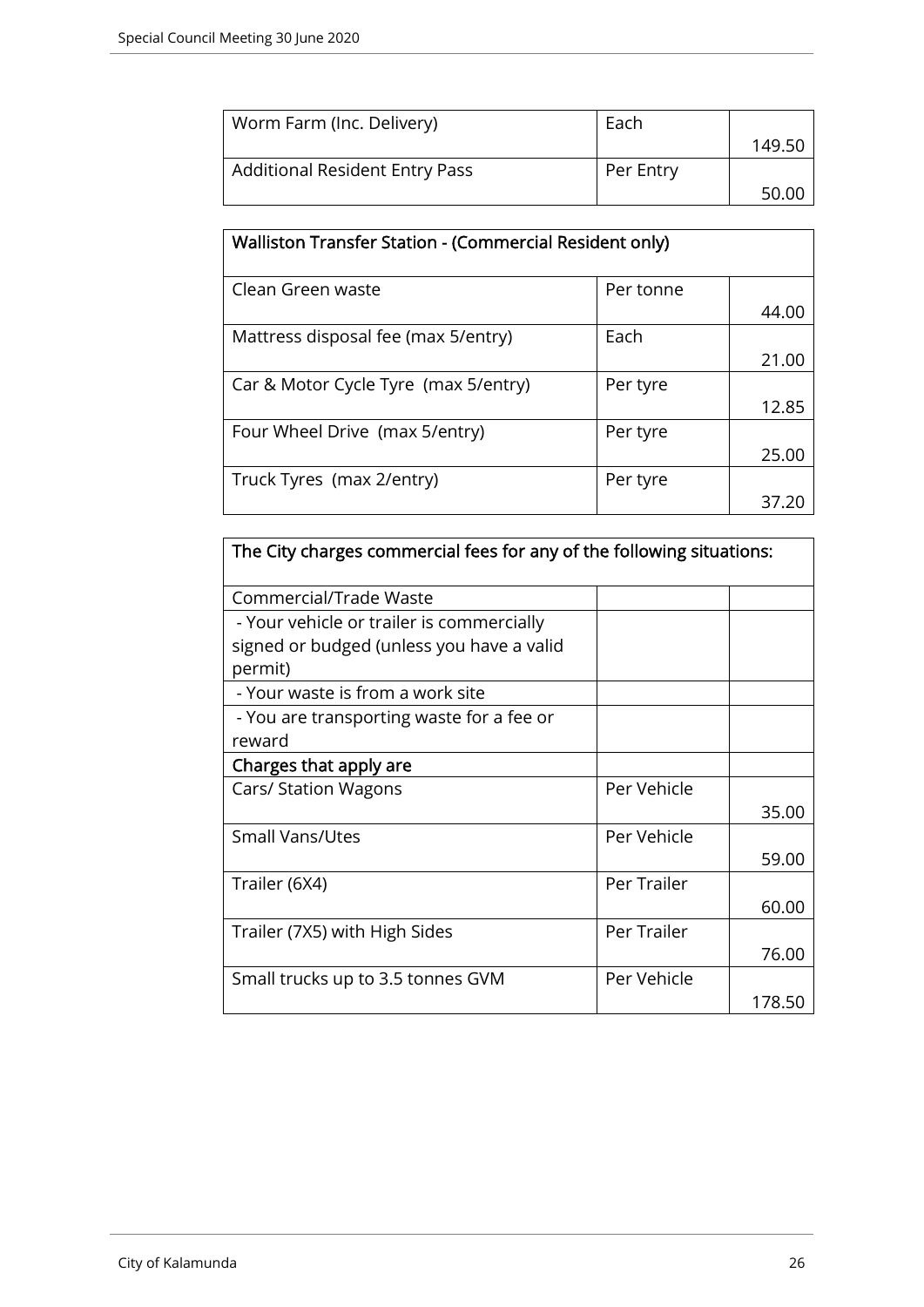b) Waste Avoidance and Resources Recovery Levy Adopt a levy of \$0.0004180 against the Property's GRV valuation as provided by Landgate, with a minimum charge of \$20 on all properties.

Moved: Cr Kathy Ritchie

Seconded: Cr Lisa Cooper

Vote: CARRIED UNANIMOUSLY/ABSOLUTE MAJORITY (12/0)

## Part 3 – Other Statutory Fees for 2020/2021

#### RESOLVED SCM 109/2020

#### That Council:

#### Voting Requirements: Absolute Majority

1. ADOPTS, pursuant to Section 67 of the Waste Avoidance and Resources Recovery Act 2007, the following charges for the removal and deposit of domestic and commercial waste: -

| Bin |        |
|-----|--------|
|     | 188.00 |
| Bin |        |
|     | 104.50 |
| Bin |        |
|     | 108.50 |
|     |        |

#### Waste Services

| <b>Residential Full Service</b>                 | Property        |        |
|-------------------------------------------------|-----------------|--------|
|                                                 |                 | 550.00 |
| Residential Full Service Pensioner*             | Property        |        |
|                                                 |                 | 320.00 |
| Residential Others (excludes MGB)               | <b>Dwelling</b> |        |
|                                                 |                 | 255.00 |
| Residential Multi Unit (excludes MGB)           | <b>Dwelling</b> |        |
|                                                 |                 | 255.00 |
| Residential Multi Unit Pensioner (excludes MGB) | <b>Dwelling</b> |        |
|                                                 |                 | 220.00 |
| No Access to Skip Bins Reduced Charge           | Property        |        |
|                                                 |                 | 500.00 |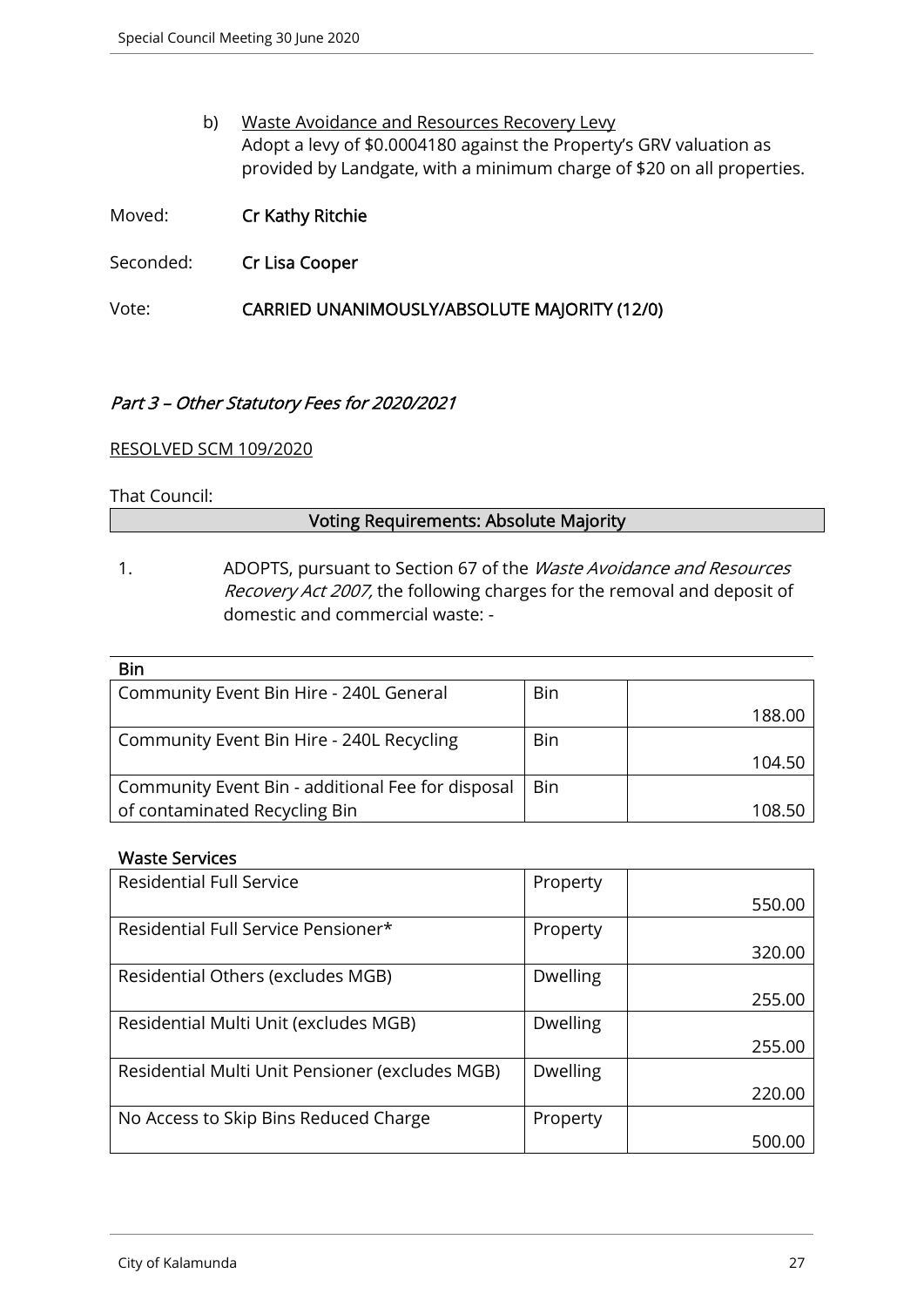| Commercial & Industrial (general and recycling   | Property  |          |
|--------------------------------------------------|-----------|----------|
| only)                                            |           | 995.00   |
| Additional General Bin Residential (all          | Bin       |          |
| properties)*                                     |           | 680.00   |
| Additional General Bin Residential (all          | Bin       |          |
| properties)Pensioners                            |           | 680.00   |
| Additional Recycling Bin Residential (all        | Bin       |          |
| properties)*                                     |           | 165.00   |
| Additional General or Recycling Bin Commercial / | Bin       |          |
| Industrial (all properties)*                     |           | 1,210.00 |
| Additional extra Skip Bin (General Waste)        | Bin       |          |
|                                                  |           | 108.00   |
| Community & Sporting Clubs (120L general only)   | Per litre |          |
|                                                  |           | 1.43     |
| Community & Sporting Clubs (240L recycling only) | Per litre |          |
|                                                  |           | 0.29     |
| Additional Extra Skip Bin (Green Waste)          | Bin       |          |
|                                                  |           | 67.00    |

\* Pensioner Discount applies to the Primary Owner Occupied Residential property only (excluding restricted sites) and must be valid Pensioner from 1 July of each financial year. No discount is applicable for additional services, commercial or industrial properties.

Moved: Cr Janelle Sewell

Seconded: Cr Lesley Boyd

Vote: CARRIED UNANIMOUSLY/ABSOLUTE MAJORITY (12/0)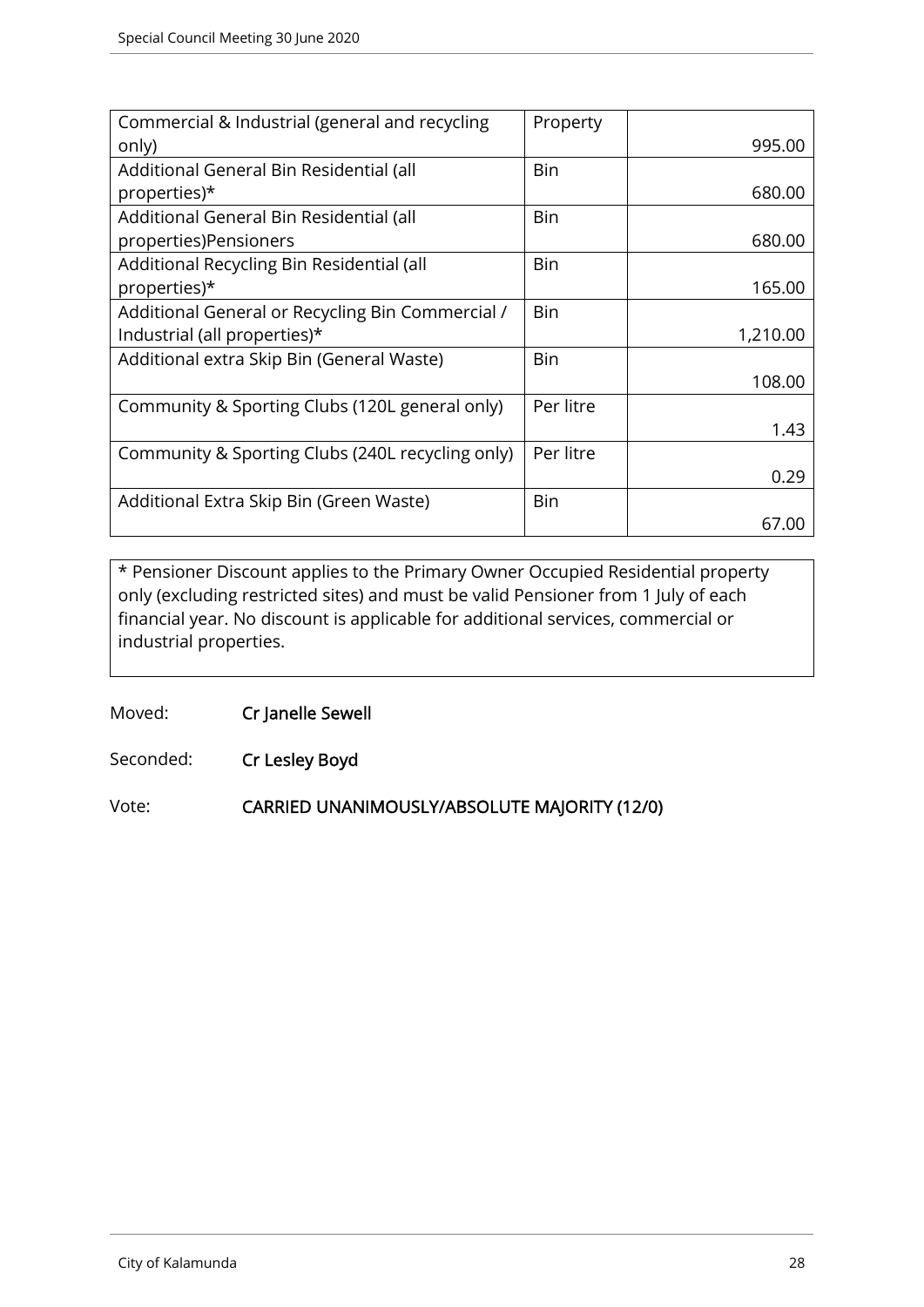## Part 4 – Municipal Fund - Capital Budget 2020/21 – Stimulus Projects

Councillors indicated a desire to discuss the Stimulus Projects to be included within the Stimulus Package. The Presiding Member suggested the Standing Orders be suspended to allow discussion to occur.

## RESOLVED SCM 110/2020

That Council SUSPEND Standing Orders, excluding Clauses 10.7 and 10.8, to allow discussion on Part 4 Municipal Fund – Capital Budget 2020/21 – Stimulus Projects.

Moved: Cr Dylan O'Connor

Seconded: Cr John Giardina

## Vote: CARRIED UNANIMOUSLY (12/0)

Standing Orders were suspended at 7:37pm.

The Presiding Member adjourned the meeting at 7:44pm and recommenced at 7:50pm. All Elected Members and staff returned to the meeting at the resumption.

#### RESOLVED SCM 111/2020

That Council RESUME Standing Orders, excluding Clauses 10.7 and 10.8, to allow discussion on Part 4 Municipal Fund – Capital Budget 2020/21 – Stimulus Projects.

Moved: Cr Cameron Blair

Seconded: Cr Janelle Sewell

Vote: CARRIED UNANIMOUSLY (12/0)

Standing Orders were recommenced at 8:04pm.

During the suspension of Standing Orders Council discussed all options presented. Part a) of the recommendation received a mover and seconder. It was proposed Council support the Central Mall construction project and remove Haynes Street. The mover and seconder supported the removal of Haynes Street. Council debated Point a) of the recommendation as amended.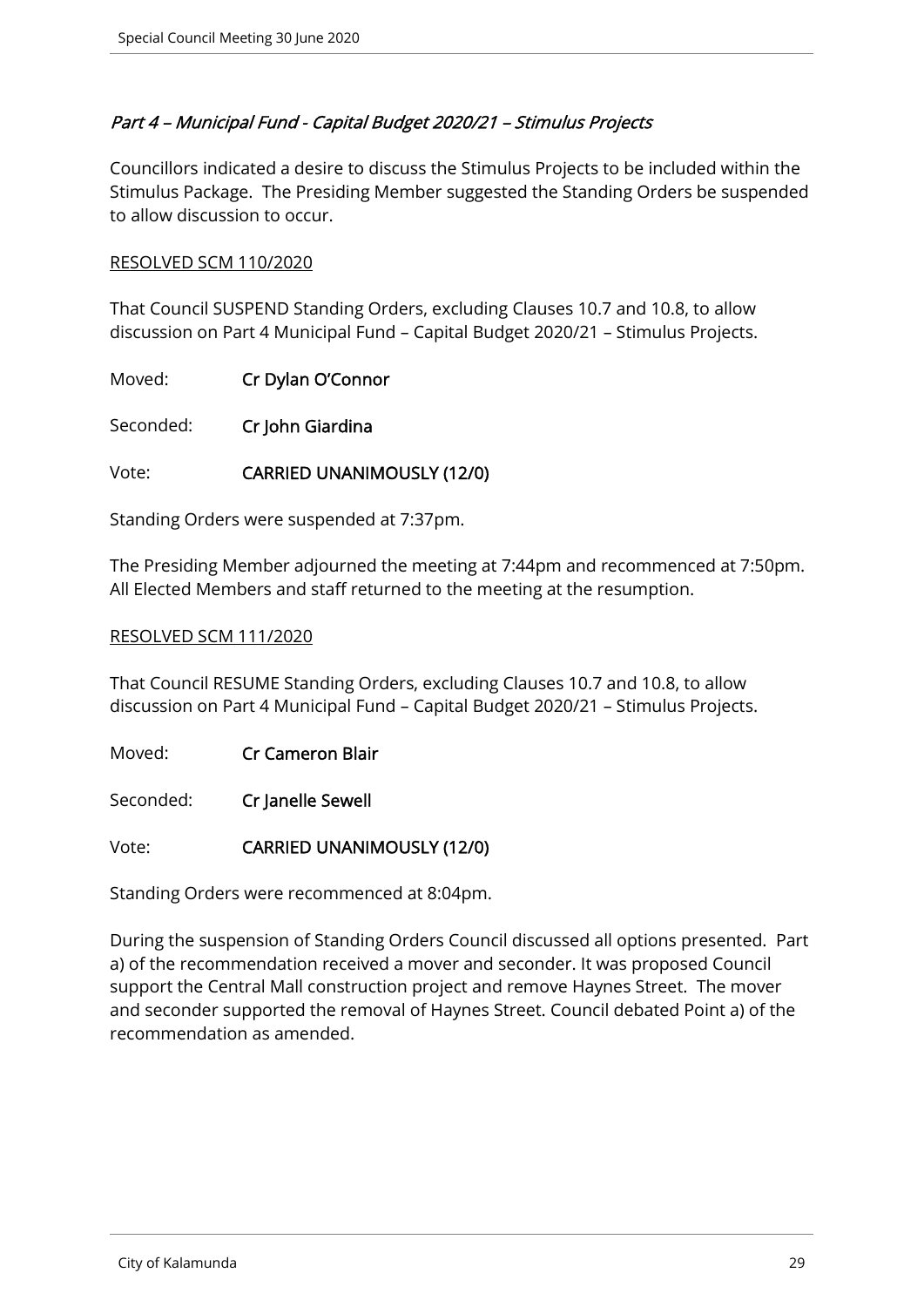## That Council:

## Voting Requirements: Absolute Majority

## RECOMMENDATION

ENDORSE for inclusion in the Municipal Fund Budget 2020/21 the following stimulus projects:

a) Haynes Street and/or Central Mall Streetscape Construction (\$2.4m) Haynes Street and/or Central Mall construction to commence as one project in 2020/21 and be completed in 2021/22 NOTE that funding for works continuing into in 2021/22 will be determined as part of the 2021/2022 Budget deliberations

## RESOLVED SCM 112/2020

- 1. ENDORSE for inclusion in the Municipal Fund Budget 2020/21 the following stimulus projects:
	- a) Central Mall Streetscape Construction (\$2.4m)
	- Moved: Cr John Giardina

Seconded: Cr Janelle Sewell

Vote: For Against Cr Geoff Stallard Cr Lesley Boyd Cr John Giardina Cr Mary Cannon Cr Janelle Sewell Cr Sue Bilich Cr Brooke O'Donnell Cr Dylan O'Connor Cr Kathy Ritchie Cr Lisa Cooper Cr Cameron Blair Cr Margaret Thomas

CARRIED/ABSOLUTE MAJORITY (7/5)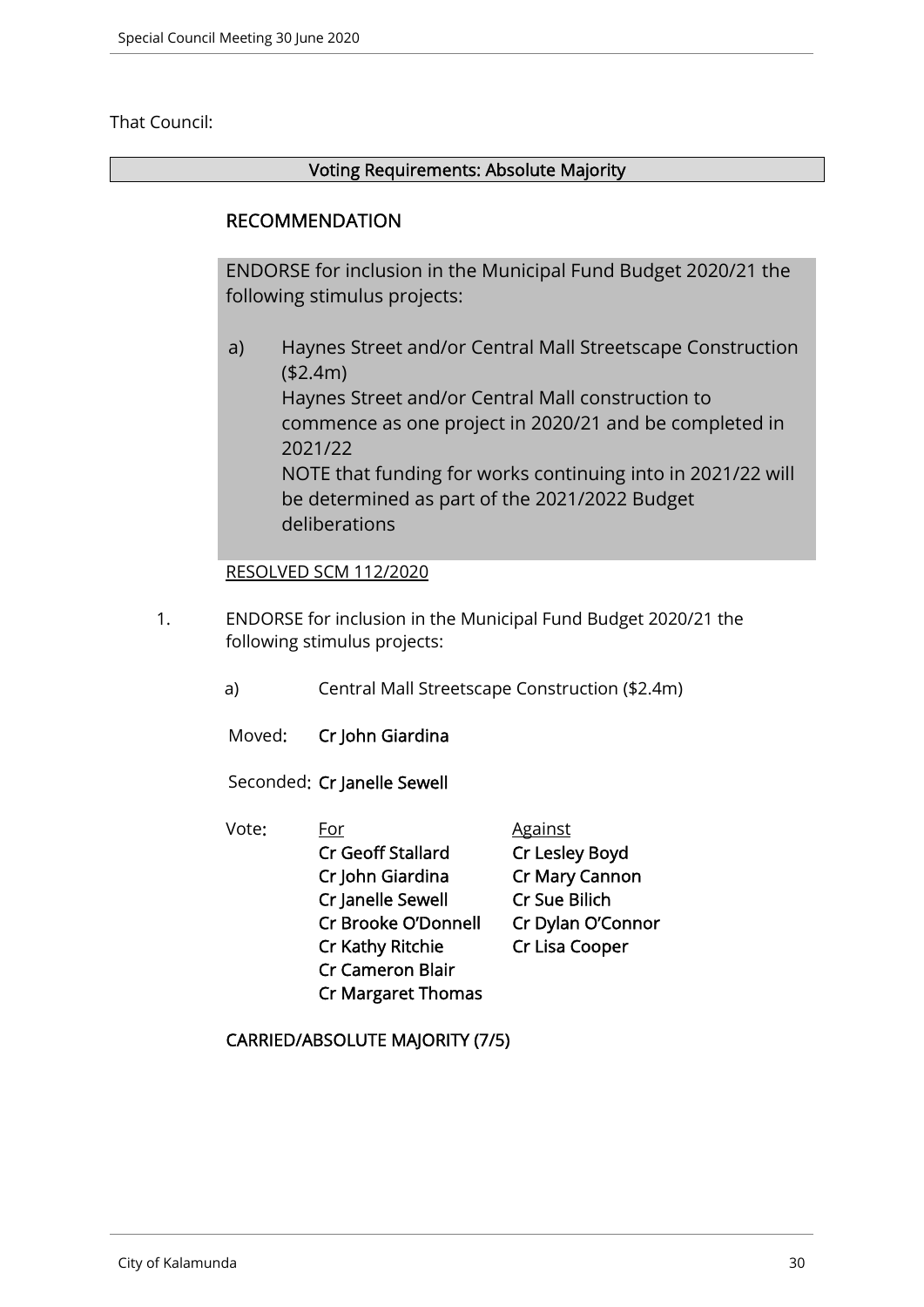#### RESOLVED SCM 113/2020

- b) Walliston Transfer Station hard stand drainage and tip shop (\$1.1M).
- Moved: Cr Janelle Sewell

Seconded: Cr Geoff Stallard

Vote: CARRIED UNANIMOUSLY/ABSOLUTE MAJORITY (12/0)

#### RESOLVED SCM 114/2020

- c) Commence LED Street Light roll out program (\$1.1M).
- Moved: Cr Cameron Blair
- Seconded: Cr Brooke O'Donnell

#### Vote: CARRIED UNANIMOUSLY/ABSOLUTE MAJORITY (12/0)

#### RESOLVED SCM 115/2020

- d) Enhanced inspection and clean out of drainage systems in peri urban and rural areas (\$0.22M).
- Moved: Cr Cameron Blair

Seconded: Cr Dylan O'Connor

#### Vote: CARRIED UNANIMOUSLY/ABSOLUTE MAJORITY (12/0)

#### RESOLVED SCM 116/2020

- e) Installation of new female sport changerooms at Kostera, Oval, Ray Owen Reserve, Scott Reserve and Maida Vale Reserve, cognisant of master plans for each reserve (\$2.3M).
- Moved: Cr Cameron Blair

#### Seconded: Cr Brooke O'Donnell

Vote: CARRIED UNANIMOUSLY/ABSOLUTE MAJORITY (12/0)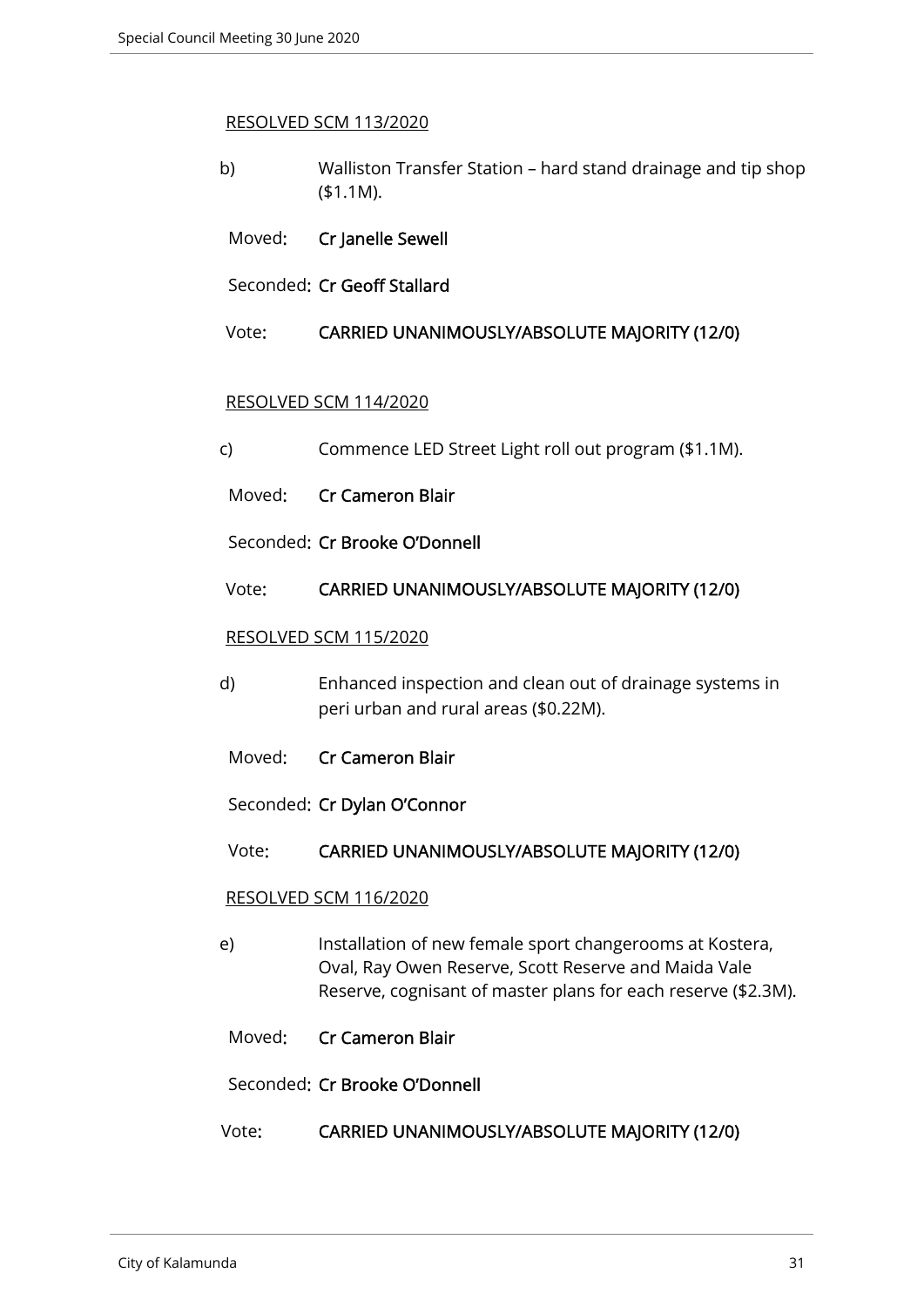#### RESOLVED SCM 117/2020

- f) Improvements to selected parks, carparking expansion and improvement to Reserves in High Wycombe, (\$978,000), Maida Vale (\$266,000). Forrestfield (\$320,000), Gooseberry Hill (\$22,000), to be funded from public open space cash-inlieu reserve and other funding sources. Subject to Ministerial approval of cash-in lieu funds.
- Moved: Cr Brooke O'Donnell
- Seconded: Cr Cameron Blair
- Vote: CARRIED UNANIMOUSLY/ABSOLUTE MAJORITY (12/0)

#### RESOLVED SCM 118/2020

- g) City Park and Reserve Signage (\$0.22M).
- Moved: Cr Janelle Sewell

Seconded: Cr Lisa Cooper

Vote: CARRIED UNANIMOUSLY/ABSOLUTE MAJORITY (12/0)

## RESOLVED SCM 119/2020

- h) Ray Owen Carpark (\$0.9M), partially funded through public open space cash-in-lieu reserve Subject to Ministerial approval of cash-in lieu funds.
- Moved: Cr Geoff Stallard
- Seconded: Cr John Giardina
- Vote: CARRIED UNANIMOUSLY/ABSOLUTE MAJORITY (12/0)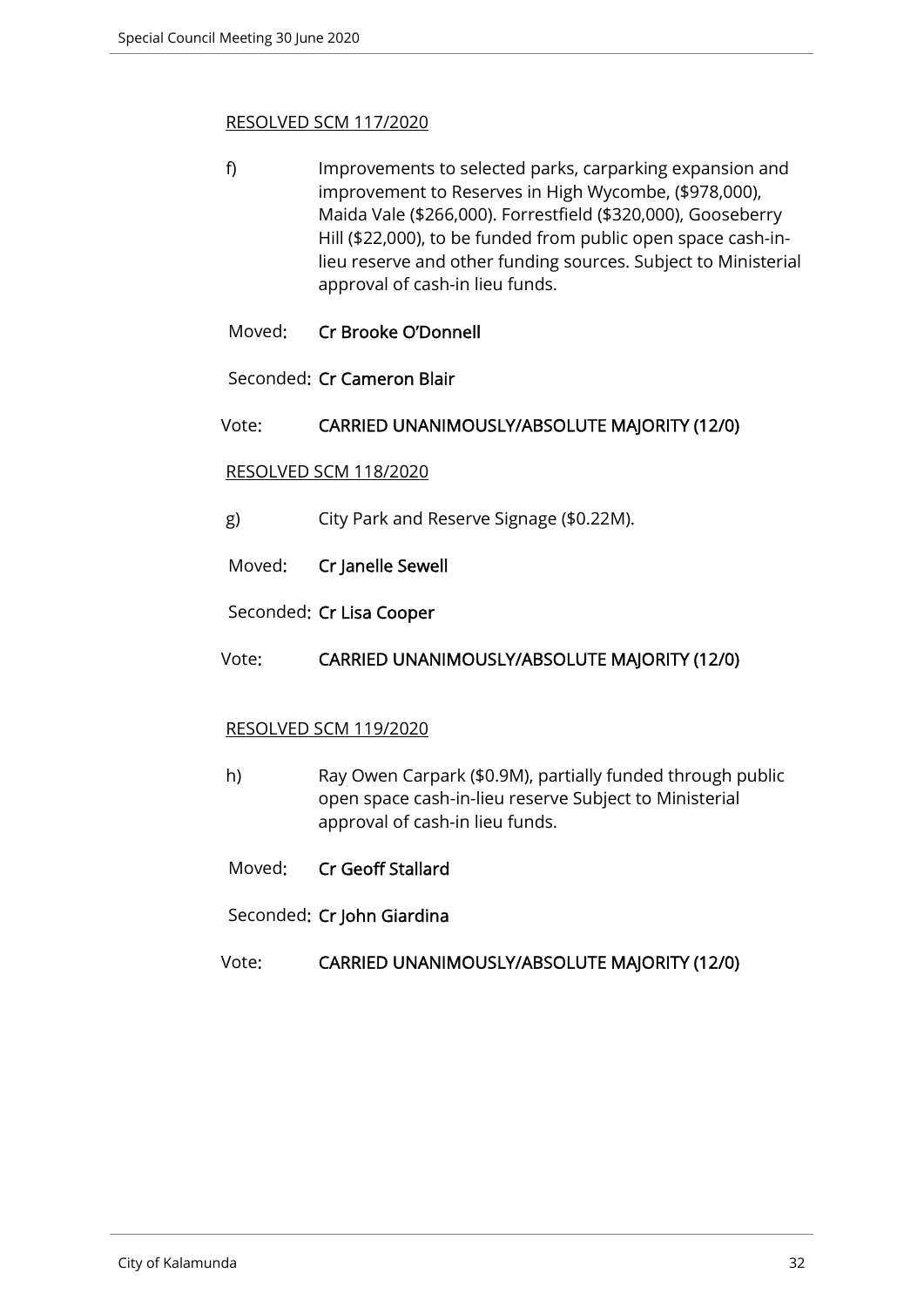#### RESOLVED SCM 120/2020

|  | Woodlupine Brook Restoration project (\$0.8M) partially<br>funded through cash-in-lieu. Subject to Ministerial approval<br>of cash-in lieu funds. |  |  |
|--|---------------------------------------------------------------------------------------------------------------------------------------------------|--|--|
|  | Moved: Cr Brooke O'Donnell                                                                                                                        |  |  |
|  | Seconded: Cr Dylan O'Connor                                                                                                                       |  |  |

Vote: CARRIED UNANIMOUSLY/ABSOLUTE MAJORITY (12/0)

#### Voting Requirements: Absolute Majority

#### Part 5 – Reserve Funds – New Reserves Established and Change In Use

#### RESOLVED SCM 121/2020

#### That Council:

- 1. ADOPT, pursuant to Section 6.11 of the Local Government Act 1995 and establish the following new reserves:
	- a) Crisis Relief Fund to support households, community groups and small businesses experiencing serious financial hardship as a result of COVID-19. Funding applications will be assessed against eligibility criteria.
	- b) Service Reinstatement Fund for the purpose of assisting the City in the reinstatement of programs or services as and if required or as restrictions are lifted and to support recovery.
- 2. AUTHORISE, pursuant to Section 6.11 (2) (b) of the Local Government Act 1995 the following changes in the use of reserve monies :
	- a) Land and Property Enhancement and Maintenance Reserve: Transfer funds to the Asset Enhancement Reserve.
	- b) EDP IT Equipment Reserve: Transfer funds to the Asset Enhancement Reserve.
	- c) Insurance Contingency Reserve: Transfer funds to the Asset Enhancement Reserve.
	- d) Revaluation Reserve: Transfer funds to the Asset Enhancement Reserve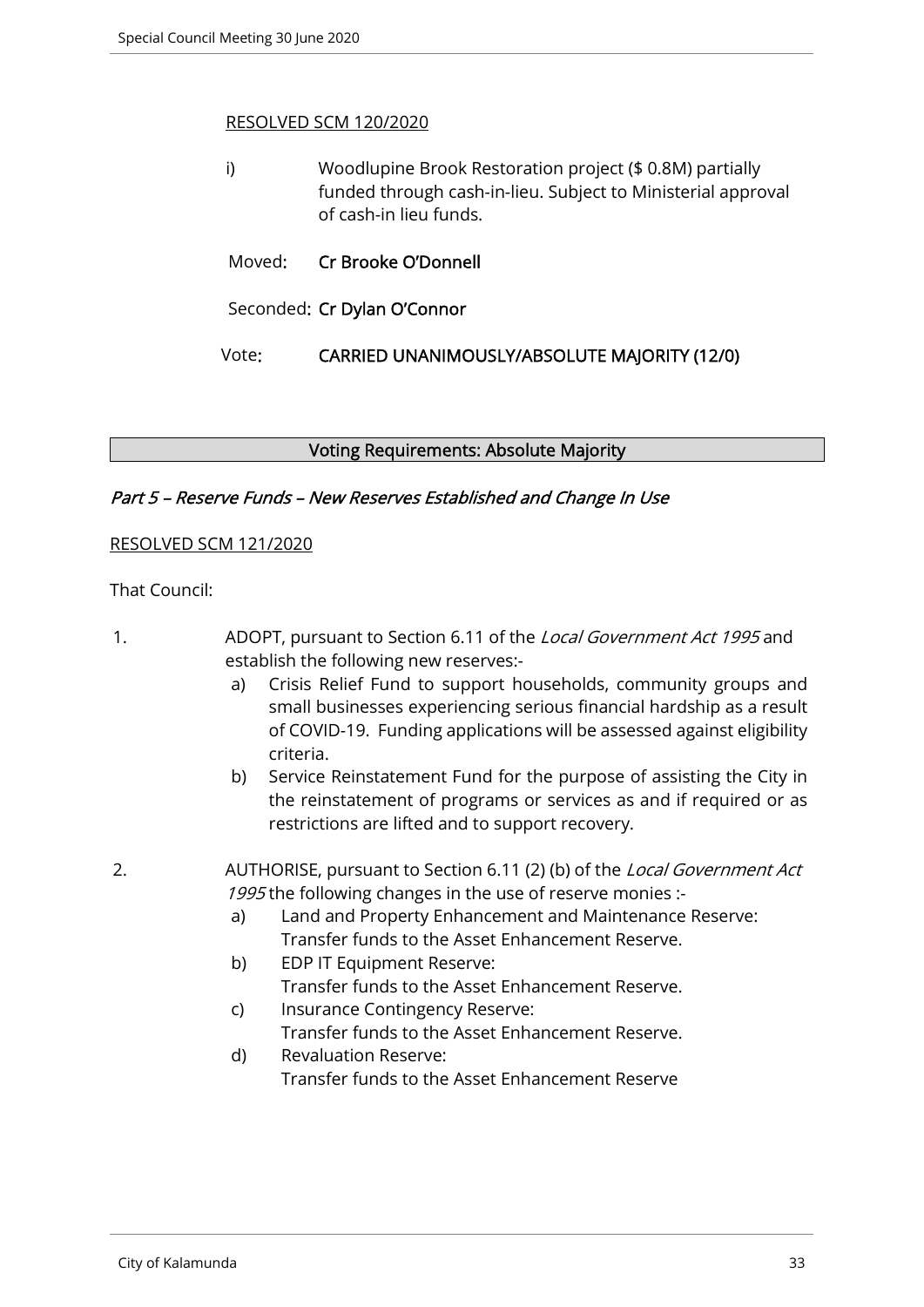Moved: Cr Brooke O'Donnell

Seconded: Cr Lesley Boyd

Vote: CARRIED UNANIMOUSLY/ABSOLUTE MAJORITY (12/0)

#### Voting Requirements: Absolute Majority

#### Part 6 – New Loans

#### RESOLVED SCM 122/2020

That Council AUTHORISE the inclusion of the following new loans in the Municipal Fund Budget:

- a) Fleet Major Plant replacement program of \$719,200
- b) Fleet Minor Plant replacement program of \$295,900
- c) Fleet Light Plant replacement program of \$138,000
- Moved: Cr Brooke O'Donnell

Seconded: Cr Janelle Sewell

#### Vote: CARRIED UNANIMOUSLY/ABSOLUTE MAJORITY (12/0)

#### RESOLVED SCM 123/2020

- d) Kalamunda Town Centre Upgrade stage 1 of \$1,000,000
- Moved: Cr Brooke O'Donnell
- Seconded: Cr Janelle Sewell

Vote: For Against Cr Geoff Stallard Cr Lesley Boyd Cr John Giardina Cr Mary Cannon Cr Janelle Sewell Cr Sue Bilich Cr Brooke O'Donnell Cr Dylan O'Connor Cr Kathy Ritchie Cr Lisa Cooper Cr Cameron Blair Cr Margaret Thomas

CARRIED/ABSOLUTE MAJORITY (7/5)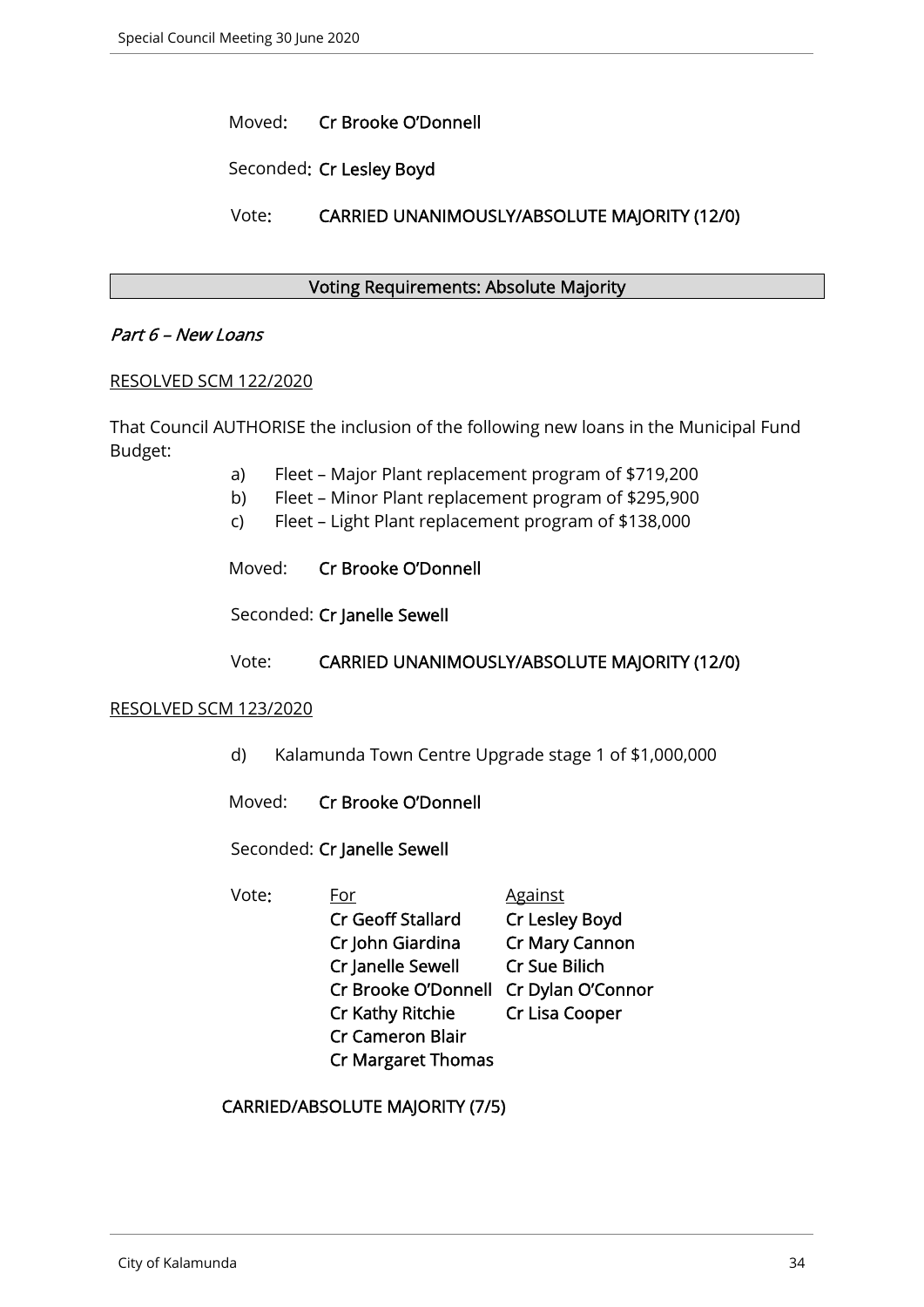#### RESOLVED SCM 124/2020

- e) Female Change Rooms of \$900,000
- Moved: Cr Lesley Boyd
- Seconded: Cr Brooke O'Donnell

#### Vote: CARRIED UNANIMOUSLY/ABSOLUTE MAJORITY (12/0)

#### Voting Requirements: Absolute Majority

## Part 7– Municipal Fund Budget for 2020/2021

#### RESOLVED SCM 125/2020

#### That Council:

- 1. ADOPTS, pursuant to the provisions of Section 6.2 of the Local Government Act 1995 and Part 3 of the Local Government (Administration) Regulations 1996, the City of Kalamunda Municipal Fund Budget for the 2020/21 financial year as contained in Attachment 1, which includes the following:
	- a) Statement of Comprehensive Income by Nature and Type showing a net result for the year of \$ 17,834,114
	- b) Statement of Comprehensive Income by Program showing a net result for the year of \$ 17,834,114
	- c) Statement of Cash Flow
	- d) Rate Setting Statement showing and the amount required to be raised from rates of \$ 37,574,617 and a net surplus current asset at the end of the financial year of \$ 133,918
	- e) Notes to and forming part of the Budget
	- f) Transfers to/from Reserve accounts
	- g) Capital Budget.

Moved: Cr Margaret Thomas

Seconded: Cr Cameron Blair

#### Vote: CARRIED UNANIMOUSLY/ABSOLUTE MAJORITY (12/0)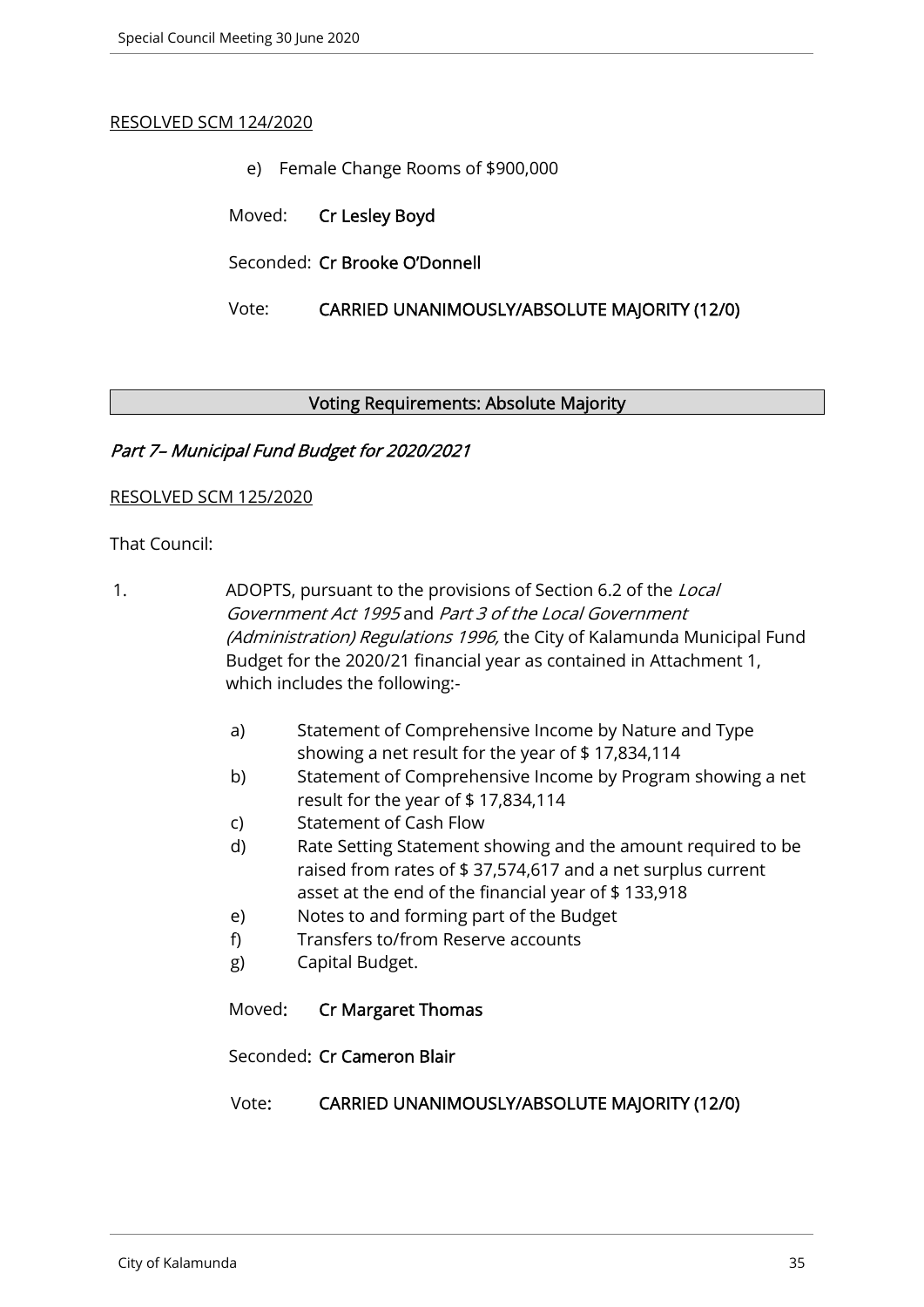## Voting Requirements: Absolute Majority

Cr O'Connor proposed an amendment to the recommendation this was accepted by the mover and seconder before being debated by council and put to the vote.

## Part 8 – General and Minimum Rates, Instalment Payment Arrangements and Incentives for Early Payments for 2020/2021

That Council:

| 1. | IMPOSE, pursuant to Sections 6.32, 6.33, 6.34 and 6.35 of the Local<br>Government Act 1995 the following differential general and minimum<br>rates on Gross Rental and Unimproved Values adopted for the purpose<br>of yielding the deficiency disclosed by the Municipal Fund Budget<br>adopted at Part 7 above. |                                                                                                                                                    |  |  |  |  |
|----|-------------------------------------------------------------------------------------------------------------------------------------------------------------------------------------------------------------------------------------------------------------------------------------------------------------------|----------------------------------------------------------------------------------------------------------------------------------------------------|--|--|--|--|
|    | a) General Rates<br>General - Gross Rental Values (GRV)<br>i.<br>Industrial/Commercial - GRV<br>ii.<br>Vacant Land - GRV<br>iii.<br>General - Unimproved Values (UV)<br>iv.<br>Commercial - UV<br>V.                                                                                                              | 6.9352 cents in the dollar<br>7.3350 cents in the dollar<br>8.6309 cents in the dollar<br>0.3459 cents in the dollar<br>0.4093 cents in the dollar |  |  |  |  |
|    | Minimum Rates<br>b)<br>General - Gross Rental Values (GRV)<br>i.<br>Industrial/Commercial - GRV<br>ii.<br>Vacant Land - GRV<br>iii.<br>General - Unimproved Values (UV)<br>iv.<br>Commercial - UV<br>V.                                                                                                           | \$882<br>\$1102<br>\$767<br>\$882<br>\$1102                                                                                                        |  |  |  |  |
|    | Instalment Arrangements<br>$\mathsf{C}$<br>NOMINATE, pursuant to Section 6.45 of the Local Government<br>İ.<br>Act 1995 and Regulation 64(2) of the Local Government<br>(Financial Management) Regulations 1996, the following due<br>dates for the payment of rates in full and by instalments:-                 |                                                                                                                                                    |  |  |  |  |
|    | А.<br>Full payment<br>Two Payment Option<br><b>B.</b><br><b>First Payment</b><br>İ.<br>Second Payment<br>ii.<br>Four Payment Option<br>C.                                                                                                                                                                         | 17 August 2020<br>17 August 2020<br>22 December 2020                                                                                               |  |  |  |  |
|    | <b>First Payment</b><br>i.<br>ii.<br>Second Payment<br>iii.<br>Third Payment                                                                                                                                                                                                                                      | 17 August 2020<br>19 October 2020<br>22 December 2020                                                                                              |  |  |  |  |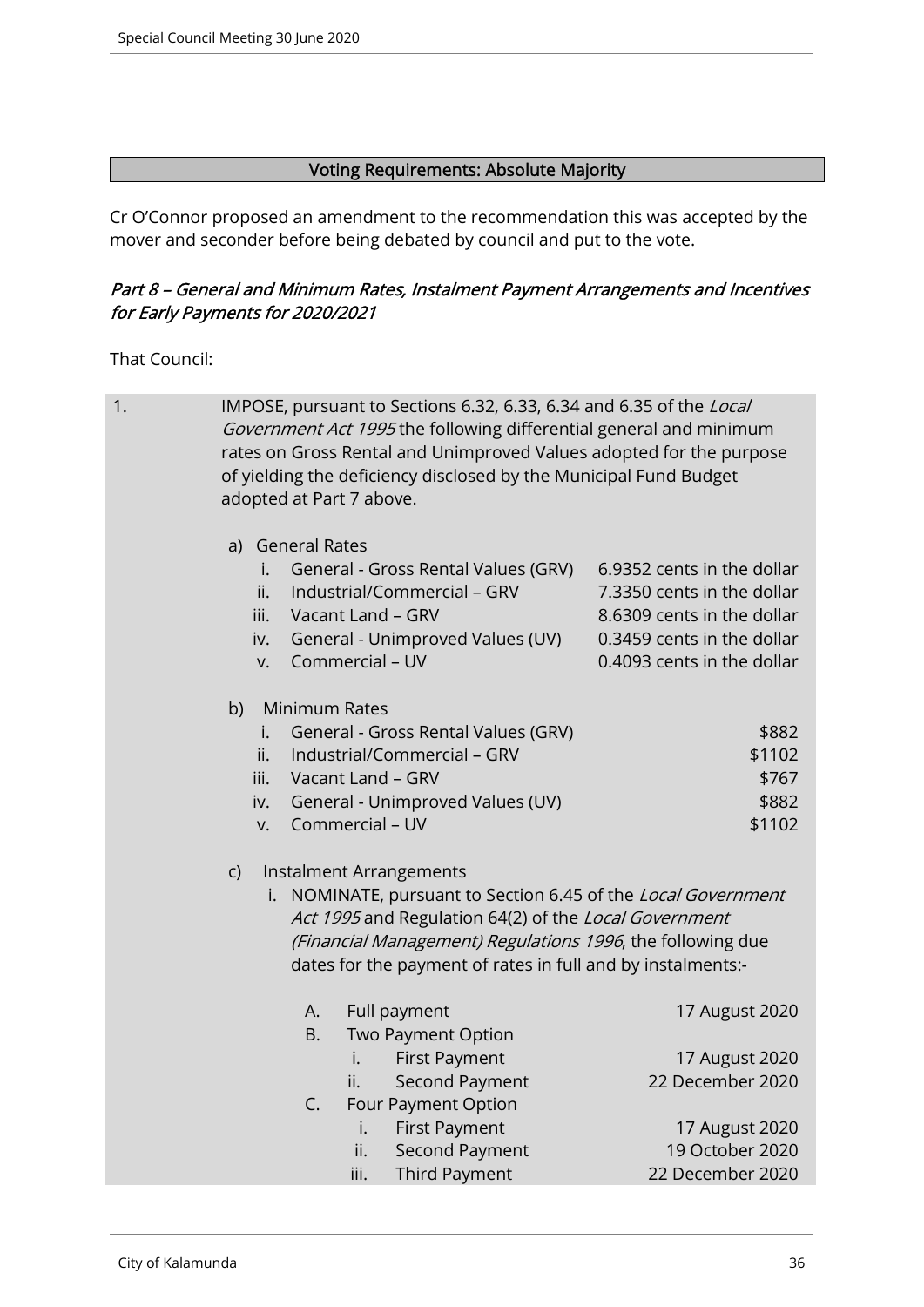iv. Fourth (Final) Payment 23 February 2021

d) OFFER, pursuant to Section 6.46 of the Local Government Act 1995, offers incentive prizes for the early payment of rates to the value of \$10,000.

Eligibility for inclusion in the rates incentive prize draw. That ratepayers who make rates payment in full before the due date, will be eligible for inclusion in the rates incentive prize draws.

- e) IMPOSE, Pursuant to Section 6.45(3) of the Local Government Act 1995 and Regulation 67 of the Local Government (Financial Management) Regulations 1996, Council adopts an instalment administration charge where the owner has elected to pay rates (and service charges) through and instalment option of \$8 for each instalment after the initial instalment paid.
- f) IMPOSE, Pursuant to modified Section 6.45(3) of the Local Government Act 1995 and Regulation 67 of the Local Government (Financial Management) Regulations 1996, Council adopts a \$0 (zero) instalment administration charge for those with demonstrated financial hardship.
- g) IMPOSE, Pursuant to Section 6.45 of the Local Government Act 1995 and Regulation 68 of the Local Government (Financial Management) Regulations 1996, Council adopts an interest rate of 5.5% where the owner has elected to pay rates and services charges through an instalment option.
- h) IMPOSE, Pursuant to Section 6.51(1) and subject to Section 6.51(4) of the Local Government Act 1995 and Regulation 70 of the Local Government (Financial Management) Regulations 1996, Council adopts an interest rate of 8% for rates (and service charges) and costs of proceedings to recover such charges that remains unpaid after becoming due and payable.
- i) IMPOSE, Pursuant to modified Section 6.51(1) of the Local Government Act 1995 and Regulation 68 of the Local Government (Financial Management) Regulations 1996, Council adopts an interest rate of 0% for those with demonstrated financial hardship.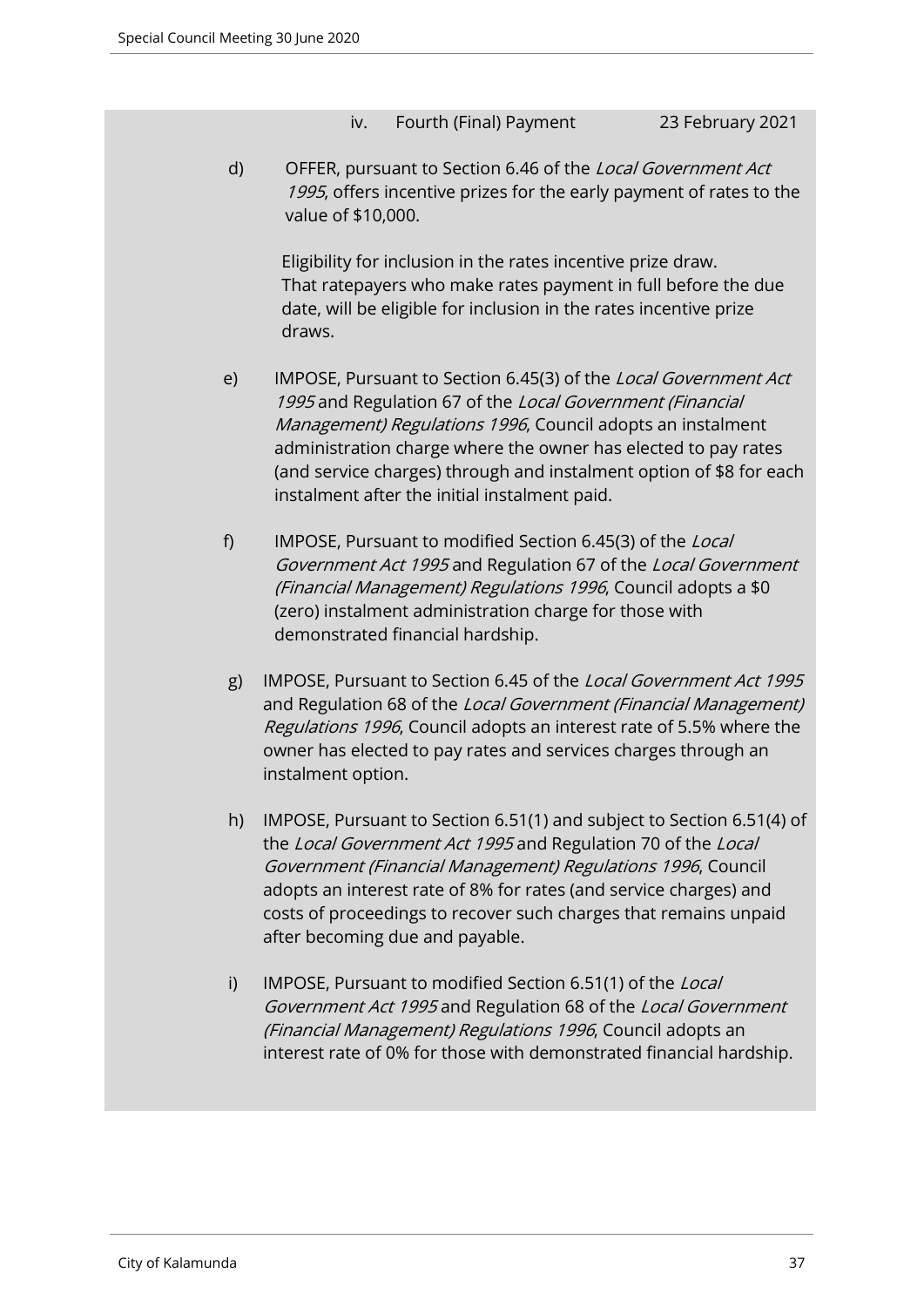#### RESOLVED SCM 126/2020

#### That Council:

1. IMPOSE, pursuant to Sections 6.32, 6.33, 6.34 and 6.35 of the Local Government Act 1995 the following differential general and minimum rates on Gross Rental and Unimproved Values adopted for the purpose of yielding the deficiency disclosed by the Municipal Fund Budget adopted at Part 7 above.

|    |      | a) General Rates                    |                            |
|----|------|-------------------------------------|----------------------------|
|    |      | General - Gross Rental Values (GRV) | 6.9352 cents in the dollar |
|    | ii.  | Industrial/Commercial - GRV         | 7.3350 cents in the dollar |
|    | iii. | Vacant Land - GRV                   | 8.6309 cents in the dollar |
|    | iv.  | General - Unimproved Values (UV)    | 0.3459 cents in the dollar |
|    | v.   | Commercial - UV                     | 0.4093 cents in the dollar |
|    |      |                                     |                            |
| b) |      | Minimum Rates                       |                            |
|    | I.   | General - Gross Rental Values (GRV) | \$882                      |
|    | ii.  | Industrial/Commercial - GRV         | \$1102                     |
|    | iii. | Vacant Land – GRV                   | \$767                      |
|    | iv.  | General - Unimproved Values (UV)    | \$882                      |
|    | v.   | Commercial – UV                     | \$1102                     |

#### c) Instalment Arrangements

i. NOMINATE, pursuant to Section 6.45 of the Local Government Act 1995 and Regulation 64(2) of the Local Government (Financial Management) Regulations 1996, the following due dates for the payment of rates in full and by instalments:-

| A. Full payment               | 17 August 2020   |
|-------------------------------|------------------|
| B. Two Payment Option         |                  |
| First Payment                 | 17 August 2020   |
| Second Payment<br>ii.         | 22 December 2020 |
| C. Four Payment Option        |                  |
| First Payment<br>i.           | 17 August 2020   |
| Second Payment<br>ii.         | 19 October 2020  |
| iii. Third Payment            | 22 December 2020 |
| Fourth (Final) Payment<br>iv. | 23 February 2021 |
|                               |                  |

d) IMPOSE, Pursuant to modified Section 6.45(3) of the Local Government Act 1995 and Regulation 67 of the Local Government (Financial Management) Regulations 1996, Council adopts a \$0 (zero) instalment administration charge for those with demonstrated financial hardship.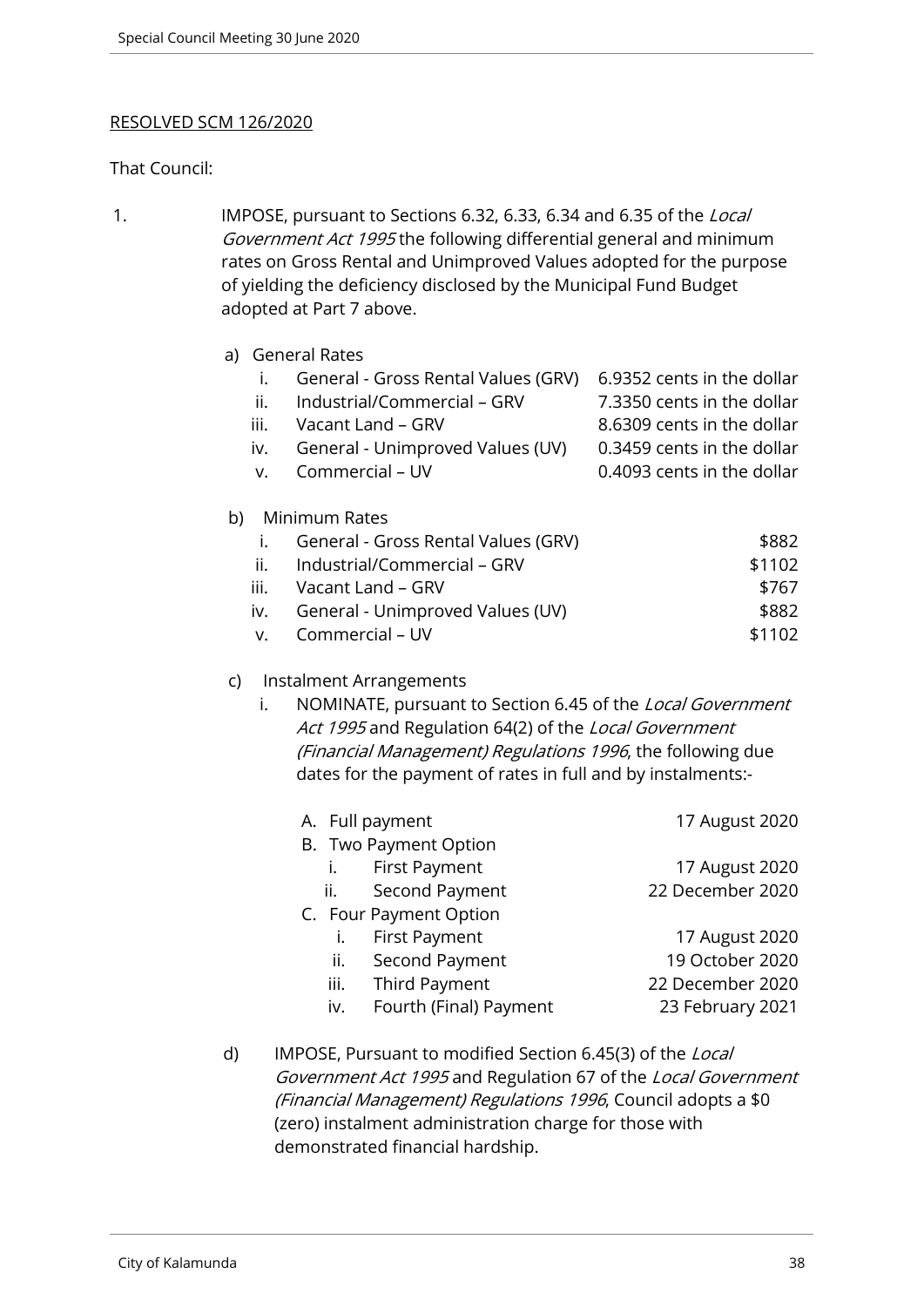- e) IMPOSE, Pursuant to Section 6.45 of the Local Government Act 1995 and Regulation 68 of the Local Government (Financial Management) Regulations 1996, Council adopts an interest rate of 5.5% where the owner has elected to pay rates and services charges through an instalment option.
- f) IMPOSE, Pursuant to Section 6.51(1) and subject to Section 6.51(4) of the Local Government Act 1995 and Regulation 70 of the Local Government (Financial Management) Regulations 1996, Council adopts an interest rate of 8% for rates (and service charges) and costs of proceedings to recover such charges that remains unpaid after becoming due and payable.
- g) IMPOSE, Pursuant to modified Section 6.51(1) of the Local Government Act 1995 and Regulation 68 of the Local Government (Financial Management) Regulations 1996, Council adopts an interest rate of 0% for those with demonstrated financial hardship.

#### Moved: Cr Cameron Blair

Seconded: Cr Lesley Boyd

Vote: For Against

Cr Lesley Boyd Cr Geoff Stallard

CARRIED/ABSOLUTE MAJORITY (11/1)

 Cr John Giardina Cr Janelle Sewell Cr Mary Cannon Cr Sue Bilich

 Cr Brooke O'Donnell Cr Dylan O'Connor Cr Kathy Ritchie Cr Lisa Cooper Cr Cameron Blair Cr Margaret Thomas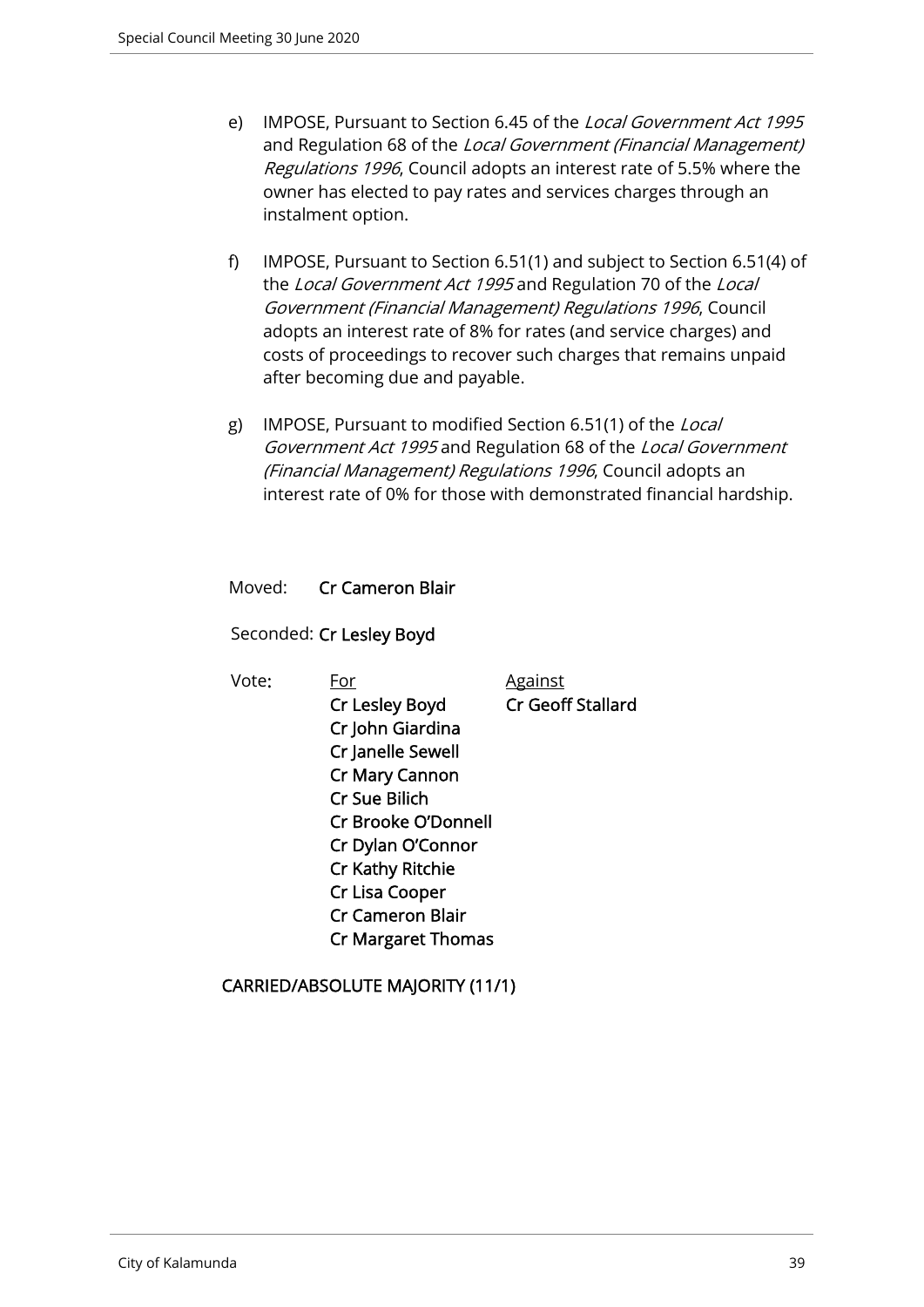## Voting Requirements: Simple Majority

## Part 9 – Material Variance Reporting for 2020/2021

#### RESOLVED SCM 127/2020

That Council:

1. SET the material variance level to be used in statements of financial activity in the year 2020/2021 for reporting variances at 10% or \$50,000, whichever is the greater. In accordance with Regulation 34(5) of the Local Government (Financial Management) Regulations 1996, and AAS 5.

| Vote: | CARRIED UNANIMOUSLY/ABSOLUTE MAJORITY (12/0) |
|-------|----------------------------------------------|
|       | Seconded: Cr Brook O'Donnell                 |
|       | Moved: Cr Margaret Thomas                    |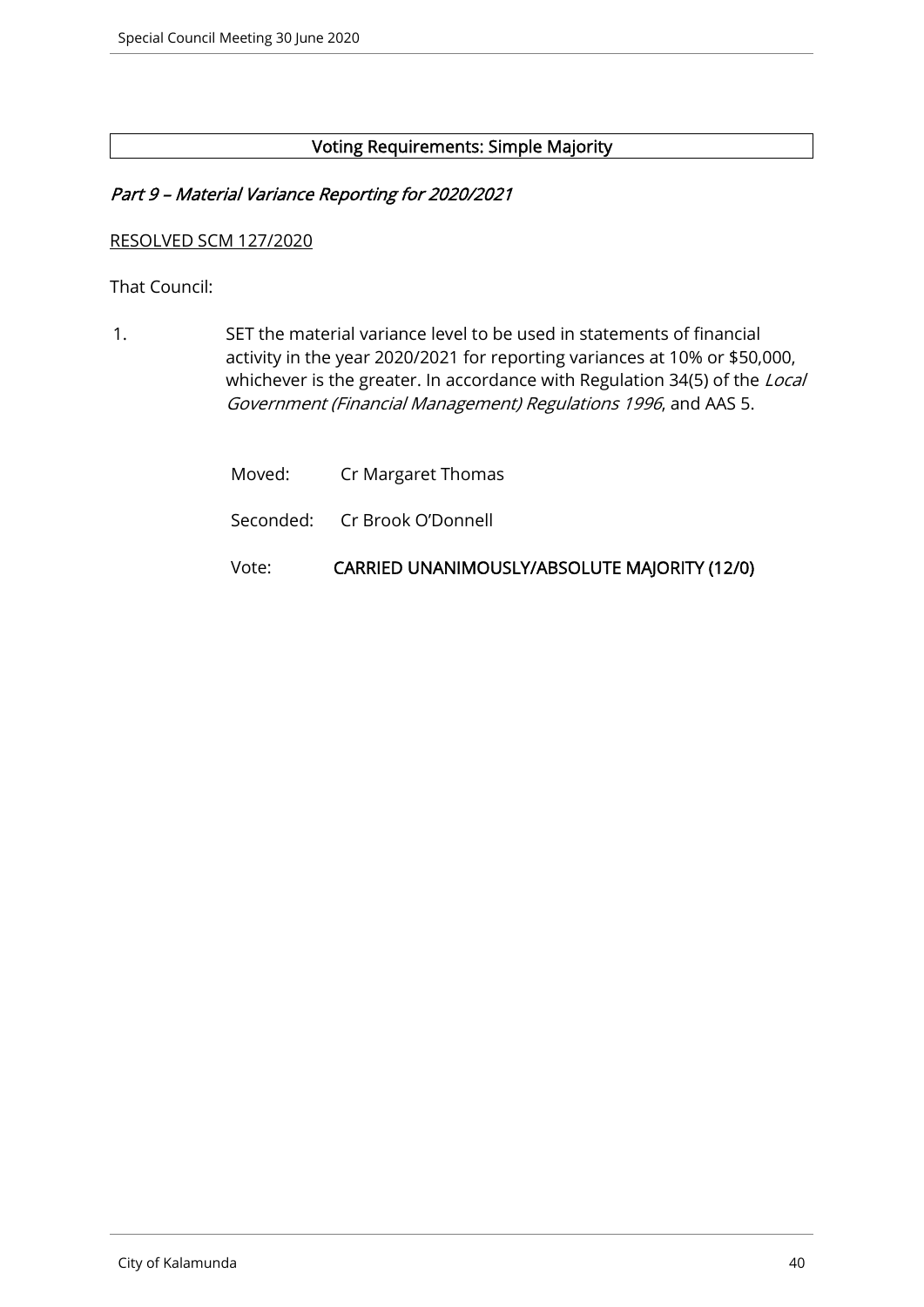# 8.1.3. Kalamunda Achieving 2020 to 2024

Declaration of financial / conflict of interests to be recorded prior to dealing with each item.

| Previous<br><b>Items</b><br>Directorate<br>File Reference<br>Applicant<br>Owner |                  | Office of CEO<br>Business Unit Chief Executive Officer |
|---------------------------------------------------------------------------------|------------------|--------------------------------------------------------|
| <b>Attachments</b>                                                              | $\overline{1}$ . | KALAMUNDA ACHIEVING 2020-24 [8.1.3.1 - 70<br>pages]    |

#### TYPE OF REPORT

|   | Advocacy    | When Council is advocating on behalf of the community to<br>another level of government/body/agency                                                                                                                                                                                                                                                                                                                                |
|---|-------------|------------------------------------------------------------------------------------------------------------------------------------------------------------------------------------------------------------------------------------------------------------------------------------------------------------------------------------------------------------------------------------------------------------------------------------|
| ☑ | Executive   | When Council is undertaking its substantive role of direction<br>setting and oversight (eg accepting tenders, adopting plans<br>and budgets                                                                                                                                                                                                                                                                                        |
|   | Information | For Council to note                                                                                                                                                                                                                                                                                                                                                                                                                |
|   | Legislative | Includes adopting Local Laws, Town Planning Schemes and<br>Policies. When Council determines a matter that directly<br>impacts a person's rights and interests where the principles of<br>natural justice apply. Examples include town planning<br>applications, building licences, other permits or licences<br>issued under other Legislation or matters that could be<br>subject to appeal to the State Administrative Tribunal |

## STRATEGIC PLANNING ALIGNMENT

Kalamunda Advancing Strategic Community Plan to 2027

#### Priority 4: Kalamunda Leads

Objective 4.1 - To provide leadership through transparent governance. Strategy 4.1.1 - Provide good governance. Strategy 4.1.2 - Build an effective and efficient service-based organisation.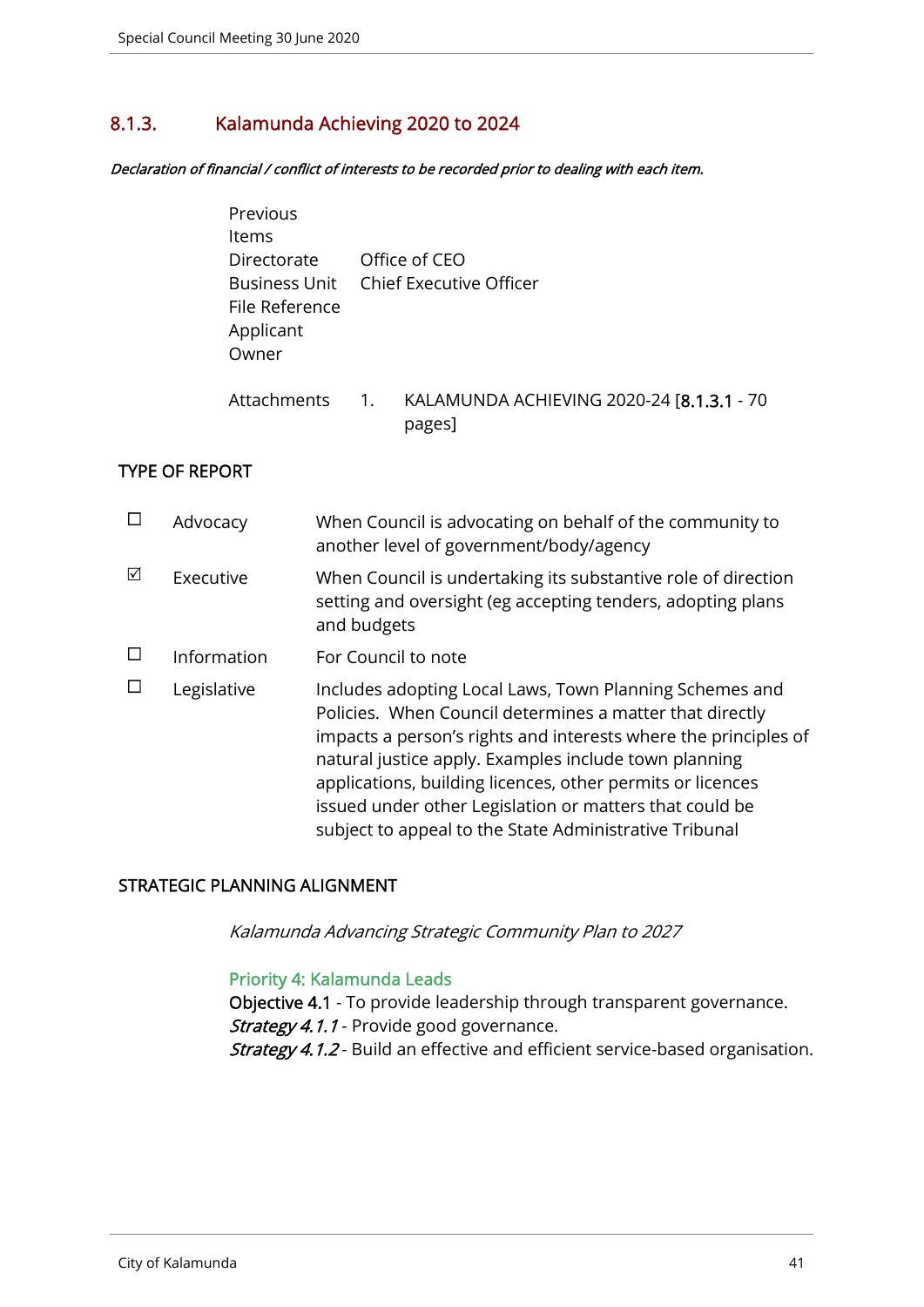## EXECUTIVE SUMMARY

- 1. The purpose of this report is to for Council to present the Kalamunda Achieving Corporate Business Plan 2020/24.
- 2. The Corporate Business Plan (CBP) is a statutory requirement under the Department of Local Government and Cultural Industries Integrated Planning framework.
- 3. It is recommended that Council adopts Kalamunda Achieving: Corporate Business Plan 2020-24.

## **BACKGROUND**

- 4. Kalamunda Achieving: Corporate Business Plan 2019-23 was endorsed by Council on 25 June 2019.
- 5. The CBP outlines the major projects, including capital works and operational recurrent services for the City. It then links those projects and services to the Asset Plans, Long Term Financial Plan and Workforce Plan.
- 6. The CBP is a component of the City of Kalamunda's integrated planning and reporting framework.
- 7. The Chief Executive Officer, Directors and Managers have individual performance objectives that are directly linked to their achievement of the CBP in the current financial year.

## DETAILS AND ANALYSIS

- 8. The CBP is comprised of 4 priority areas, referred to as 'goals' in this report, being:
	- 1. Kalamunda Cares and Interacts
	- 2. Kalamunda Clean and Green
	- 3. Kalamunda Develops
	- 4. Kalamunda Leads
- 9. There are 124 individual initiatives set out within the CBP.
- 10. The CBP progress is reported to Council quarterly throughout the financial year highlighting progress against the action plan for each of the individual initiatives.
- 11. Due to the impact of COVID-19, the CBP has been refined to incorporate the stimulus projects proposed through the Budget 2020/21. It should be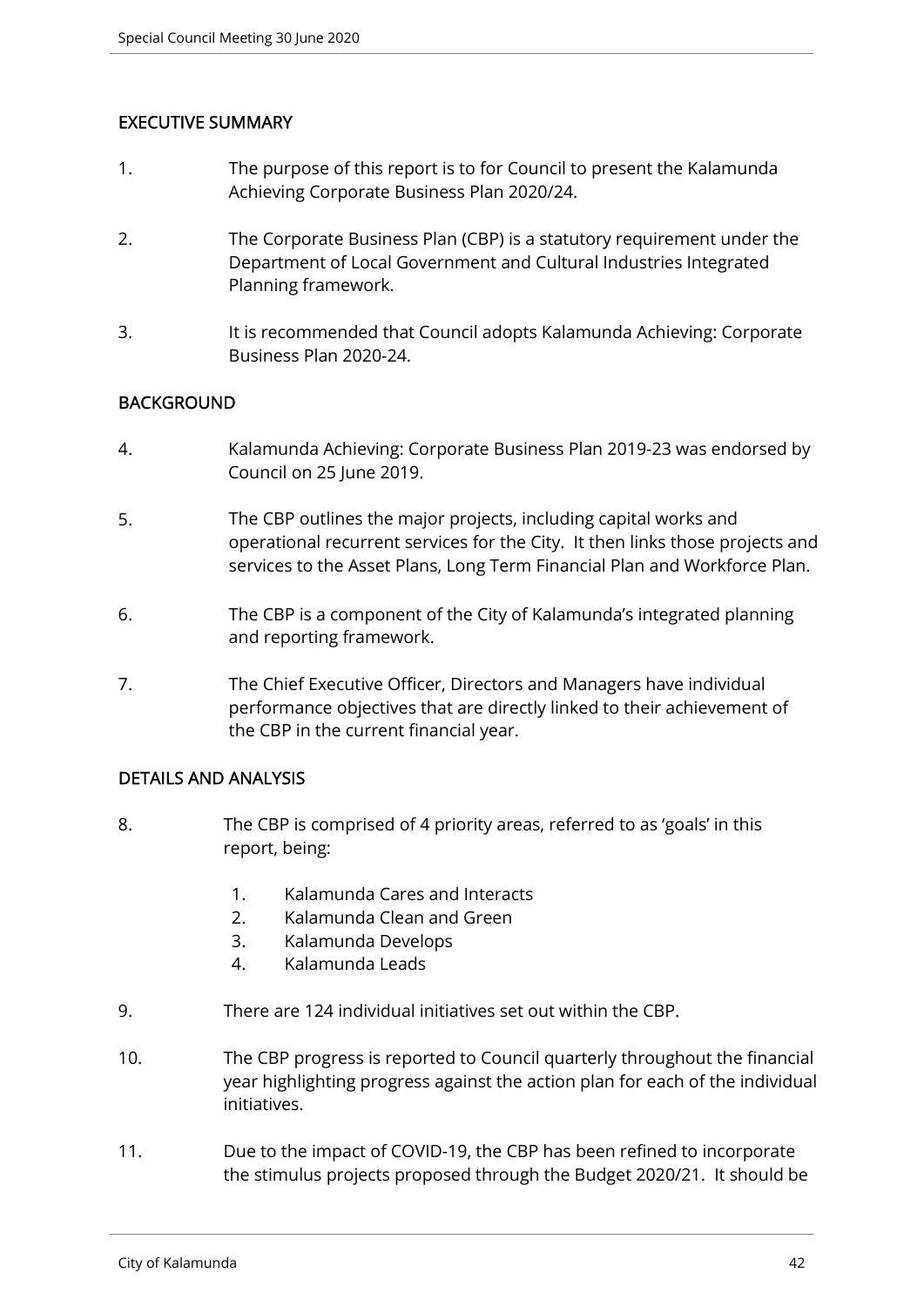noted the CBP may be subject to variations due to unforeseen circumstances which may arise as a result of COVID-19.

- 12. The City has identified stimulus projects, these projects are at a very highlevel of cost estimates and are in the conceptual phase. They are subject to the following criteria:
	- a) could be largely funded from reserves, borrowings or (if available), State and Federal grants;
	- b) relatively simple to add into the 2020/21 works program from a resourcing perspective;
	- c) provide visible and / or tangible outcomes for the community; and
	- d) have the potential for local firms to become involved in the projects as suppliers of goods and services.

The stimulus projects are aimed at providing the community with additional confidence the City will continue to function and operate.

13. Stimulus Projects include:

|    |                                                   | <b>Amount Allocated</b> |
|----|---------------------------------------------------|-------------------------|
|    |                                                   | (ex overheads)          |
|    |                                                   |                         |
| 1. | Walliston Transfer Station – Hard stand, drainage | \$1,100,000             |
|    | & Tip Shop (\$1.1m)                               |                         |
| 2. | LED Street Light roll out program to commence     | \$1,100,000             |
|    | (\$1.1m)                                          |                         |
|    |                                                   |                         |
| 3. | Enhanced inspection and cleans of drainage        | \$.<br>220,000          |
|    | systems in peri urban and rural areas (\$220,000) |                         |
| 4. | Program to roll out new female in sport change    | \$2,300,000             |
|    | rooms at Kostera Oval, Ray Owen Reserve, Scott    |                         |
|    | Reserve and Maida Vale Reserve cognisant of       |                         |
|    | master plans for each reserve (\$2.3m)            |                         |
| 5. | Improvements to selected parks, car parking       | \$1,586,000             |
|    | expansion & improvement to reserves in            |                         |
|    | High Wycombe (\$978,000)                          |                         |
|    | Maida Vale (\$266,000)                            |                         |
|    | Forrestfield (\$320,000)                          |                         |
|    | Gooseberry Hill (\$22,000)                        |                         |
|    |                                                   |                         |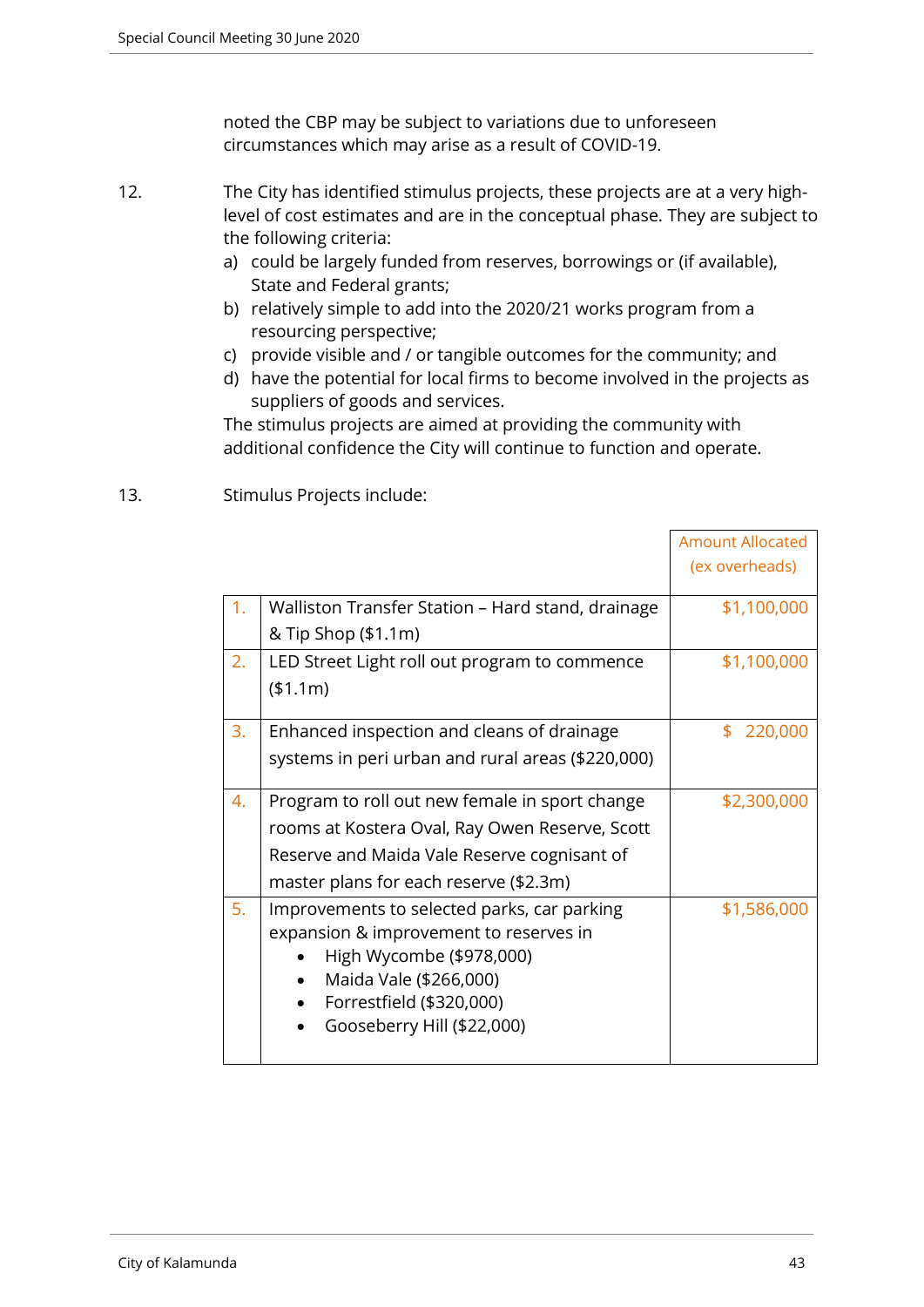| 6. | Haynes Street (\$2.4m) and/or Central Mall      | \$2,400,000           |
|----|-------------------------------------------------|-----------------------|
|    | streetscape improvements to stimulate local     | for Haynes            |
|    | businesses when this crisis is over             | Street,               |
|    |                                                 | indicative            |
|    |                                                 | \$2,600,000 for       |
|    |                                                 | <b>Central Mall</b>   |
| 7. | City Park & Reserve Signage (\$220,000)         | \$220,000             |
|    |                                                 |                       |
| 8. | Ray Owen Carpark (\$950,000), partly funded     | \$950,000             |
|    | through cash-in-lieu                            |                       |
| 9. | Woodlupine Brook Restoration project            | \$810,000             |
|    | (\$810,000), partly funded through cash-in-lieu |                       |
|    | Total                                           | \$10,686,000          |
|    |                                                 | (including            |
|    |                                                 | <b>Haynes Street)</b> |
|    |                                                 | \$13,286,000          |
|    |                                                 | (including            |
|    |                                                 | <b>Haynes Street</b>  |
|    |                                                 | and Central Mall)     |
|    |                                                 |                       |

## 14. Crisis Relief Fund

A new initiative will be introduced in the 2020/21 Financial year to support community members who have been directly impacted by COVID-19. The Crisis Relief Fund has been established, supported with Policy and Guidelines, in order to offer direct financial support to those members within the City of Kalamunda community who require additional financial assistance with paying City's fees and charges.

## APPLICABLE LAW

- 15. Local Government Act 1995
- 16. The Local Government (Administration) Regulations 1996

## APPLICABLE POLICY

17. Governance & Policy Framework outlined requirements for how the City undertakes integrated planning.

## STAKEHOLDER ENGAGEMENT

18. This CBP reflects input from Directors and Managers throughout the City.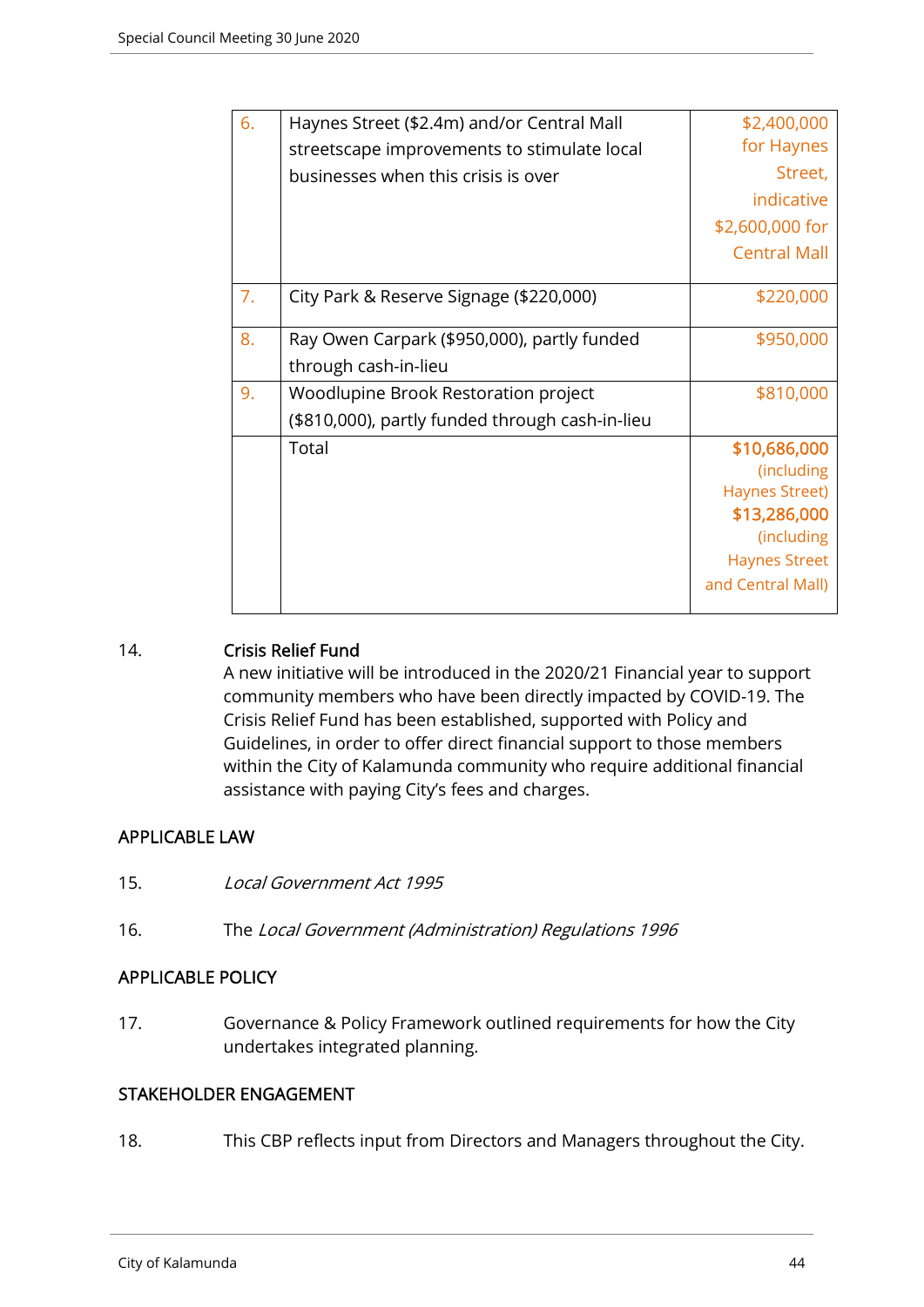19. Various external stakeholders and community members will be involved in the ongoing implementation of the CBP.

#### FINANCIAL CONSIDERATIONS

20. This CBP is delivered within the City's approved Annual Budget and Long-Term Financial Plan.

#### **SUSTAINABILITY**

21. The CBP outlines social, cultural, economic, development and environmental initiatives the City will be undertaking.

#### RISK MANAGEMENT

22. **Risk:** The City lacks transparency and compliance in its achievement of the statutory requirements of the Corporate Business Plan

| Likelihood                                                                                                                         | Rating |  |  |  |
|------------------------------------------------------------------------------------------------------------------------------------|--------|--|--|--|
| Unlikely                                                                                                                           | Low    |  |  |  |
| <b>Action/Strategy</b>                                                                                                             |        |  |  |  |
| The CBP is reviewed and adopted annually with updates and Quarterly<br>reports are provided to Council on the progress of the CBP. |        |  |  |  |
|                                                                                                                                    |        |  |  |  |

23. Risk: Unforeseen impacts resulting from COVID-19 prevent the delivery of Actions as set out in the CBP.

| Consequence                                                      | Likelihood | Rating |  |  |
|------------------------------------------------------------------|------------|--------|--|--|
| Moderate                                                         | Medium     |        |  |  |
| <b>Action/Strategy</b>                                           |            |        |  |  |
| Monitor impacts and seek approval to adjust the CBP accordingly. |            |        |  |  |

## **CONCLUSION**

- 1. The CBP is a critical document for aligning the strategic direction of Council to the delivery and operational imperatives of the City.
- 2. The City has developed its Integrated Planning Framework in line with the State legislation, which is structured to ensure operational activities are being driven by the strategic priorities of the organisation and are linked to the City's financial and workforce resourcing plans. The Corporate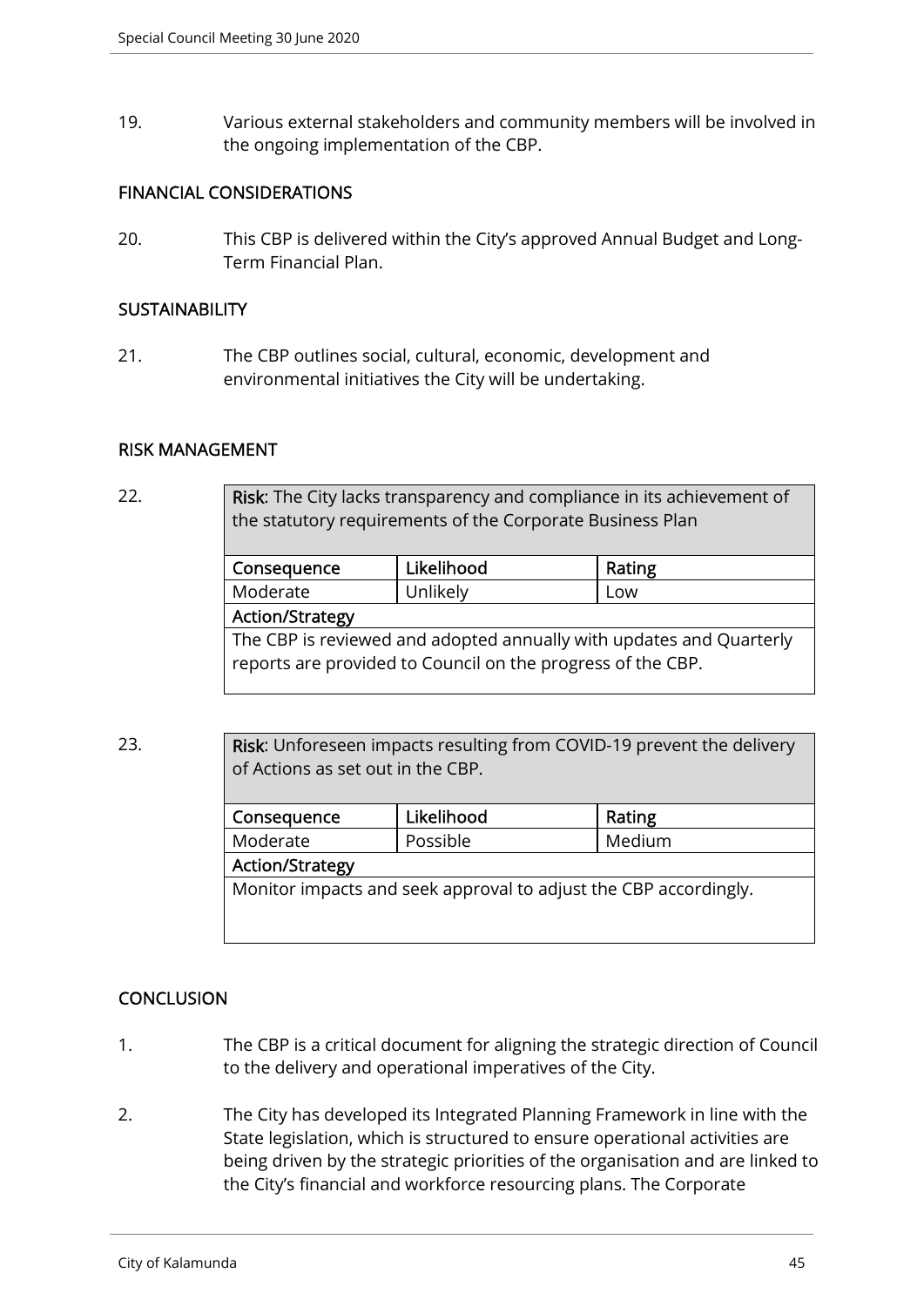Business Plan is a key component of this planning framework and is derived through analysis of the Strategic Plan and the City's associated informing strategies.

## Voting Requirements: Simple Majority

#### RESOLVED SCM 128/2020

That Council ADOPT the Kalamunda Achieving: Corporate Business Plan 2020 to 2024.

- Moved: Cr Janelle Sewell
- Seconded: Cr Cameron Blair
- Vote: CARRIED UNANIMOUSLY (12/0)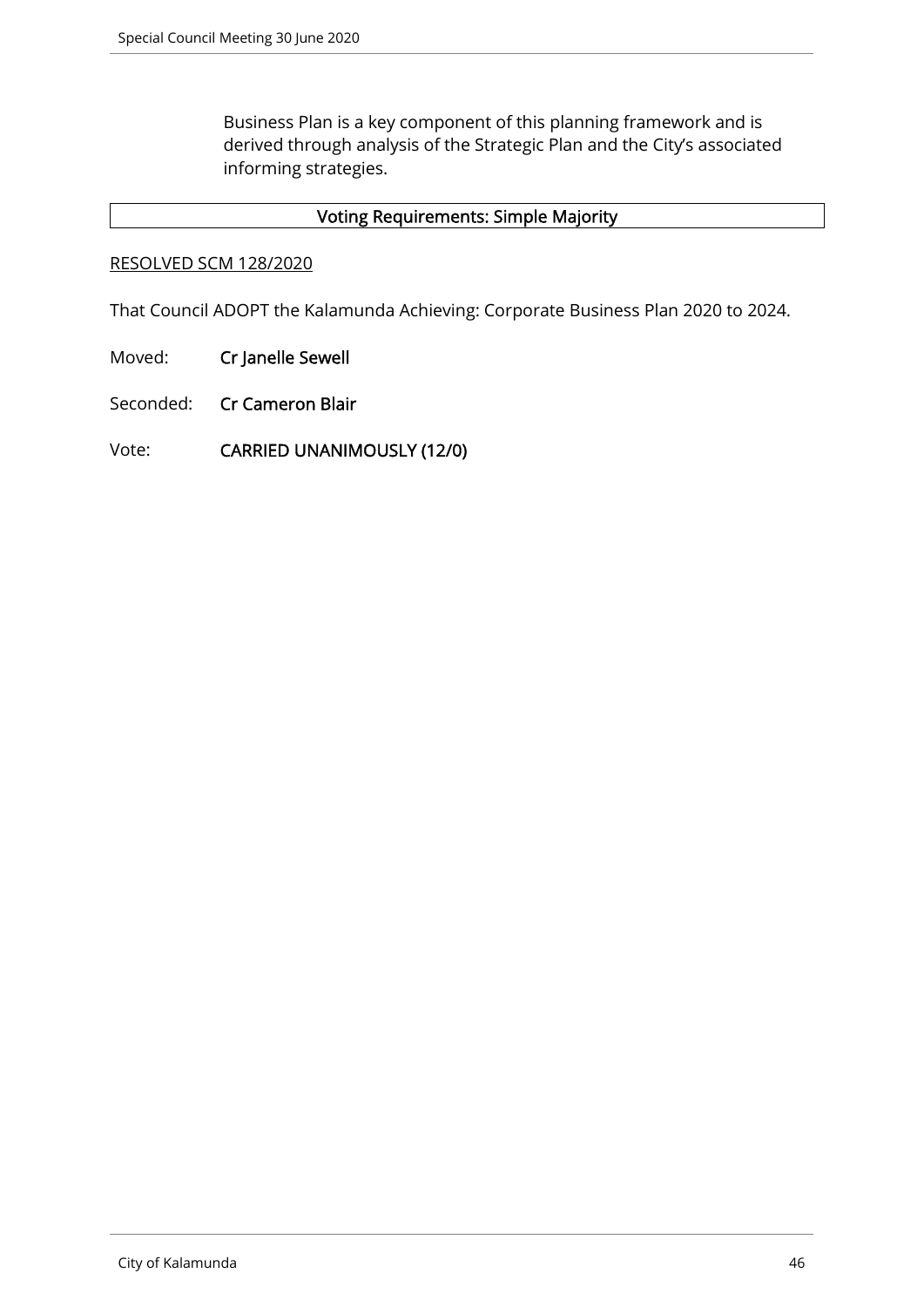# 8.1.4. Adoption of COVID 19 Crisis Relief Fund - Policy, Guidelines and Local Recovery Plan

#### Declaration of financial / conflict of interests to be recorded prior to dealing with each item.

| Previous<br>Items<br>Directorate<br><b>Business Unit</b><br>File Reference<br>Applicant<br>Owner |                | <b>Chief Executives Office</b><br>Governance and Legal                                                                                                                                                                                                                                            |
|--------------------------------------------------------------------------------------------------|----------------|---------------------------------------------------------------------------------------------------------------------------------------------------------------------------------------------------------------------------------------------------------------------------------------------------|
| Attachments                                                                                      | 1.<br>2.<br>3. | Draft Policy - COVID 19 Crisis Relief Fund [8.1.4.1 - 5<br>pages]<br>COVID-19 Crisis Relief Fund - Individual Eligibility<br>Criteria & Application Form [8.1.4.2 - 9 pages]<br>COVID-19 Crisis Relief Fund - Small Business Rates<br>Relief Edibility & Application Form [8.1.4.3 - 13<br>pages] |
|                                                                                                  | 4.             | COVID-19 Crisis Relief Fund - Community Innovation<br>Grants Eligibility & Application Form [8.1.4.4 - 8<br>pages]                                                                                                                                                                                |
|                                                                                                  | Е.             | Local Operational Recovery Plan $[0, 1, 1]$ = 66 pages                                                                                                                                                                                                                                            |

#### 5. Local Operational Recovery Plan [8.1.4.5 - 66 pages]

## TYPE OF REPORT

|   | Advocacy    | When Council is advocating on behalf of the community to<br>another level of government/body/agency                                                                                                                                                                                                                                                                                                                                |
|---|-------------|------------------------------------------------------------------------------------------------------------------------------------------------------------------------------------------------------------------------------------------------------------------------------------------------------------------------------------------------------------------------------------------------------------------------------------|
| ⊠ | Executive   | When Council is undertaking its substantive role of direction<br>setting and oversight (eg accepting tenders, adopting plans<br>and budgets                                                                                                                                                                                                                                                                                        |
|   | Information | For Council to note                                                                                                                                                                                                                                                                                                                                                                                                                |
|   | Legislative | Includes adopting Local Laws, Town Planning Schemes and<br>Policies. When Council determines a matter that directly<br>impacts a person's rights and interests where the principles of<br>natural justice apply. Examples include town planning<br>applications, building licences, other permits or licences<br>issued under other Legislation or matters that could be<br>subject to appeal to the State Administrative Tribunal |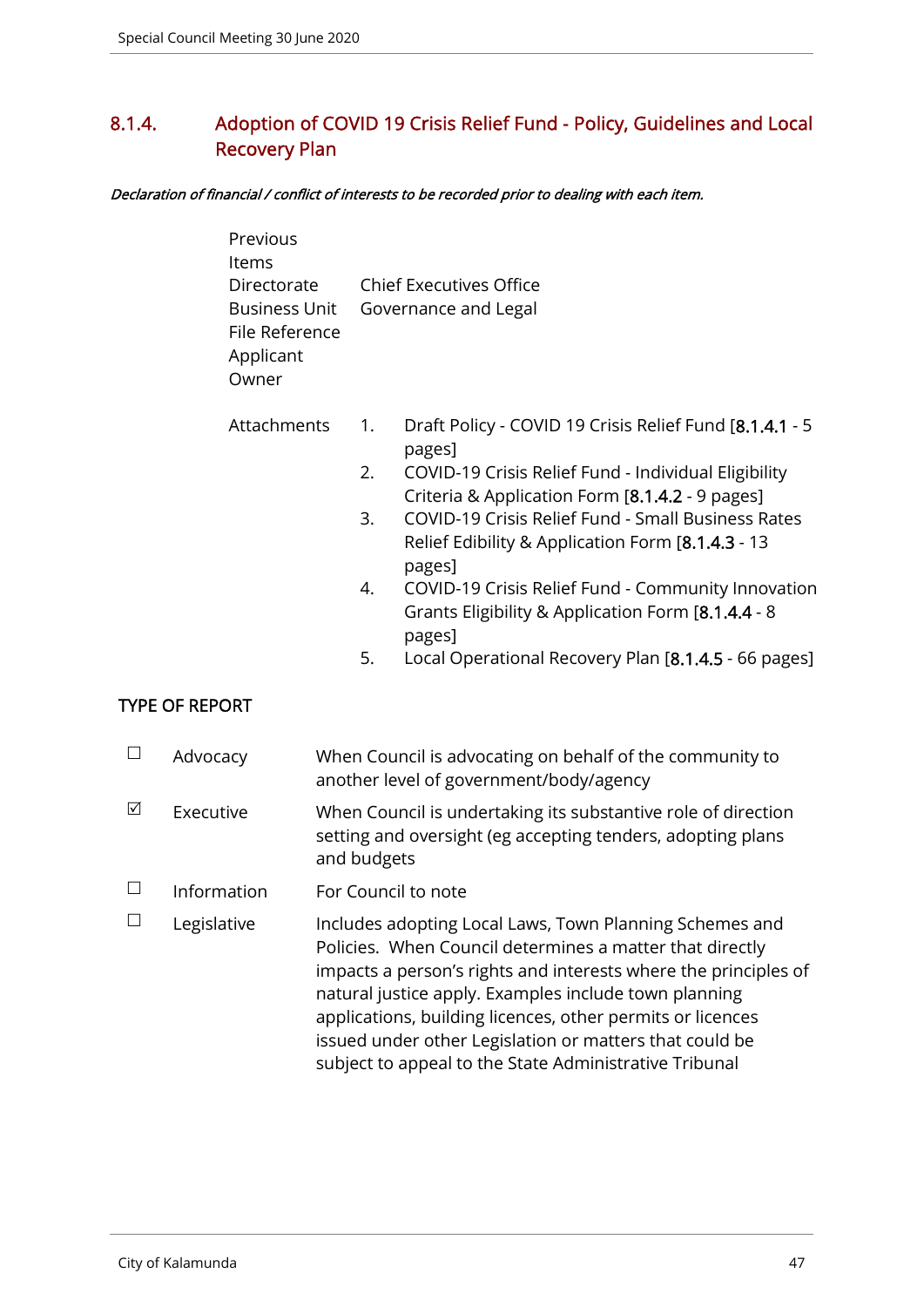## STRATEGIC PLANNING ALIGNMENT

Kalamunda Advancing Strategic Community Plan to 2027

#### Priority 3: Kalamunda Develops

Objective 3.3 - To develop and enhance the City's economy. **Strategy 3.3.1** - Facilitate and support the success and growth of industry and businesses.

#### Priority 4: Kalamunda Leads

Objective 4.1 - To provide leadership through transparent governance. Strategy 4.1.1 - Provide good governance.

#### EXECUTIVE SUMMARY

- 1. The purpose of this report is to outline the City's approach to recovery from the COVID-19 Pandemic crisis and for Council to::
	- a) Adopt the COVID-19 Crisis Relief Fund Policy (Attachment 1).
	- b) Note the Guidelines that support the Policy (Attachment 2).
	- c) Note the Local Operation Recovery Plan (LORP) and Pandemic Recovery Action Plan (PRAP) (Attachments 3 and 4).
- 2. These documents are key elements of the City of Kalamunda's (City) response to the COVID-19 pandemic and will assist in informing the community, business, government and other functional areas within the City of the financial assistance available.

#### 3. It is recommended that Council:

- a) Adopt the COVID-19 Crisis Relief Fund Policy
- b) Note the Guidelines that support the Policy
- c) Note the Local Operation Recovery Plan and Pandemic Recovery Action Plan

## **BACKGROUND**

- 4. The Local COVID-19 Pandemic Preparedness Plan (LCPPP) was adopted by Council at the 7 April Special Council Meeting.
- 5. One of the key rapid response priorities of the LCPPP was to develop a local recovery plan.

Recovery is a legislative responsibility for Local Government under the Emergency Management Act 2005.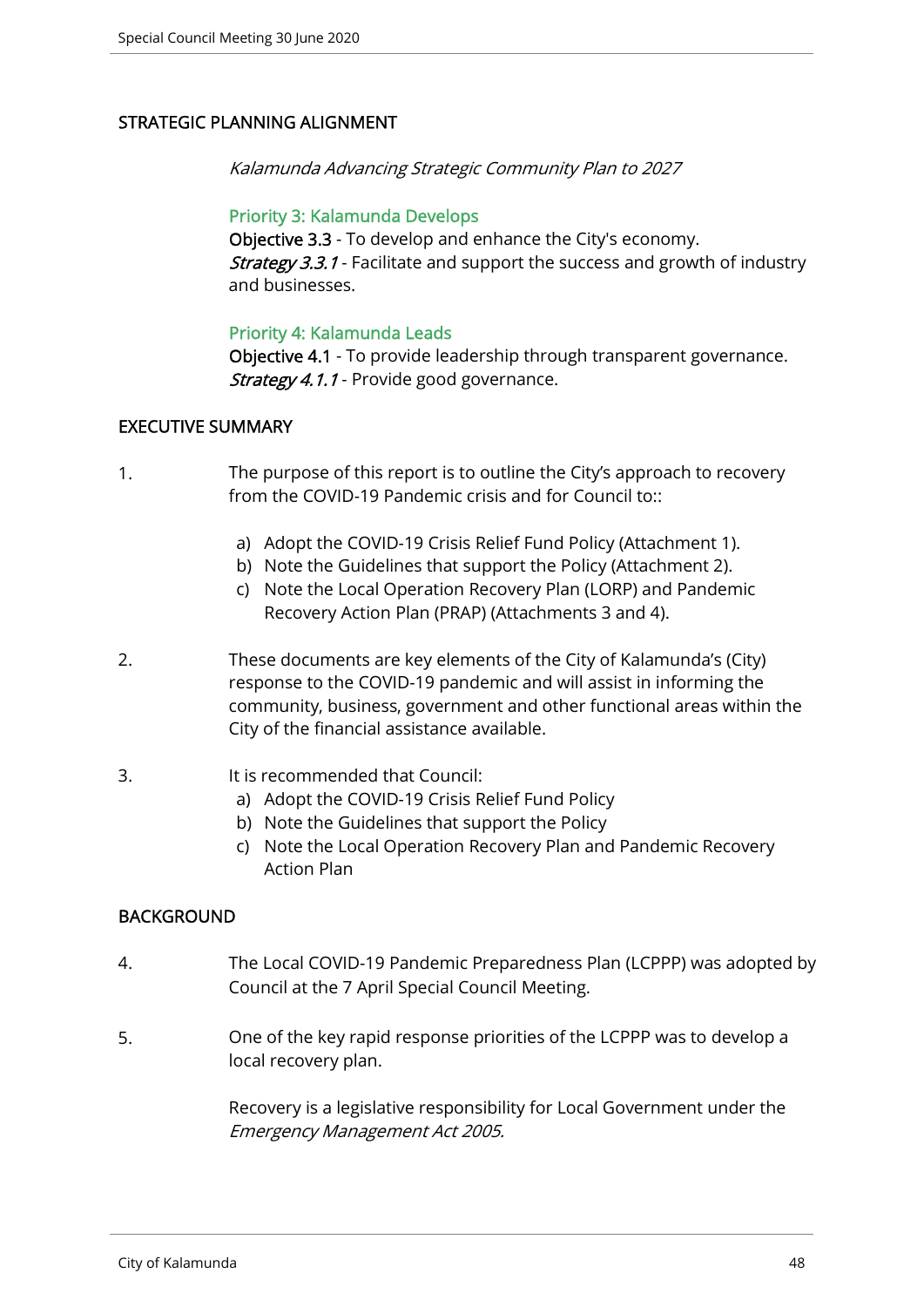## DETAILS AND ANALYSIS

### 6. COVID-19 Crisis Relief Fund Policy and Guidelines

The policy has been developed to give effect to the City's commitment to support the community to meet the unprecedented challenges arising from the COVID-19 pandemic.

The City recognises that these challenges will result in financial hardship for many of its ratepayers, both individual and small business and community groups.

The Crisis Relief Fund of \$1mil, has been established to enable the City to provide a range of financial assistance to the community, including small business and community groups.

The proposed support to be provided includes:

## (1) Category 1 – Individuals, Families or Households

- a) Local Government Rates
- b) City fees or charges
- c) Infringements issued by the City

## (2) Category 2 – Small Local Business

- a) Local Government Rates
- b) City fees or charges
- c) Infringements issued by the City

## (3) Category 3 – Community Groups

COVID-19 Innovation Grants

The Guidelines have been developed to support the Policy and operational details for the Crisis Relief Fund. Input into the development of the Guidelines was provided by the Office of the Auditor General and the City's Internal Auditors to ensure probity matters are addressed and that there are strong procedures for making, receiving and processing applications for assistance.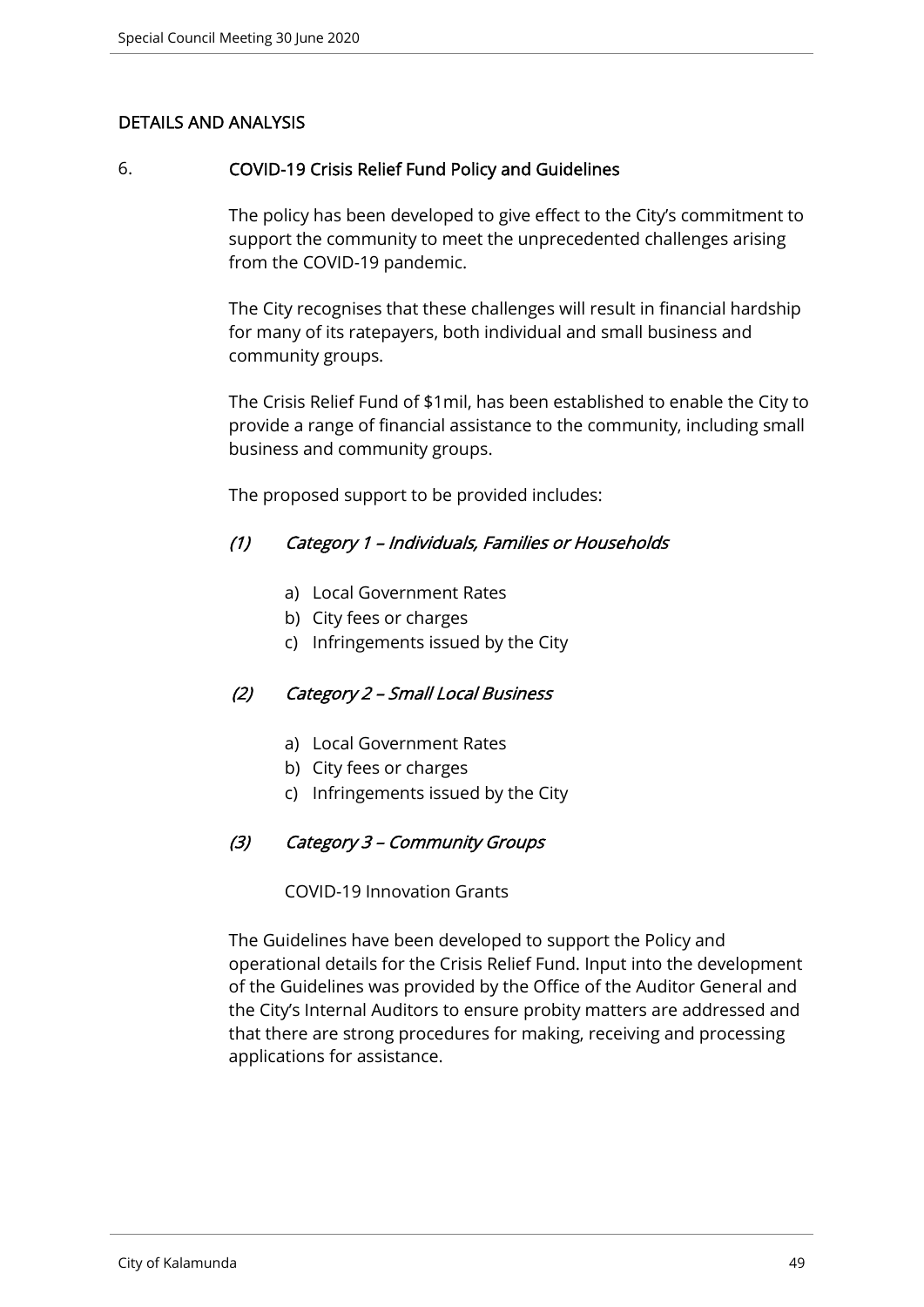## 7. Local Operation Recovery Plan and Pandemic Recovery Action Plan

Recovery is defined by the *Emergency Management Act 2005* as the support of emergency affected communities in the reconstruction and restoration of physical infrastructure, the environment and community, psychosocial and economic wellbeing.

The *Emergency Management Act 2005* requires local governments to appoint a Local Recovery Coordinator (LRC). The City's LRC is the Director Development Services.

The LRC has formed a Recovery Management Team (RMT) to guide the recovery process with support from several sub-committees.

An operational recovery plan is designed to enable collation of impact information in a format that can be utilised by the RMT to better understand the known impacts and damages requiring recovery activities.

The LORP is COVID-19 specific and will assist in informing the community, business, government and other functional areas within the City of Kalamunda.

The PRAP which is an appendix to the LORP and provides a set of actions that have been developed in line with State and Federal Government direction and requirements.

## APPLICABLE LAW

8. Local Government Act 1995 and Local Government (Financial Management) Regulations 1996. Emergency Management Act 2005

## APPLICABLE POLICY

9. Nil

## STAKEHOLDER ENGAGEMENT

- 10. The documents have been developed with the input and support of all business units of the City.
- 11. Community consultation is not considered to be necessary in the development of the policy, guidelines and plans associated with the City's COVID-19 repose. Given the nature is an emergency and the State has declared a "state of emergency".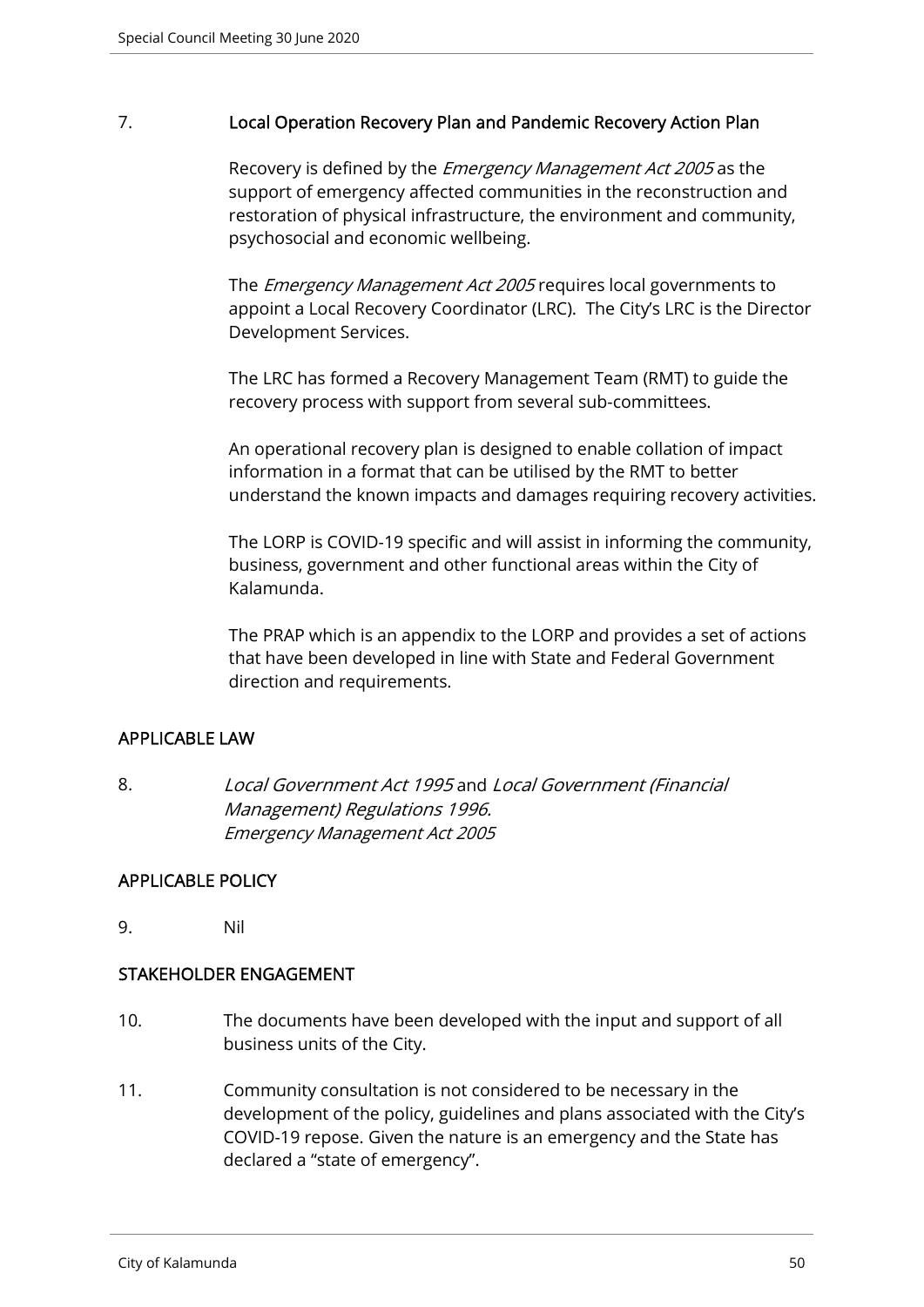## FINANCIAL CONSIDERATIONS

12. There are no financial considerations with the LORP however the supporting plans such as the Local Economic Recovery Plan and Crisis Relief Fund Policy will have financial considerations for the both the City and in financial support for the community.

## **SUSTAINABILITY**

#### Social Implications

13. Recovery is about the community rebuilding and the Community subcommittee will identify action which will support this.

#### Economic Implications

14. Recovery is also about economic wellbeing and the Economic subcommittee and local economic recovery plan will identify actions to support the local economy.

#### Environmental Implications

15. Nil

## RISK MANAGEMENT

16. **Risk:** The City fails to develop and adopt adequate policy direction and guidelines to support its financial assistance to the community.

| Consequence                                                              | Likelihood | Rating |  |  |  |
|--------------------------------------------------------------------------|------------|--------|--|--|--|
| Major                                                                    | Unlikely   | Medium |  |  |  |
| <b>Action/Strategy</b>                                                   |            |        |  |  |  |
| Ensure Council is aware of the need for an effective strategic direction |            |        |  |  |  |
| and guidance to enable the efficient provision of the proposed financial |            |        |  |  |  |
| assistance to the community.                                             |            |        |  |  |  |

Risk: The City fails to adequately manage recovery following an emergency affecting the community in its district.

| Consequence                                                          | Likelihood | Rating |  |  |  |  |
|----------------------------------------------------------------------|------------|--------|--|--|--|--|
| Significant                                                          | Possible   | High   |  |  |  |  |
| <b>Action/Strategy</b>                                               |            |        |  |  |  |  |
| The City has an appointed Local Recovery Coordinator, who has formed |            |        |  |  |  |  |
| the Recovery Management Team, and sub-committees who are             |            |        |  |  |  |  |
| preparing plans and actions to manage the recovery from COVID-19.    |            |        |  |  |  |  |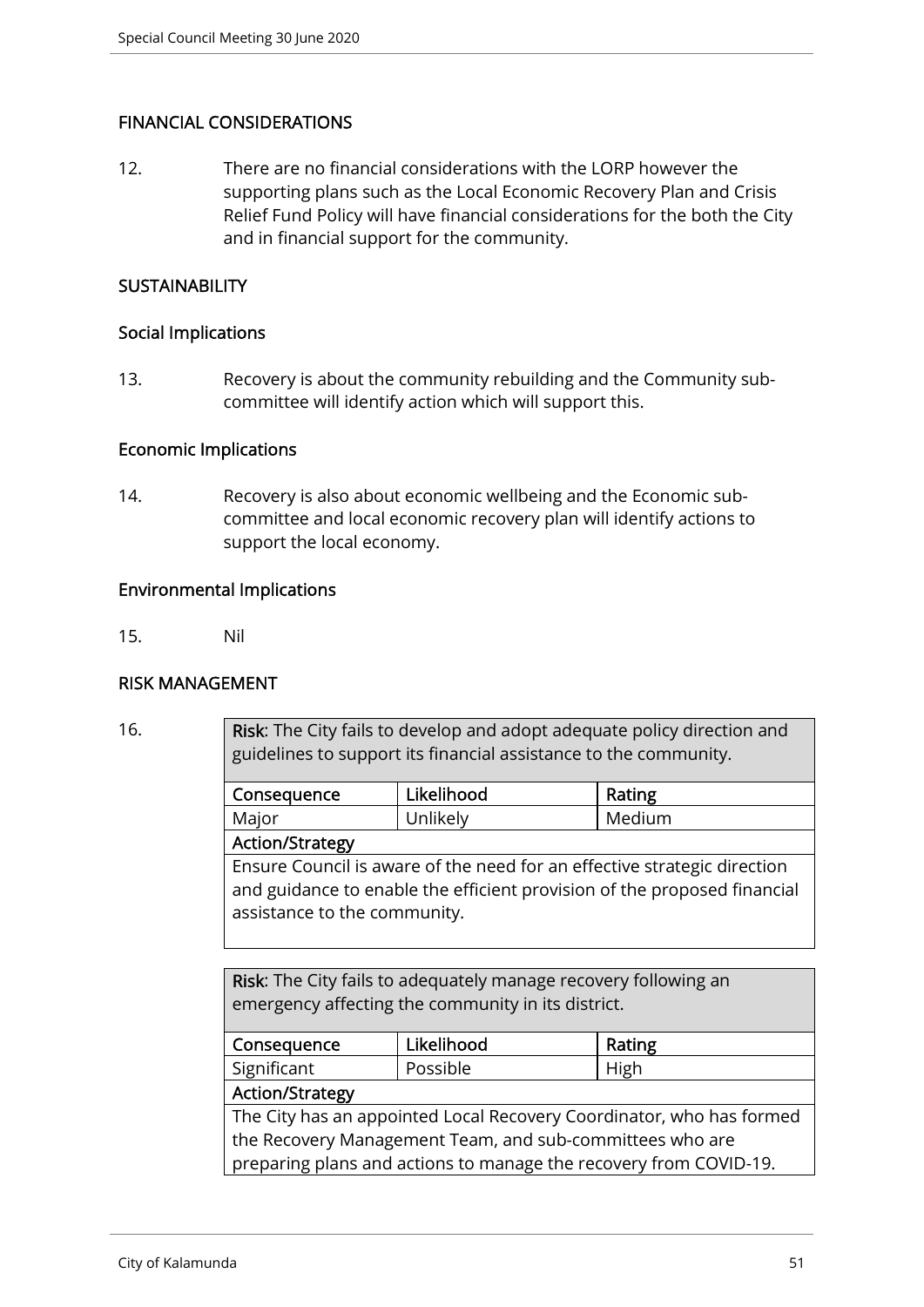## **CONCLUSION**

- 17. The State Government Recovery Plan is proposed to be released by 30 June 2020 and should there be any significant deviations from the City's Plan the City will make the required adjustments.
- 18. These documents are key elements of the City response to the COVID-19 pandemic and will assist in informing the community, business, government and other functional areas within the City of the financial assistance available and recovery plans and actions.

## Voting Requirements: Simple Majority

#### RESOLVED SCM 129/2020

That Council:

- 1. ADOPT the COVID 19 Crisis Relief Fund Policy (Attachment 1).
- 2. NOTE the Guidelines that support the Policy (Attachment 2, 3, 4).
- 3. NOTE the Local Operation Recovery Plan and Pandemic Recovery Action Plan (Attachments 5 and 6)
- Moved: Cr Brooke O'Donnell
- Seconded: Cr John Giardina
- Vote: CARRIED UNANIMOUSLY (12/0)